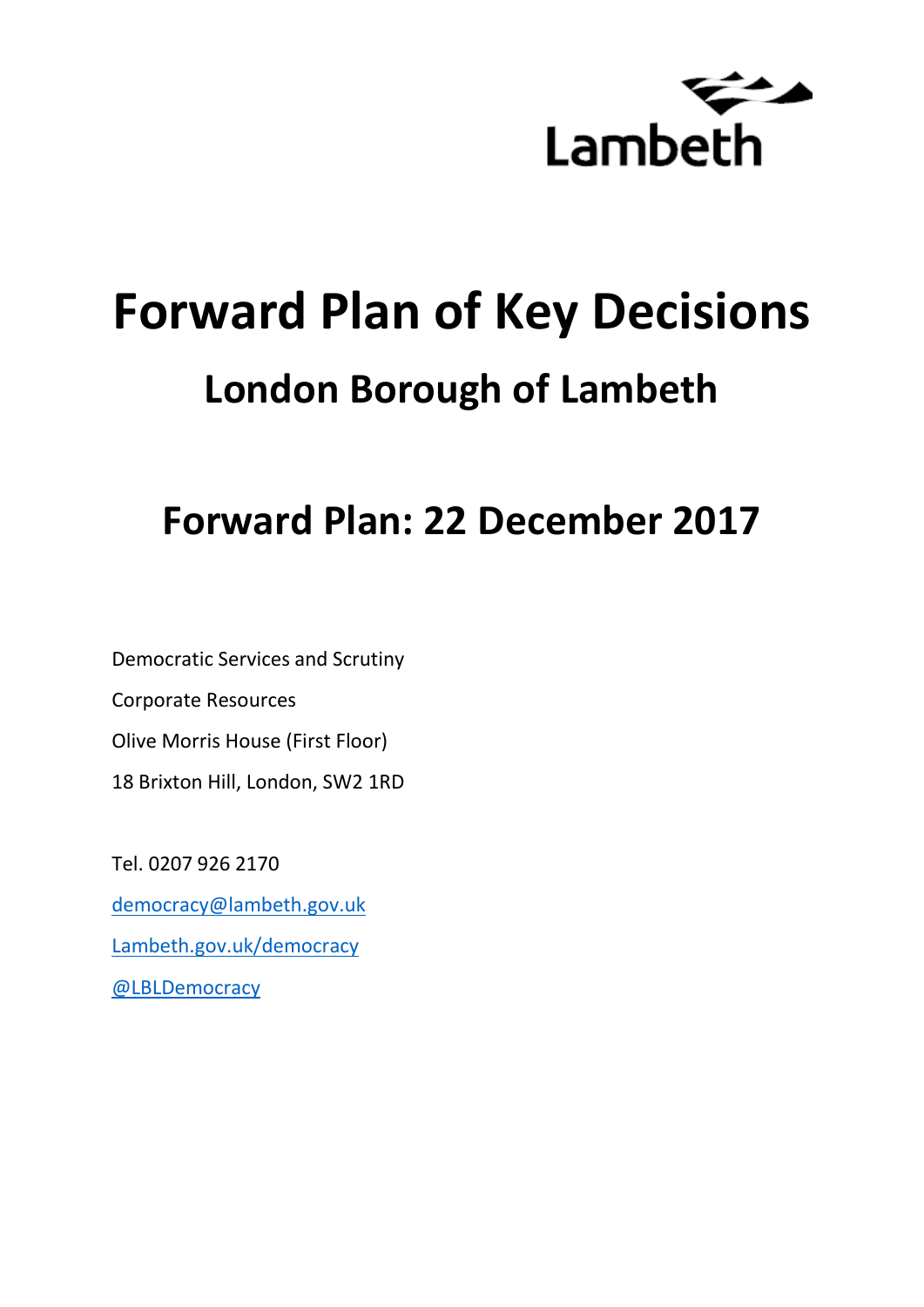## **Notice of forthcoming Key Decisions**

Local authorities are required by law to give 28 days' notice of any key decisions to be made. The Forward Plan sets out information about the key decisions that Cabinet, individual Cabinet Members, Health and Wellbeing Board and the Better Places Joint Committee intend to make in forthcoming months. It ensures public notice of all key decisions is provided at least 28 days' in advance of the decision date.

The Forward Plan contains information about each forthcoming key decision and is published to the Council website every week, usually on a Friday.

## **What is a Key Decision?**

The Lambeth Council Constitution defines a key decision as an executive decision that:

- 1) Requires an amendment to the Community Plan Outcomes Framework or requires a recommendation to Full Council to amend the Budget and Policy Framework.
- 2) Results in the local authority incurring expenditure, raising income or the making of savings in excess of £500,000.
- 3) Has a significant impact on:
	- a) communities living or working in an area comprising two or more wards in Lambeth;
	- b) the wellbeing of the community or the quality of service provided to a significant number of people living or working in an area; or,
	- c) Communities of interest.

The majority of key decisions are taken by the Cabinet or individual Cabinet Members (the Executive). Each Key Decision will be communicated via a comprehensive report which must be published at least five clear days before the decision is taken. Published reports can be accessed through [Decisions Online.](http://moderngov.lambeth.gov.uk/mgDelegatedDecisions.aspx?bcr=1&DM=0&DS=2&K=0&DR=&V=0) Cabinet reports will also be available in [Cabinet agenda](https://moderngov.lambeth.gov.uk/ieListMeetings.aspx?CommitteeId=225)  [packs,](https://moderngov.lambeth.gov.uk/ieListMeetings.aspx?CommitteeId=225) which are published five clear days before the meeting.

The Executive cannot consider key decisions that have not been included on the Forward Plan. However, the Council Constitution sets out procedures that can be used if a decision that has not been advertised on the Forward Plan must be taken immediately. Urgency procedures can only be used in exceptional circumstances. For further information on Access to Information procedure rules please see Part 3, Section 2 of the [Council](http://moderngov.lambeth.gov.uk/ieListMeetings.aspx?CId=738&info=1&MD=Constitution)  [Constitution](http://moderngov.lambeth.gov.uk/ieListMeetings.aspx?CId=738&info=1&MD=Constitution) or contact Democratic Services.

## **What information is included on the Forward Plan?**

The Forward Plan gives information about:

- key decisions that are likely to be considered in forthcoming months
- the earliest date a key decision can be taken
- who will make a decision
- what consultation will be undertaken
- whether the forthcoming report is likely to include exempt or confidential information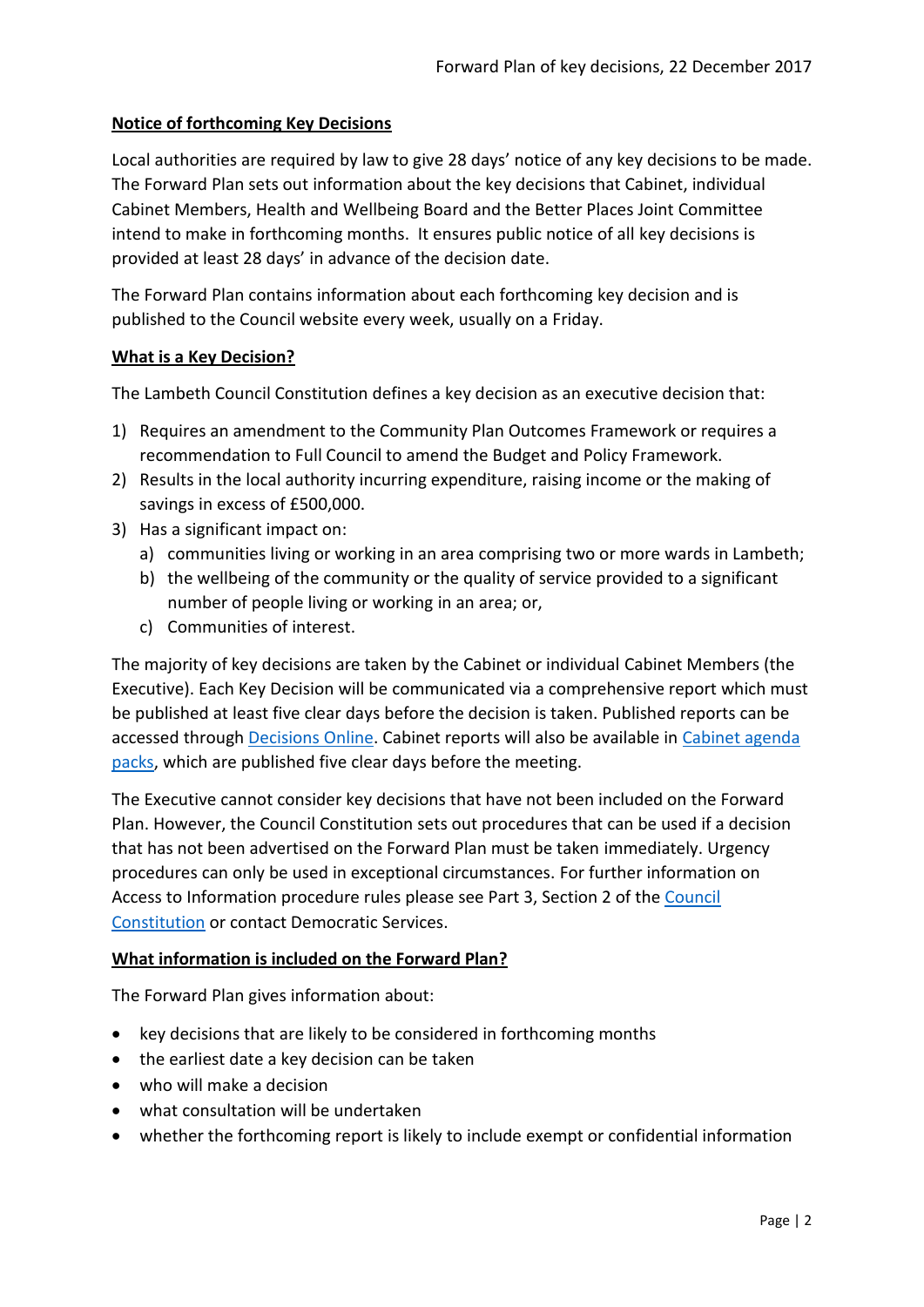- A list of background documents to be submitted to the decision maker for consideration in relation to the forthcoming decision
- who you can contact for further information

## **Public representations and further information**

Each Forward Plan entry gives the name of the relevant officer to contact about that particular decision. Where possible, a contact name, e-mail address and telephone number are provided.

Members of the public can make representations about forthcoming decisions by:

- Contacting the Lead Officer responsible for the report
- Contacting the decision maker or relevant Cabinet Member (details can be found on the [council website\)](http://moderngov.lambeth.gov.uk/mgMemberIndex.aspx?bcr=1)
- Contacting Democratic Services

Any document listed in the Forward Plan can be requested via the Lead Officer or by contacting Democratic Services. The reader is encouraged to access any such documents electronically, however copies or extracts may be made available at the following address on request: Olive Morris House, 18 Brixton Hill, SW2 1RD.

When making representations, members of the public may submit to the decision maker any further documents relevant to the decision.

All decision dates given in the Forward Plan are subject to change. Therefore please ensure that you *always consult the latest version of the Forward Plan* for the most up to date information. Any further queries can be directed to Democratic Services.

## **Notice of decisions likely to contain confidential or exempt information**

Local authorities are required to specify 28 days in advance of a Cabinet meeting all the reports that are likely to contain confidential or exempt information. Should this be the case, a private 'Part 2' report will be produced to accompany the main report, but will not be published. The public and press may also be asked to leave the Cabinet meeting for part of the proceedings. Any person is able to make representations if he or she believes the decision should instead be made in the open part of the meeting.

If you wish to make any such representation please contact Democratic Services. All representations will be documented in the relevant agenda a minimum of five clear days before the Cabinet meeting takes place. This will also include any response to the representations and a statement of the reasons why the meeting is be held in private.

For further information about exempt or confidential information please see the Access to Information Procedure Notes in Part 3, Section 2 of the [Council Constitution](http://www.lambeth.gov.uk/sites/default/files/ec-Council-Constitution-2014-15-approved-with-changes-November-2014.pdf) or contact Democratic Services.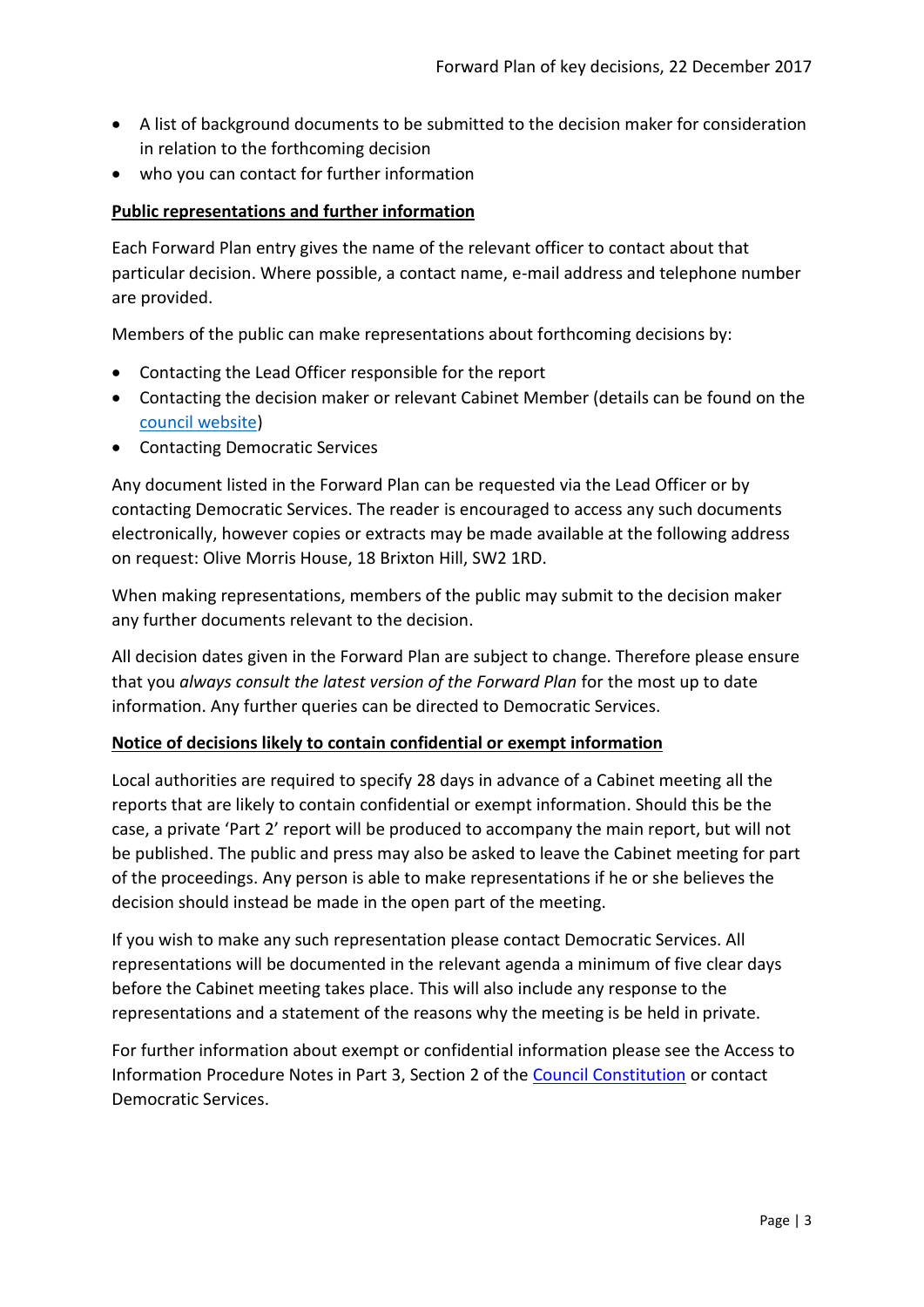| <b>Contents</b>                                                                                             |    |
|-------------------------------------------------------------------------------------------------------------|----|
| Adoption of Homes for Lambeth Assured Lifetime Tenancies                                                    | 8  |
| HRA Rent and Budget Setting 2018/19                                                                         | 9  |
| Adoption of Homes for Lambeth Leases and Shared Ownership Leases                                            | 10 |
| Adoption of Homes for Lambeth Business Plan                                                                 | 11 |
| Budget Report 2018/19                                                                                       | 12 |
| Lambeth Employment and Skills Supplementary Planning Document                                               | 13 |
| South Lambeth Estate - Compulsory Purchase Order                                                            | 14 |
| Knights Walk Estate - Compulsory Purchase Order                                                             | 15 |
| Westbury Estate - Compulsory Purchase Order                                                                 | 16 |
| July Finance Planning Report 2018 to 2021                                                                   | 17 |
| LBL Corporate Property Estate: 2016/17 Essential Building Condition & Lifecycle<br><b>Maintenance Works</b> | 18 |
| Neighbourhood Services Fees and Charges                                                                     | 19 |
| Legal Services Framework                                                                                    | 20 |
| Insurance London Consortium - Insurance Contracts                                                           | 21 |
| Leasehold Building Insurance Contract                                                                       | 22 |
| Server, Storage and Associated Services Contract                                                            | 23 |
| Extension of insurance legal services framework to deal with litigated compensation<br>claims and redress   | 24 |
| Oracle data archiving                                                                                       | 25 |
| Loughborough Children's Centre, LEAP Programme Leasehold disposal                                           | 26 |
| Liz Atkinson Children's Centre, LEAP Programme Leasehold disposal                                           | 27 |
| Jubilee Children's Centre, LEAP Programme Leasehold disposal                                                | 28 |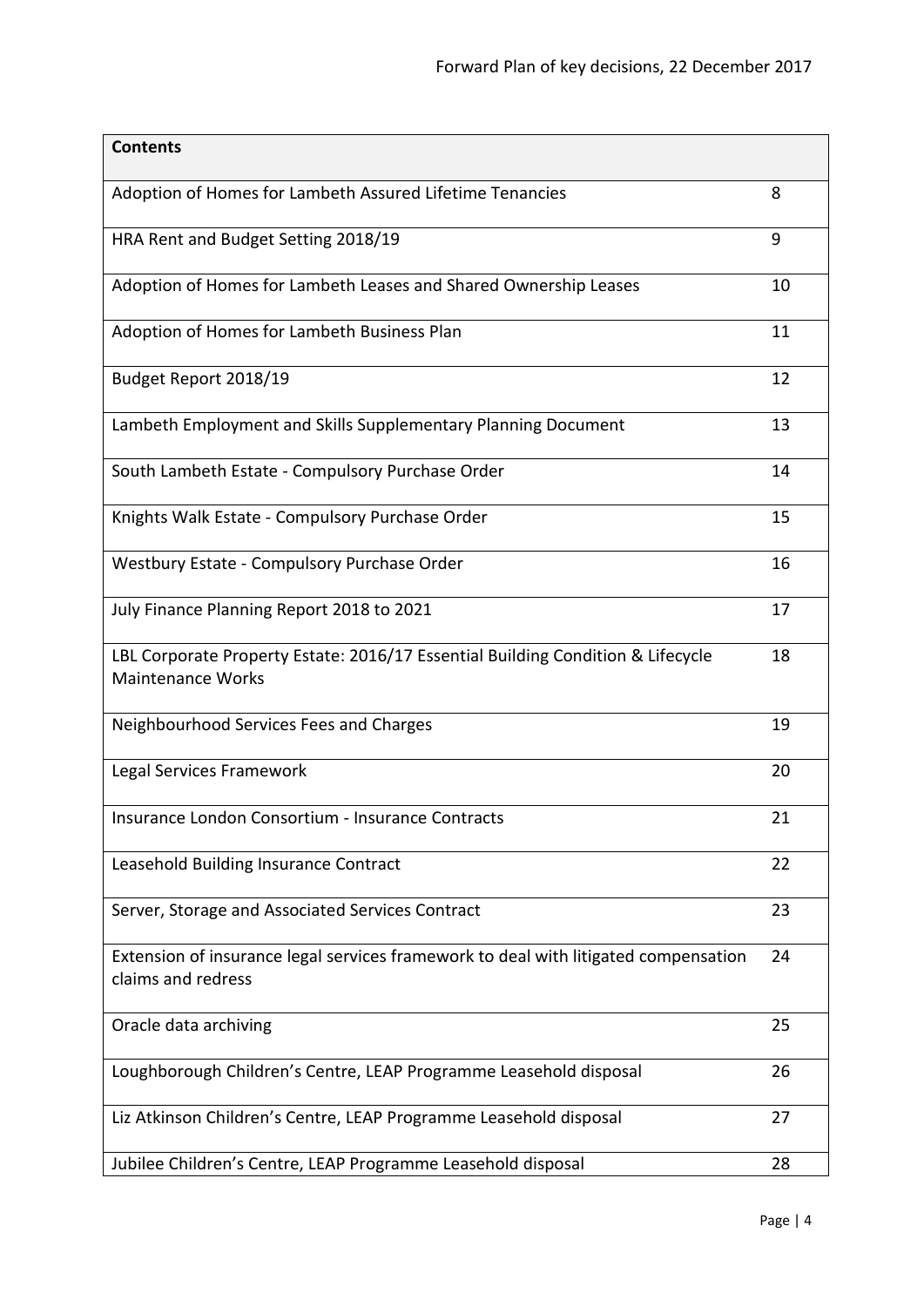$\overline{\phantom{0}}$ 

| Development Options Appraisal - Fenwick Estate                                                                                                                | 29 |
|---------------------------------------------------------------------------------------------------------------------------------------------------------------|----|
| One Oracle Contract Extension                                                                                                                                 | 30 |
| Delivery of Budget                                                                                                                                            | 31 |
| The Nine Elms Vauxhall Development Business Case                                                                                                              | 32 |
| Proposal regarding the site at the former Clapham Old Library                                                                                                 | 33 |
| <b>Upper Norwood Joint Library</b>                                                                                                                            | 34 |
| Temporary Accommodation - Modular Construction on Council Owned Hostel Sites                                                                                  | 35 |
| Estate Regeneration - Early Buy Back Funding                                                                                                                  | 36 |
| Estate Regeneration Programme - Voids Strategy                                                                                                                | 37 |
| Prioritising homeowners for early acquisition in estate regeneration schemes                                                                                  | 38 |
| Lollard Street: Approval to dispose of up to 19 homes for sale and project cost<br>review                                                                     | 39 |
| Procurement of Independent Advisers for the Estate Regeneration Programme                                                                                     | 40 |
| Development Managment Team for Central Hill                                                                                                                   | 41 |
| Disposal of Land at Lollard Street - Former Ethelred Youth Centre Site                                                                                        | 42 |
| Carmelita Centre and Orsett Street Lead Consultant Architect                                                                                                  | 43 |
| Contract extensions and variations for care and support services within Extra Care<br><b>Housing</b>                                                          | 44 |
| Care and Support at Bankhouse - a Newly Developed Extra Care Scheme                                                                                           | 45 |
| Tenancy Support Service - Single Homeless Project                                                                                                             | 46 |
| Independent and Living Carers Partnership (ILCP) Contract Extension                                                                                           | 47 |
| Contract extension for commissioned Adult Mental Health services: including<br>floating support, supported accommodation and Living Well Partnership services | 48 |
| Phase 1 of the Lambeth Early Action Partnership (LEAP) Capital Works Programme.                                                                               | 49 |

 $\mathbf{r}$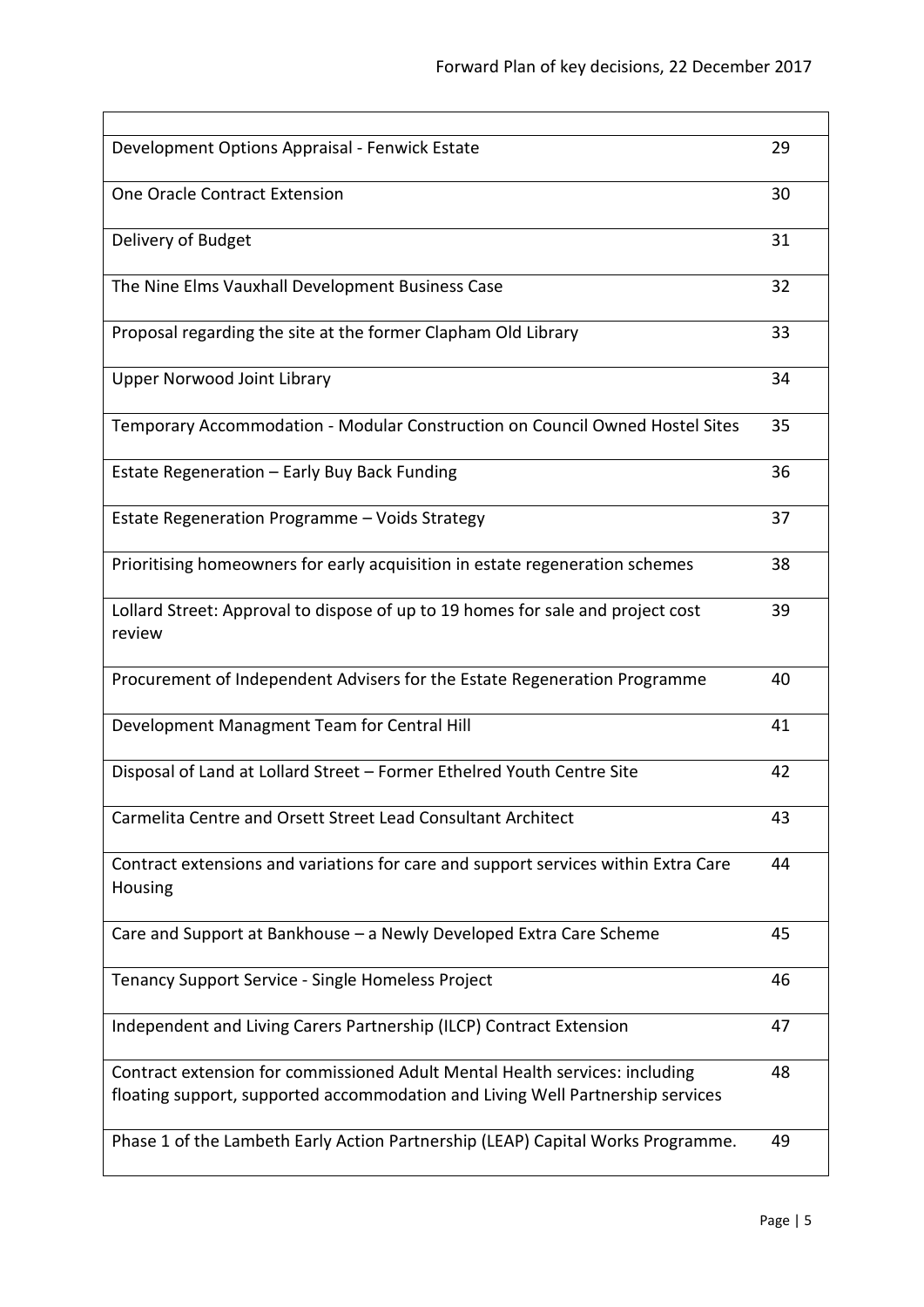| Works to Jubilee Primary School as part of the LEAP programme                                                                                           | 50 |
|---------------------------------------------------------------------------------------------------------------------------------------------------------|----|
| Works to St Stephens C or E Primary School as part of the LEAP programme.                                                                               | 51 |
| <b>Commercial Waste Options</b>                                                                                                                         | 52 |
| Appointment of a contractor to deliver cycle parking in Lambeth                                                                                         | 53 |
| Asbestos Surveys and Removals                                                                                                                           | 54 |
| Floating car clubs                                                                                                                                      | 55 |
| Hubert Grove Footbridge Refurbishment/Repair Works 2017-19                                                                                              | 56 |
| Commencement of formal consultation on the proposed transfer of Lambeth HRA<br>properties in the London Boroughs of Bromley, Croydon, Merton and Sutton | 57 |
| Quietway 7 - (Elephant & Castle to Crystal Palace)                                                                                                      | 58 |
| Regenter Myatts Field North Settlement Agreement                                                                                                        | 59 |
| <b>Consultancy Services for Lambeth</b>                                                                                                                 | 60 |
| Mental Health Accommodation and Community Support contract.                                                                                             | 61 |
| Extension to pilot level 3 specialist weight management service for children                                                                            | 62 |
| <b>Gateway Mental Health Support Service</b>                                                                                                            | 63 |
| Extension and Variation of s75 partnership agreement with NHS Lambeth CCG                                                                               | 64 |
| Contract Award Guy's and St Thomas's NHS Trust-Stop Smoking Service                                                                                     | 65 |
| Contract Extension for Guy's and St Thomas's NHS Trust-LEIPS                                                                                            | 66 |
| Service to prevent and reduce offending                                                                                                                 | 67 |
| Welfare, Employment and Skills - S106 Budget Commitment 2017-20                                                                                         | 68 |
| Recommended CIL Allocation for the Stockwell, Vassall, Larkhall Co-operative Local<br>Investment Plan (CLIP)                                            | 69 |
| Transforming Waterloo - The Waterloo City Hub                                                                                                           | 70 |
| Amendment to Lambeth's Regulation 123 List                                                                                                              | 71 |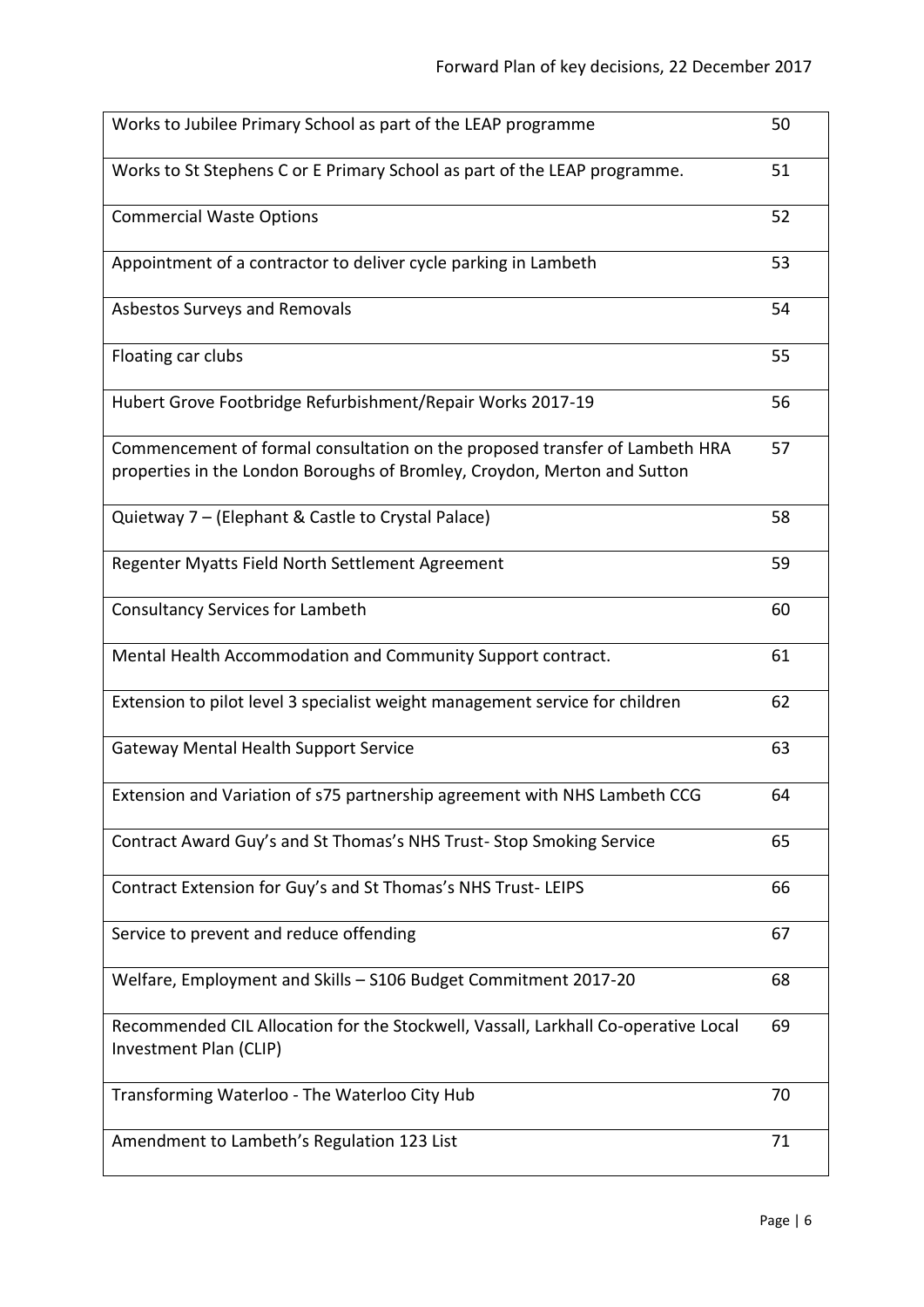| Redevelopment of 114 - 118 Lower Marsh                                                                 | 72 |
|--------------------------------------------------------------------------------------------------------|----|
| Conversion of Brixton Recreation Centre storage space to work space                                    | 73 |
| Oval and Prince's Co-operative Local Investment Plan                                                   | 74 |
| Gipsy Hill, Knight's Hill and Thurlow Park Co-operative Local Investment Plan                          | 75 |
| Oval and Kennington Development Area (OAKDA) Masterplan                                                | 76 |
| <b>Future Use of International House</b>                                                               | 77 |
| Article 4 Direction for change of use from office to residential - Central Activities<br>Zone          | 78 |
| <b>Contract for Mortuary Provision</b>                                                                 | 79 |
| Advertising / Sponsorship Trial                                                                        | 80 |
| Contract Award - Carnegie Building                                                                     | 81 |
| London Eye S106 Agreement                                                                              | 82 |
| Contract award - Fleet replacement for Lambeth Landscapes                                              | 83 |
| Establishing an integrated gateway for homeless 16-21 year-olds                                        | 84 |
| Supported housing for young people aged 16-21                                                          | 85 |
| Schools Broadband 1st Sept 2017 - 31st August 2020                                                     | 86 |
| Construction of a SEND resource base at Archbishop Sumner Primary School                               | 87 |
| Woodmansterne Secondary Enabling Works and Minor Modifications to the Primary<br>School.               | 88 |
| Telferscot SEN Resource Base works                                                                     | 89 |
| Contract Extension of Children's Independent Fostering Agencies (IFA) and<br>Residential care services | 90 |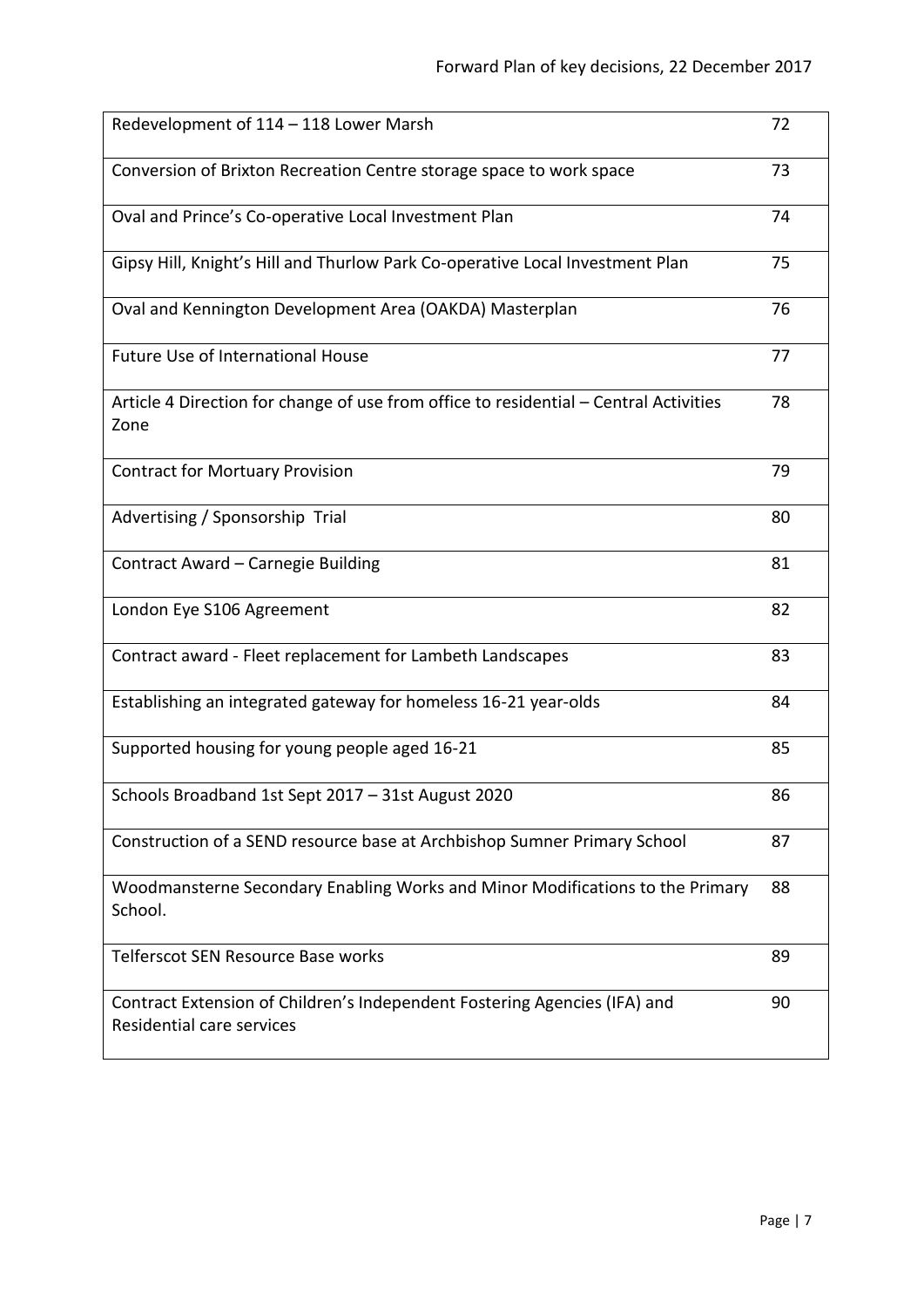<span id="page-7-0"></span>

| Decision: Adoption of Homes for Lambeth Assured Lifetime Tenancies                                                                              |                               |  |
|-------------------------------------------------------------------------------------------------------------------------------------------------|-------------------------------|--|
| This report presents the proposed future Assured Lifetime Tenancies, which Homes for<br>Lambeth will be required to adopt.                      |                               |  |
| Ward(s) affected: All Wards; Prince's                                                                                                           |                               |  |
| Exempt or confidential information:                                                                                                             | Consultation details:         |  |
| Decision to be taken by:<br><b>Cabinet</b>                                                                                                      | Decision date:<br>22 Jan 2018 |  |
| <b>Background documents:</b>                                                                                                                    |                               |  |
| Adoption of Homes for Lambeth Assured Lifetime Tenancies                                                                                        |                               |  |
| For further information about this key decision, please contact:<br>Julian Hart, Housing Regeneration Programme Manager<br>jhart@lambeth.gov.uk |                               |  |
| Tel: 07799 775362                                                                                                                               |                               |  |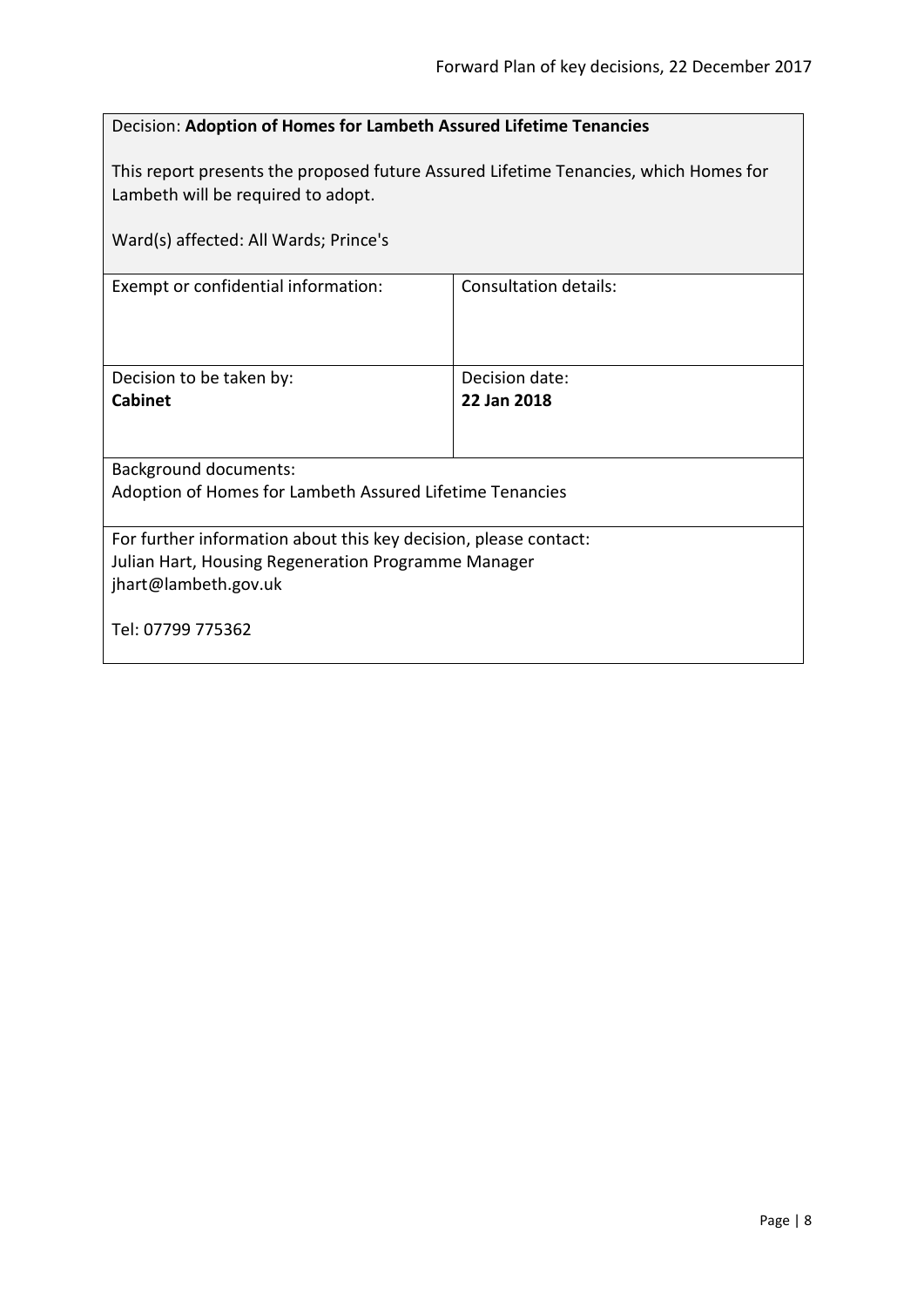<span id="page-8-0"></span>

| Decision: HRA Rent and Budget Setting 2018/19                                                         |                              |  |
|-------------------------------------------------------------------------------------------------------|------------------------------|--|
| To agree the Housing Revenue Account (HRA) and budget, and to agree the rents and service<br>charges. |                              |  |
| Ward(s) affected: All Wards                                                                           |                              |  |
| Exempt or confidential information:                                                                   | <b>Consultation details:</b> |  |
|                                                                                                       |                              |  |
| Decision to be taken by:                                                                              | Decision date:               |  |
| <b>Cabinet</b>                                                                                        | 22 Jan 2018                  |  |
| <b>Background documents:</b>                                                                          |                              |  |
|                                                                                                       |                              |  |
| For further information about this key decision, please contact:                                      |                              |  |
| Andrew Ramsden, Assistant Director of Finance                                                         |                              |  |
| ARamsden@lambeth.gov.uk                                                                               |                              |  |
| Tel: 020 7926 9946                                                                                    |                              |  |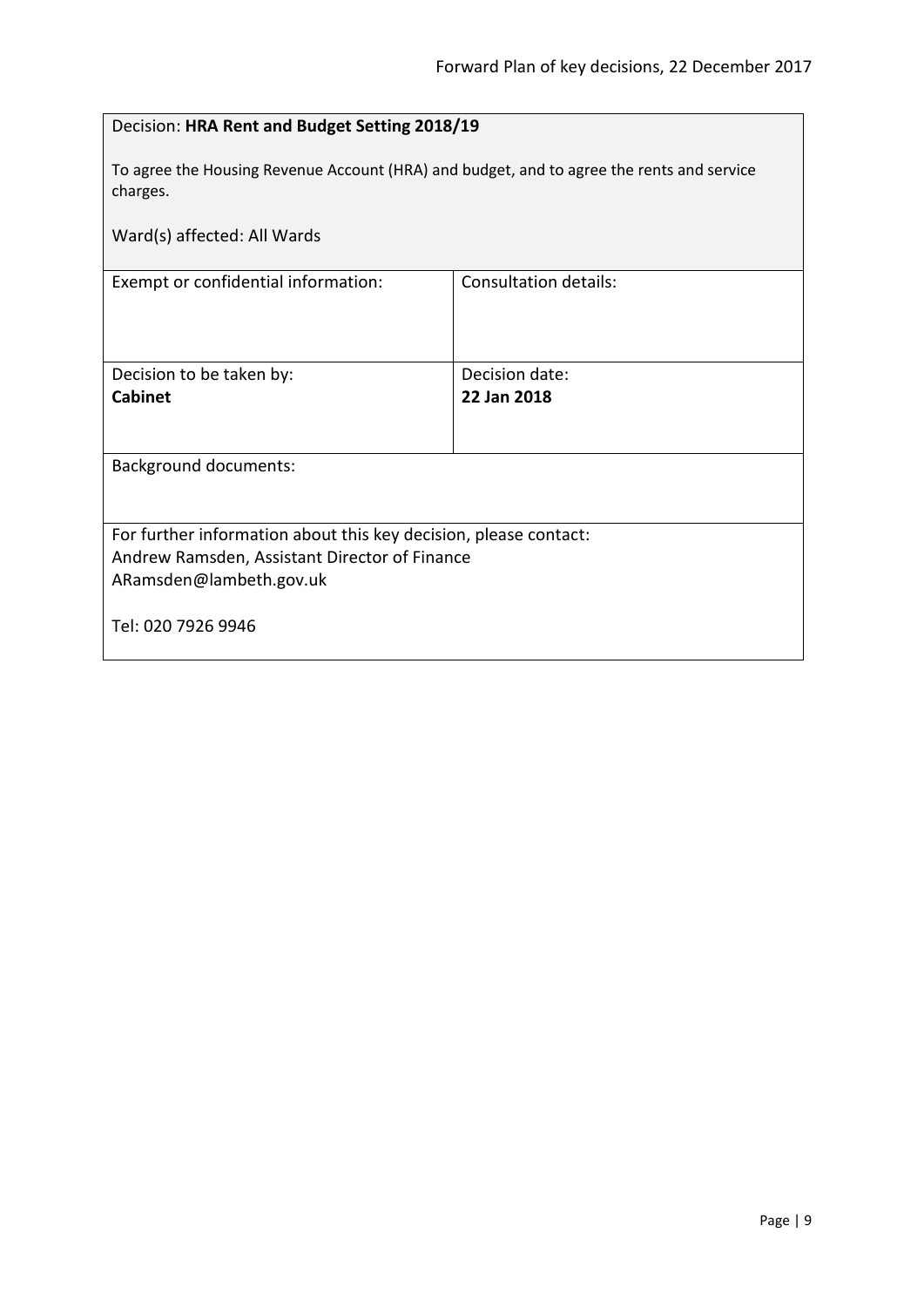<span id="page-9-0"></span>

| Decision: Adoption of Homes for Lambeth Leases and Shared Ownership Leases                                                                      |                               |  |
|-------------------------------------------------------------------------------------------------------------------------------------------------|-------------------------------|--|
| This report presents the proposed future Leases and Shared Ownership Leases, which<br>Homes for Lambeth will be required to adopt.              |                               |  |
| Ward(s) affected: All Wards; Tulse Hill                                                                                                         |                               |  |
| Exempt or confidential information:                                                                                                             | Consultation details:         |  |
| Decision to be taken by:<br>Cabinet                                                                                                             | Decision date:<br>22 Jan 2018 |  |
| Background documents:                                                                                                                           |                               |  |
| Adoption of Homes for Lambeth Leases and Shared Ownership Leases                                                                                |                               |  |
| For further information about this key decision, please contact:<br>Julian Hart, Housing Regeneration Programme Manager<br>jhart@lambeth.gov.uk |                               |  |
| Tel: 07799 775362                                                                                                                               |                               |  |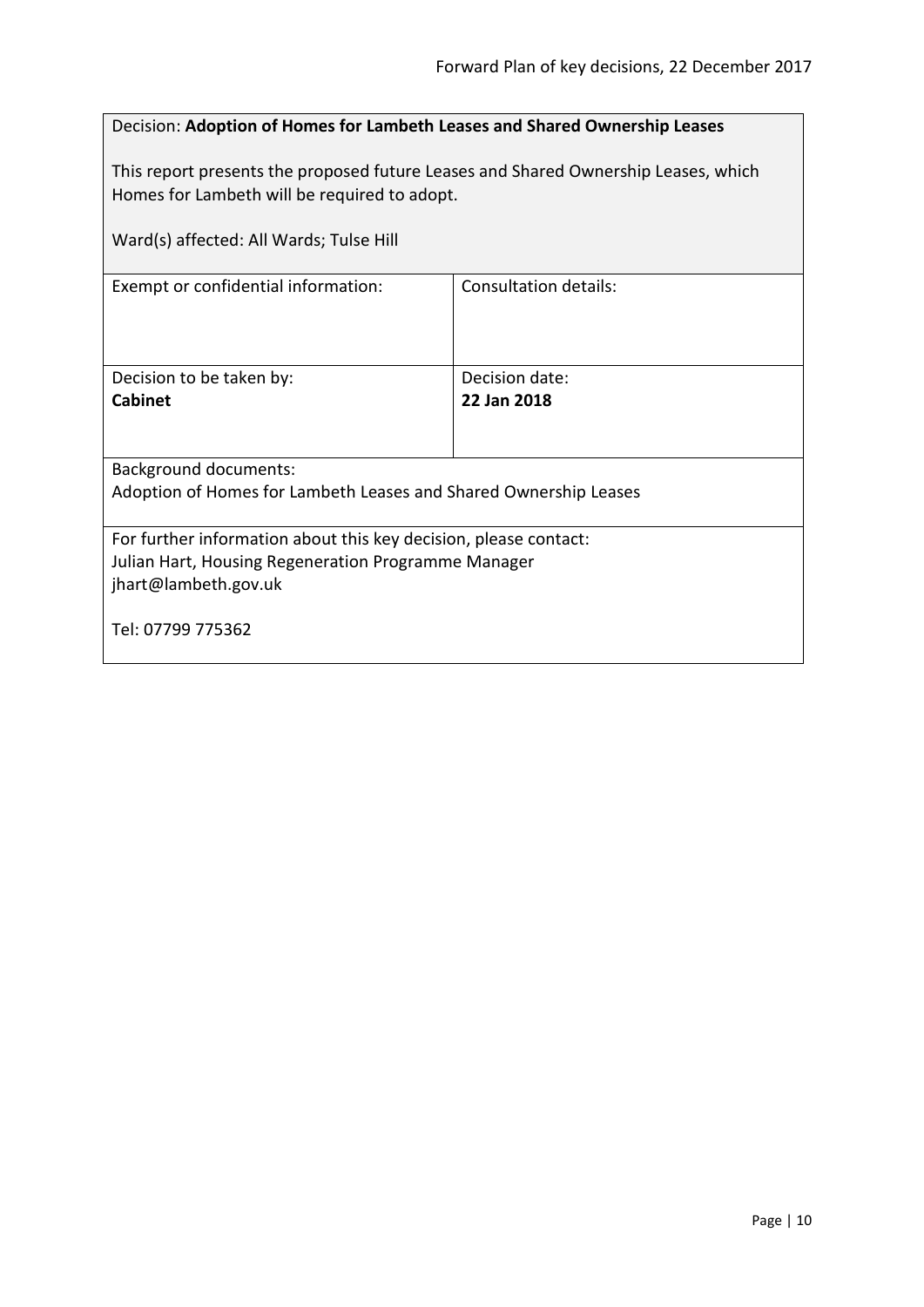<span id="page-10-0"></span>

| Decision: Adoption of Homes for Lambeth Business Plan                                                                                                                                                |                               |  |
|------------------------------------------------------------------------------------------------------------------------------------------------------------------------------------------------------|-------------------------------|--|
| This report will present for adoption the Homes for Lambeth Business Plan for the next 12 to 18<br>months.                                                                                           |                               |  |
| Ward(s) affected: All Wards                                                                                                                                                                          |                               |  |
| Exempt or confidential information:<br>Part exempt<br>Information relating to the financial or<br>business affairs of any particular person<br>(including the authority holding that<br>information) | <b>Consultation details:</b>  |  |
| Decision to be taken by:<br><b>Cabinet</b>                                                                                                                                                           | Decision date:<br>22 Jan 2018 |  |
| <b>Background documents:</b><br>Adoption of Homes for Lambeth Business Plan                                                                                                                          |                               |  |
| For further information about this key decision, please contact:<br>Julian Hart, Housing Regeneration Programme Manager<br>jhart@lambeth.gov.uk<br>Tel: 07799 775362                                 |                               |  |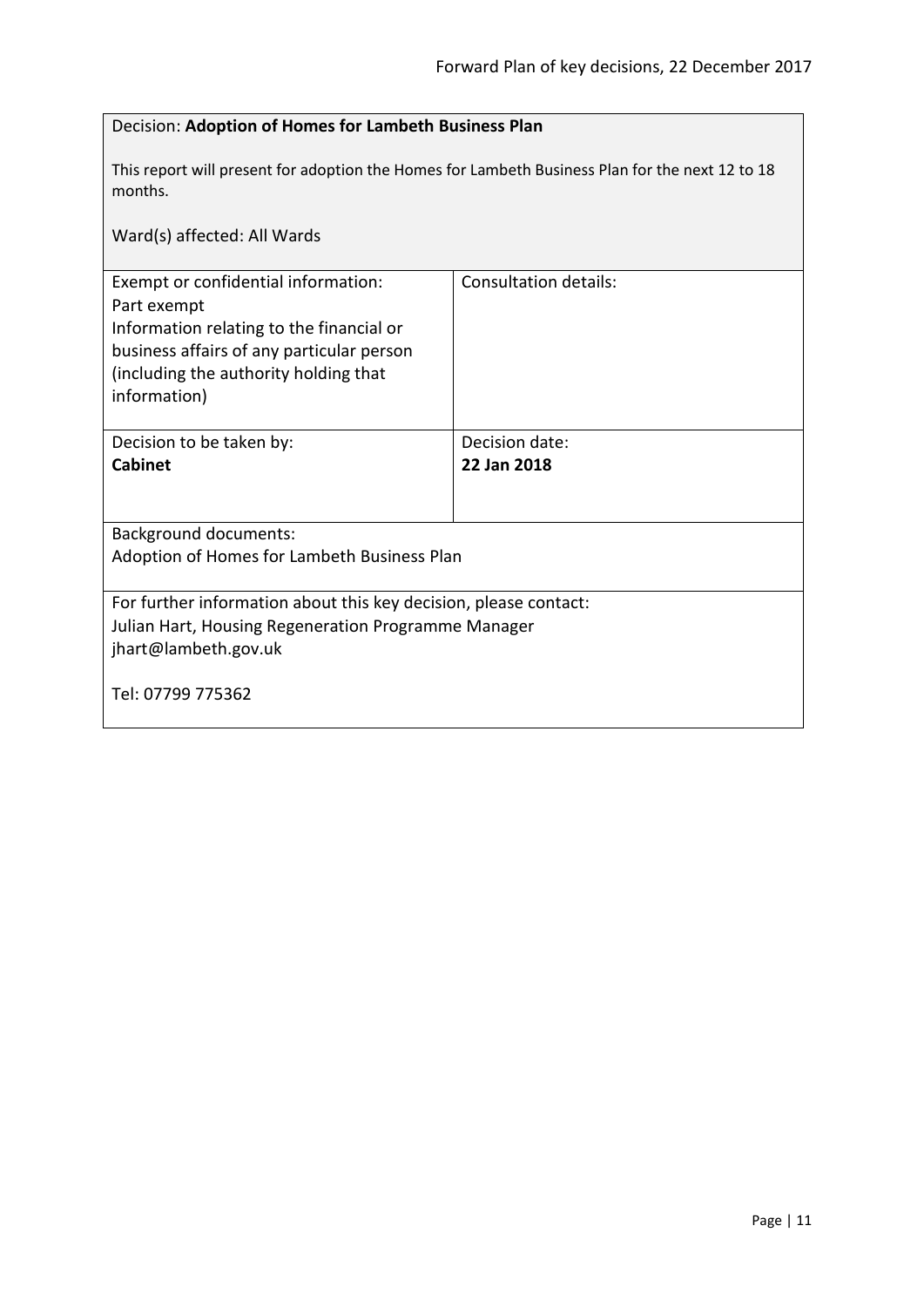## <span id="page-11-0"></span>Decision: **Budget Report 2018/19**

The report sets the budget of the council for 2018/19 and outlines the Medium Term Financial Strategy to 2020/21. This will also capture the Capital Investment Programme for the same period. A number of strategies are also addressed through this report, such as the council's treasury management and financial management strategies.

| Exempt or confidential information:<br>Consultation details:     |  |  |
|------------------------------------------------------------------|--|--|
|                                                                  |  |  |
|                                                                  |  |  |
|                                                                  |  |  |
| Decision date:<br>Decision to be taken by:                       |  |  |
| 5 Feb 2018                                                       |  |  |
|                                                                  |  |  |
|                                                                  |  |  |
| <b>Background documents:</b>                                     |  |  |
|                                                                  |  |  |
|                                                                  |  |  |
| For further information about this key decision, please contact: |  |  |
| Christina Thompson, Director of Finance                          |  |  |
| CThompson3@lambeth.gov.uk                                        |  |  |
| Phoenix House - 8th Floor                                        |  |  |
| Tel: 020 7926 2634                                               |  |  |
|                                                                  |  |  |
|                                                                  |  |  |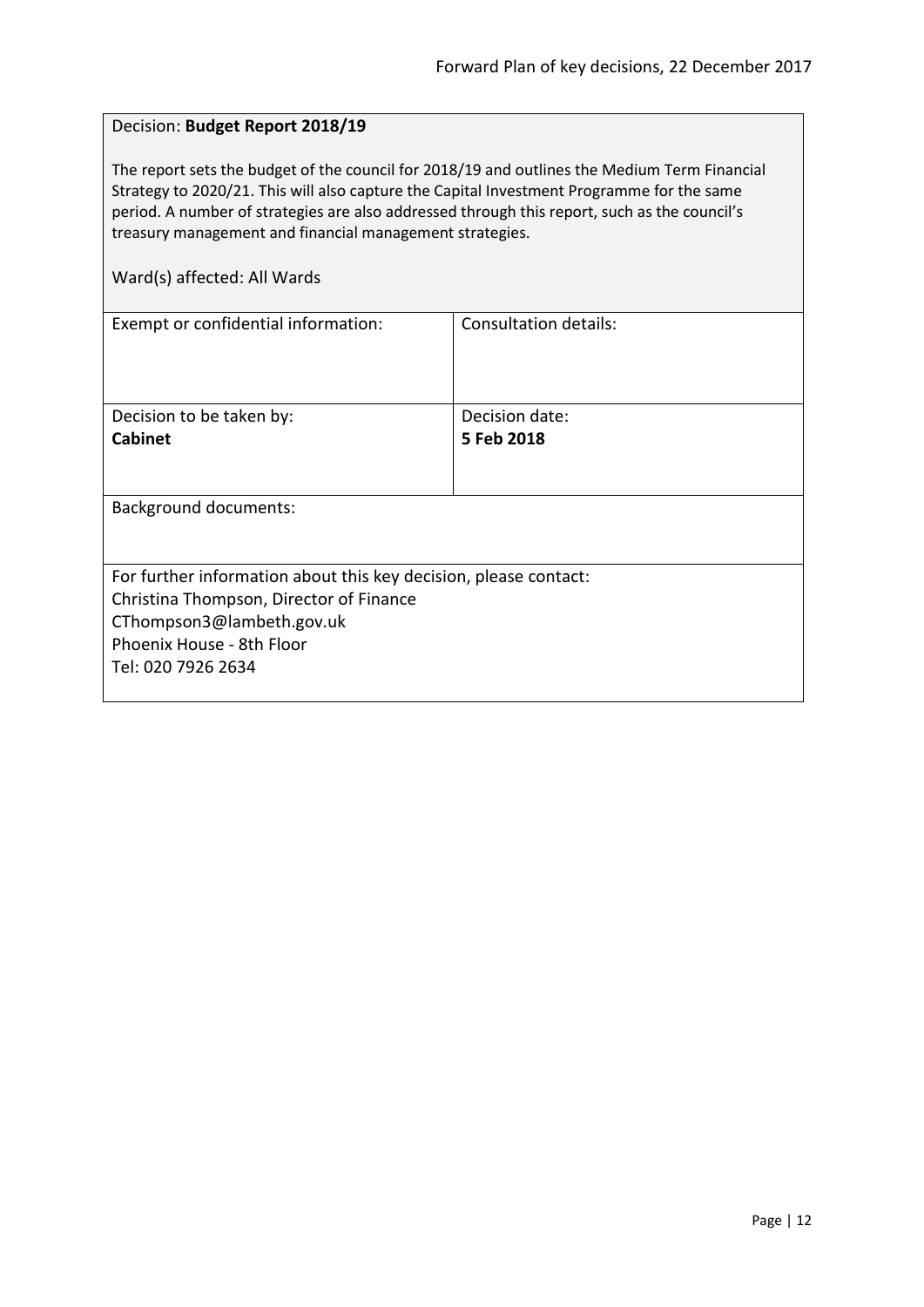## <span id="page-12-0"></span>Decision: **Lambeth Employment and Skills Supplementary Planning Document**

To adopt the Employment and Skills Supplementary Planning Document, taking account of the outcome of the two rounds of public consultation.

| Ward(s) affected: All Wards                                                                                                                                                                                          |                              |  |
|----------------------------------------------------------------------------------------------------------------------------------------------------------------------------------------------------------------------|------------------------------|--|
| Exempt or confidential information:                                                                                                                                                                                  | <b>Consultation details:</b> |  |
| Decision to be taken by:<br><b>Cabinet</b>                                                                                                                                                                           | Decision date:<br>5 Feb 2018 |  |
| <b>Background documents:</b>                                                                                                                                                                                         |                              |  |
| For further information about this key decision, please contact:<br>John Bennett, Lead Commissioner - Welfare Employment and Skills<br>JBennett7@lambeth.gov.uk<br>Room 113, Lambeth Town Hall<br>Tel: 020 7926 6452 |                              |  |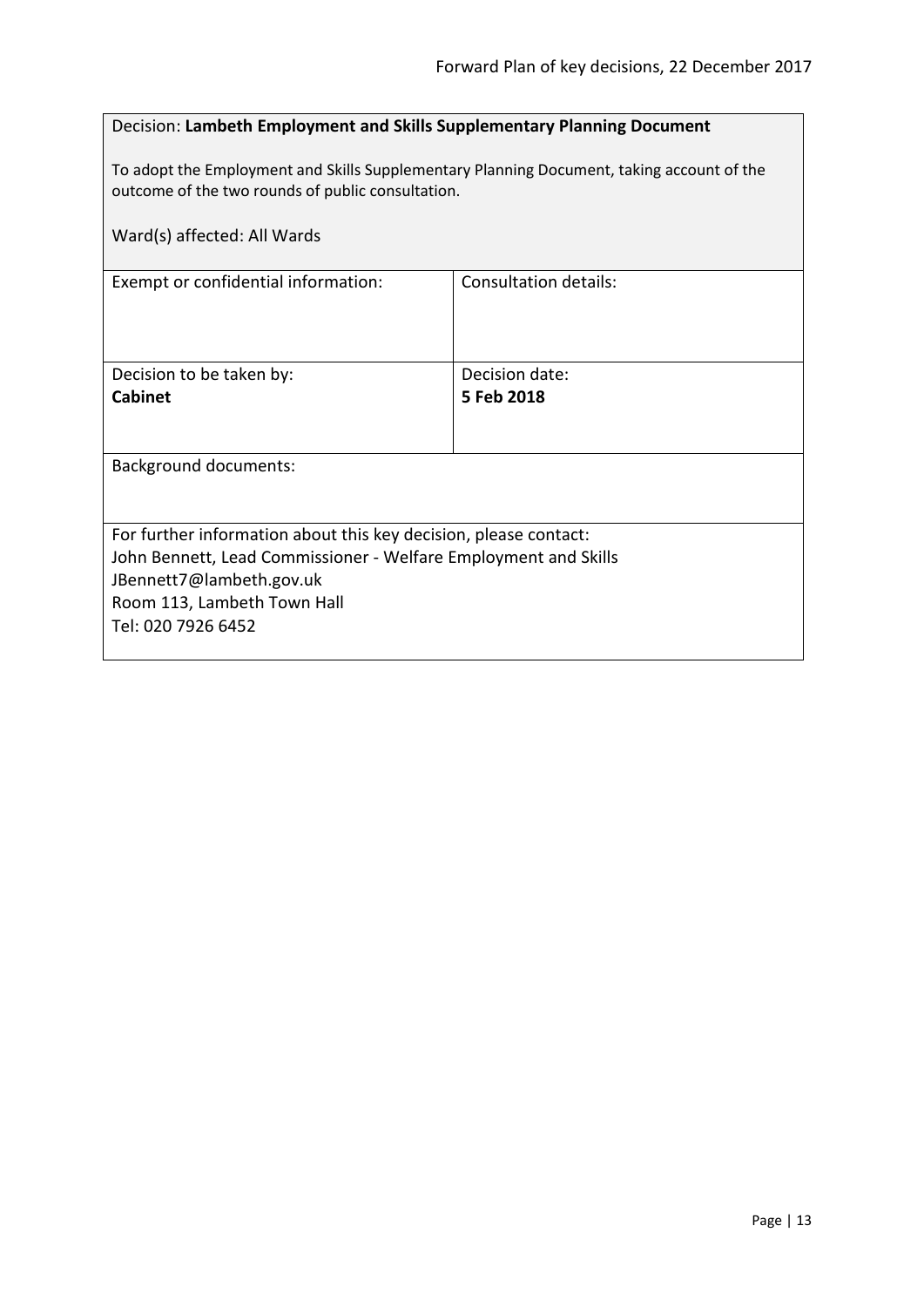## <span id="page-13-0"></span>Decision: **South Lambeth Estate - Compulsory Purchase Order**

This report will recommend that Cabinet authorises that the council will make use of compulsory purchase order powers in order to progress the redevelopment of the South Lambeth estate.

| Ward(s) affected: Stockwell                                                                                                                                              |                       |  |
|--------------------------------------------------------------------------------------------------------------------------------------------------------------------------|-----------------------|--|
| Exempt or confidential information:                                                                                                                                      | Consultation details: |  |
| Decision to be taken by:                                                                                                                                                 | Decision date:        |  |
| <b>Cabinet</b>                                                                                                                                                           | Not before 4 Sep 2017 |  |
| Background documents:<br>Investing in better neighbourhoods and building the homes we need to house the people<br>of Lambeth – South Lambeth - Compulsory Purchase Order |                       |  |
|                                                                                                                                                                          |                       |  |
| For further information about this key decision, please contact:<br>Julian Hart, Housing Regeneration Programme Manager<br>jhart@lambeth.gov.uk                          |                       |  |
| Tel: 07799 775362                                                                                                                                                        |                       |  |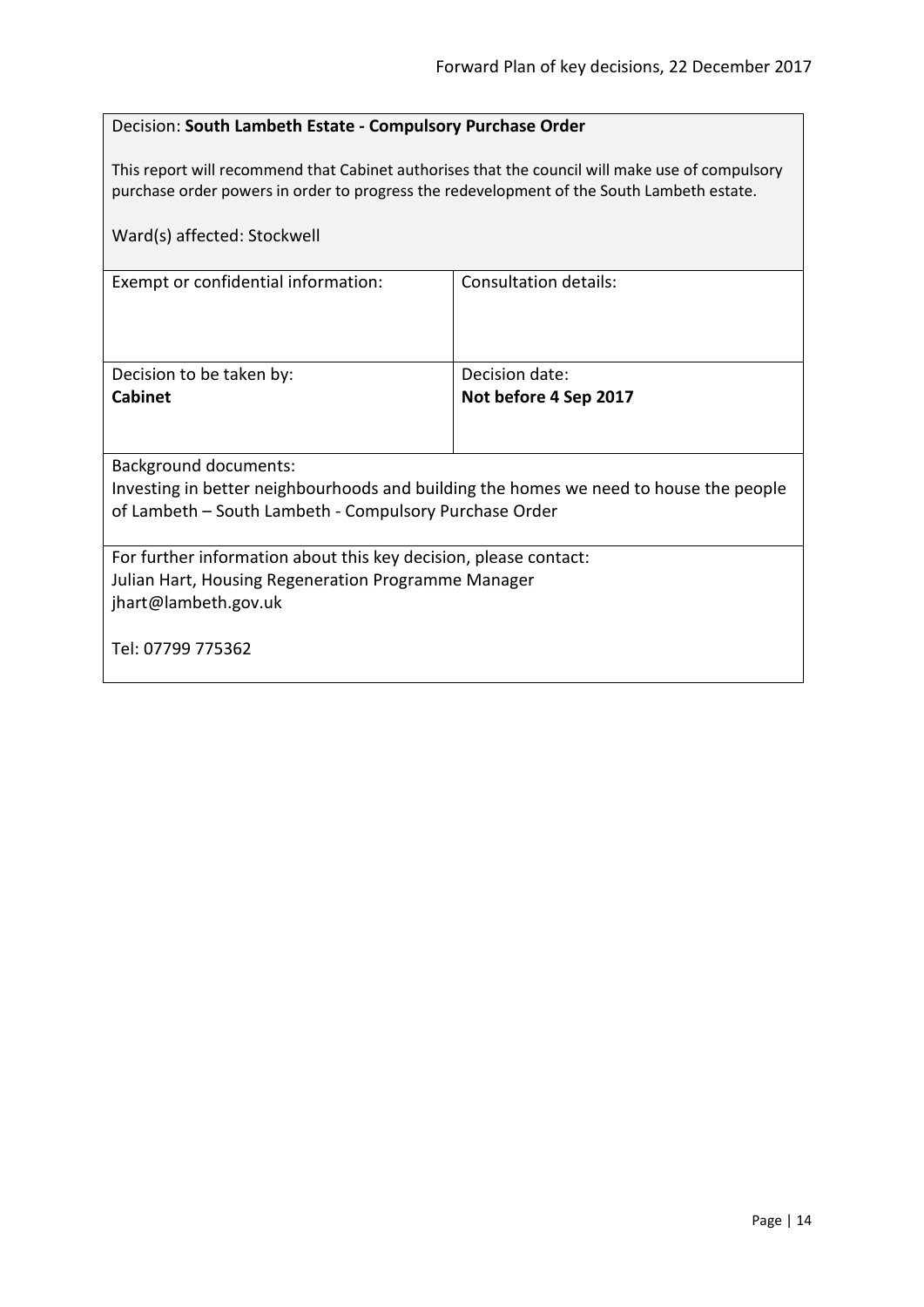## <span id="page-14-0"></span>Decision: **Knights Walk Estate - Compulsory Purchase Order**

This report will recommend that Cabinet authorises that the council will make use of compulsory purchase order powers in order to progress the redevelopment of the Knight's Walk estate.

| Ward(s) affected: Prince's                                                                                                                                                     |                       |
|--------------------------------------------------------------------------------------------------------------------------------------------------------------------------------|-----------------------|
| Exempt or confidential information:                                                                                                                                            | Consultation details: |
| Decision to be taken by:                                                                                                                                                       | Decision date:        |
| <b>Cabinet</b>                                                                                                                                                                 | Not before 4 Sep 2017 |
| <b>Background documents:</b><br>Investing in better neighbourhoods and building the homes we need to house the people<br>of Lambeth - Knights Walk - Compulsory Purchase Order |                       |
| For further information about this key decision, please contact:<br>Julian Hart, Housing Regeneration Programme Manager<br>jhart@lambeth.gov.uk                                |                       |
| Tel: 07799 775362                                                                                                                                                              |                       |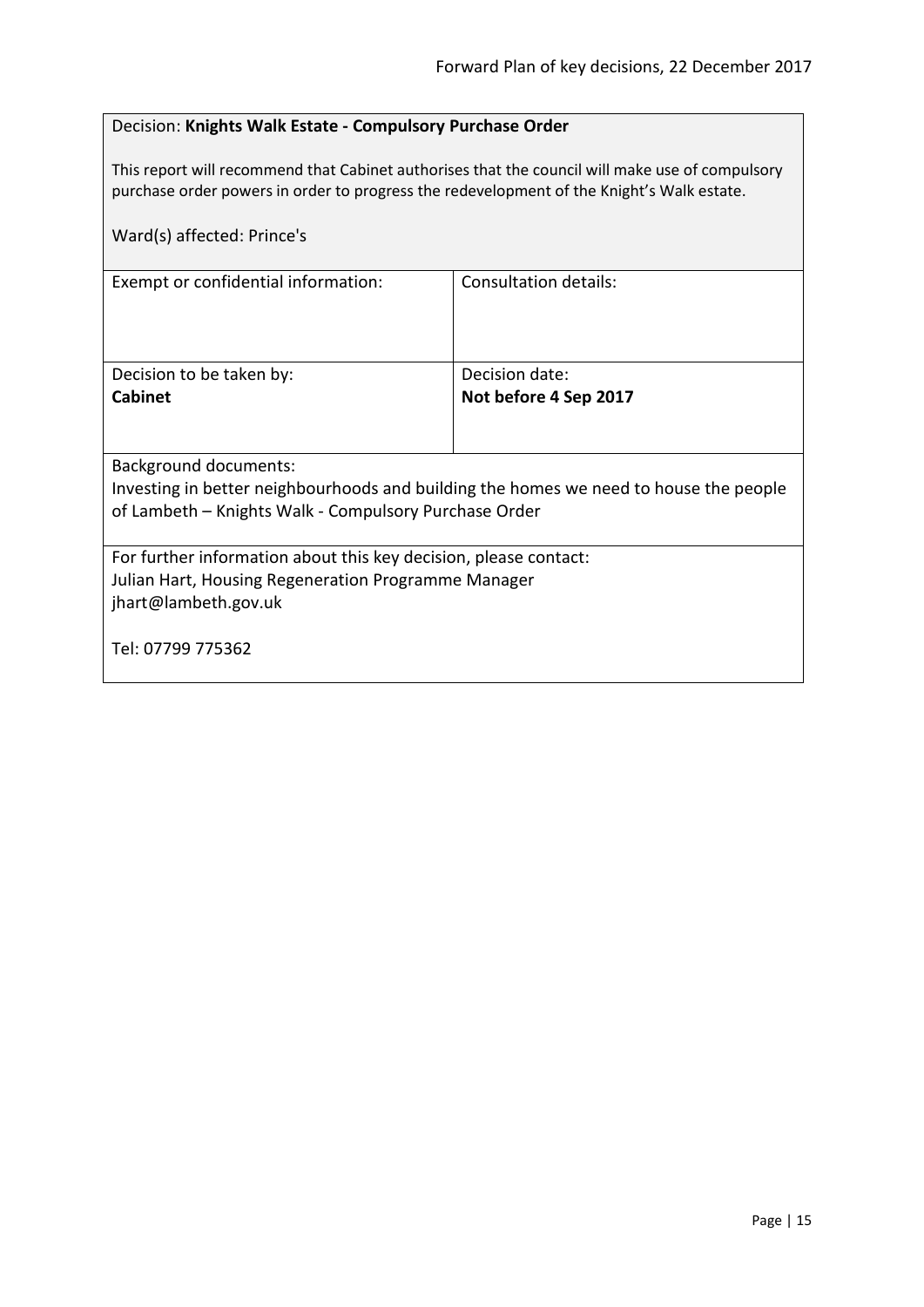## <span id="page-15-0"></span>Decision: **Westbury Estate - Compulsory Purchase Order**

This report will recommend that Cabinet authorises that the council will make use of compulsory purchase order powers in order to progress the redevelopment of the Westbury estate.

| Ward(s) affected: Clapham Town                                                        |                              |  |
|---------------------------------------------------------------------------------------|------------------------------|--|
| Exempt or confidential information:                                                   | <b>Consultation details:</b> |  |
| Decision to be taken by:                                                              | Decision date:               |  |
| <b>Cabinet</b>                                                                        | Not before 4 Sep 2017        |  |
|                                                                                       |                              |  |
| <b>Background documents:</b>                                                          |                              |  |
| Investing in better neighbourhoods and building the homes we need to house the people |                              |  |
| of Lambeth - Westbury - Compulsory Purchase Order                                     |                              |  |
| For further information about this key decision, please contact:                      |                              |  |
| Julian Hart, Housing Regeneration Programme Manager                                   |                              |  |
| jhart@lambeth.gov.uk                                                                  |                              |  |
|                                                                                       |                              |  |
| Tel: 07799 775362                                                                     |                              |  |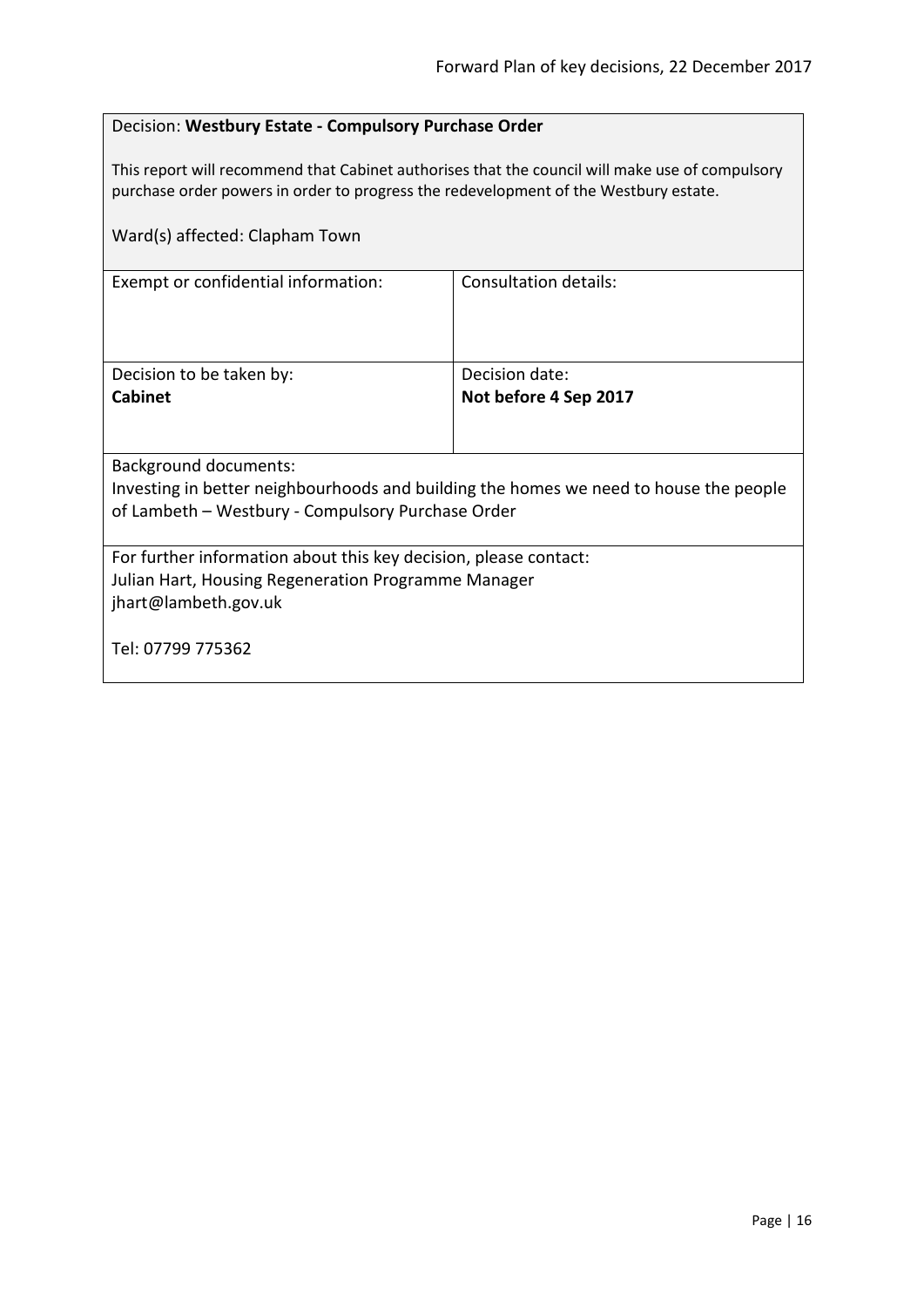## <span id="page-16-0"></span>Decision: **July Finance Planning Report 2018 to 2021**

The July Financial Planning Report will provide an update on the economic outlook, risk areas and revenue budget implementations plans for 2019-20 and the Capital Investment Programme and Asset Disposals Strategy.

| Ward(s) affected: All Wards                                                                                                                                                                 |                                         |
|---------------------------------------------------------------------------------------------------------------------------------------------------------------------------------------------|-----------------------------------------|
| Exempt or confidential information:                                                                                                                                                         | <b>Consultation details:</b>            |
| Decision to be taken by:<br><b>Cabinet</b>                                                                                                                                                  | Decision date:<br>Not before 1 Jul 2018 |
| <b>Background documents:</b><br>July Finance Planning Report 2018 to 2021                                                                                                                   |                                         |
| For further information about this key decision, please contact:<br>Christina Thompson, Director of Finance<br>CThompson3@lambeth.gov.uk<br>Phoenix House - 8th Floor<br>Tel: 020 7926 2634 |                                         |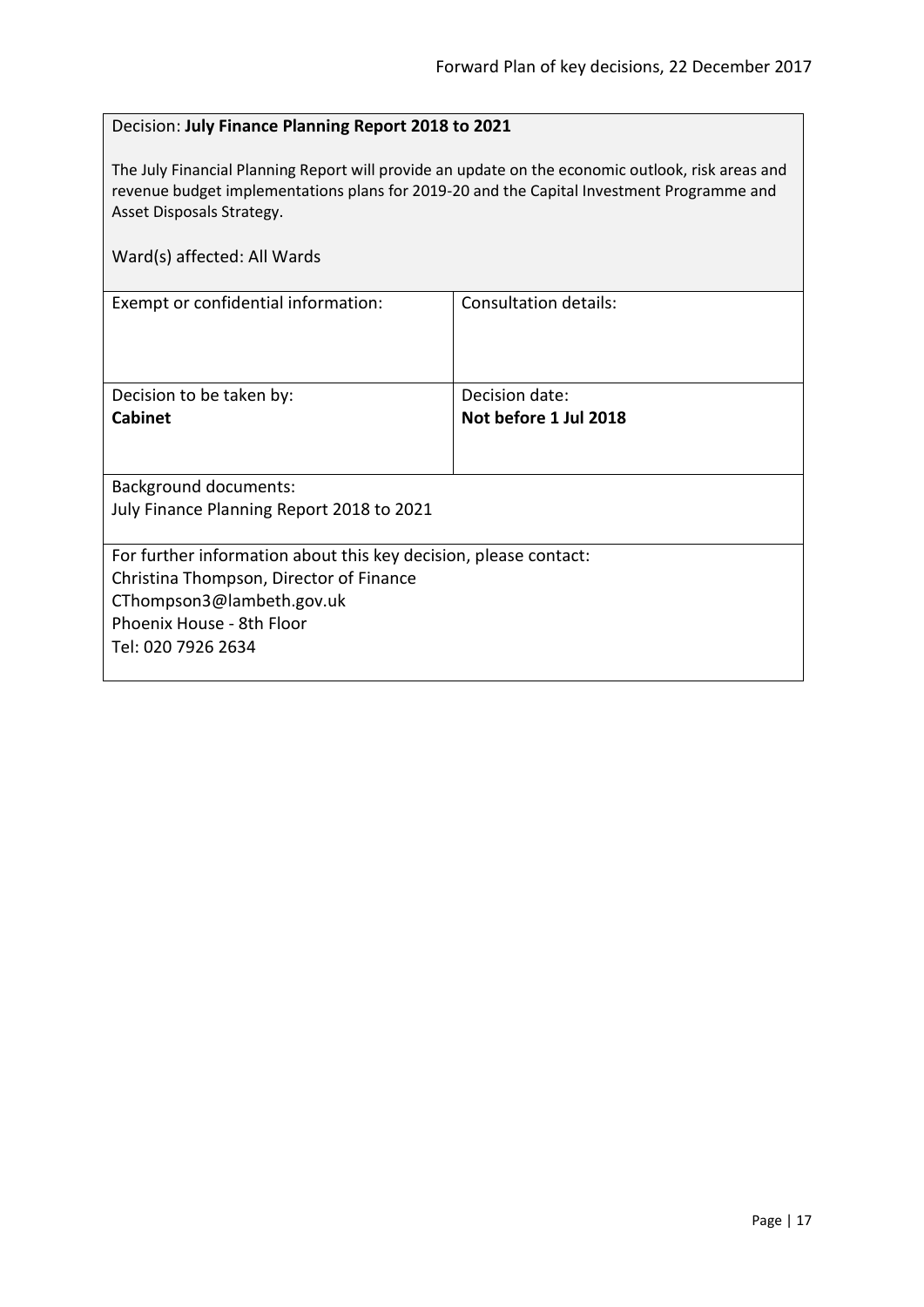<span id="page-17-0"></span>

| Decision: LBL Corporate Property Estate: 2016/17 Essential Building Condition & |                       |  |
|---------------------------------------------------------------------------------|-----------------------|--|
| <b>Lifecycle Maintenance Works</b>                                              |                       |  |
| Ward(s) affected: All Wards                                                     |                       |  |
| Exempt or confidential information:                                             | Consultation details: |  |
| Part exempt                                                                     |                       |  |
| Information relating to the financial or                                        |                       |  |
| business affairs of any particular person                                       |                       |  |
| (including the authority holding that                                           |                       |  |
| information)                                                                    |                       |  |
|                                                                                 |                       |  |
| Decision to be taken by:                                                        | Decision date:        |  |
| Deputy Leader of the Council (Finance and                                       | 15 Dec 2017           |  |
| <b>Resources)</b>                                                               |                       |  |
|                                                                                 |                       |  |
| <b>Background documents:</b>                                                    |                       |  |
|                                                                                 |                       |  |
| For further information about this key decision, please contact:                |                       |  |
| Sandra Walters, Property Services Manager                                       |                       |  |
| sewalters@lambeth.gov.uk                                                        |                       |  |
| 2nd Floor Olive Morris House                                                    |                       |  |
| Tel: 020 7926 8468                                                              |                       |  |
|                                                                                 |                       |  |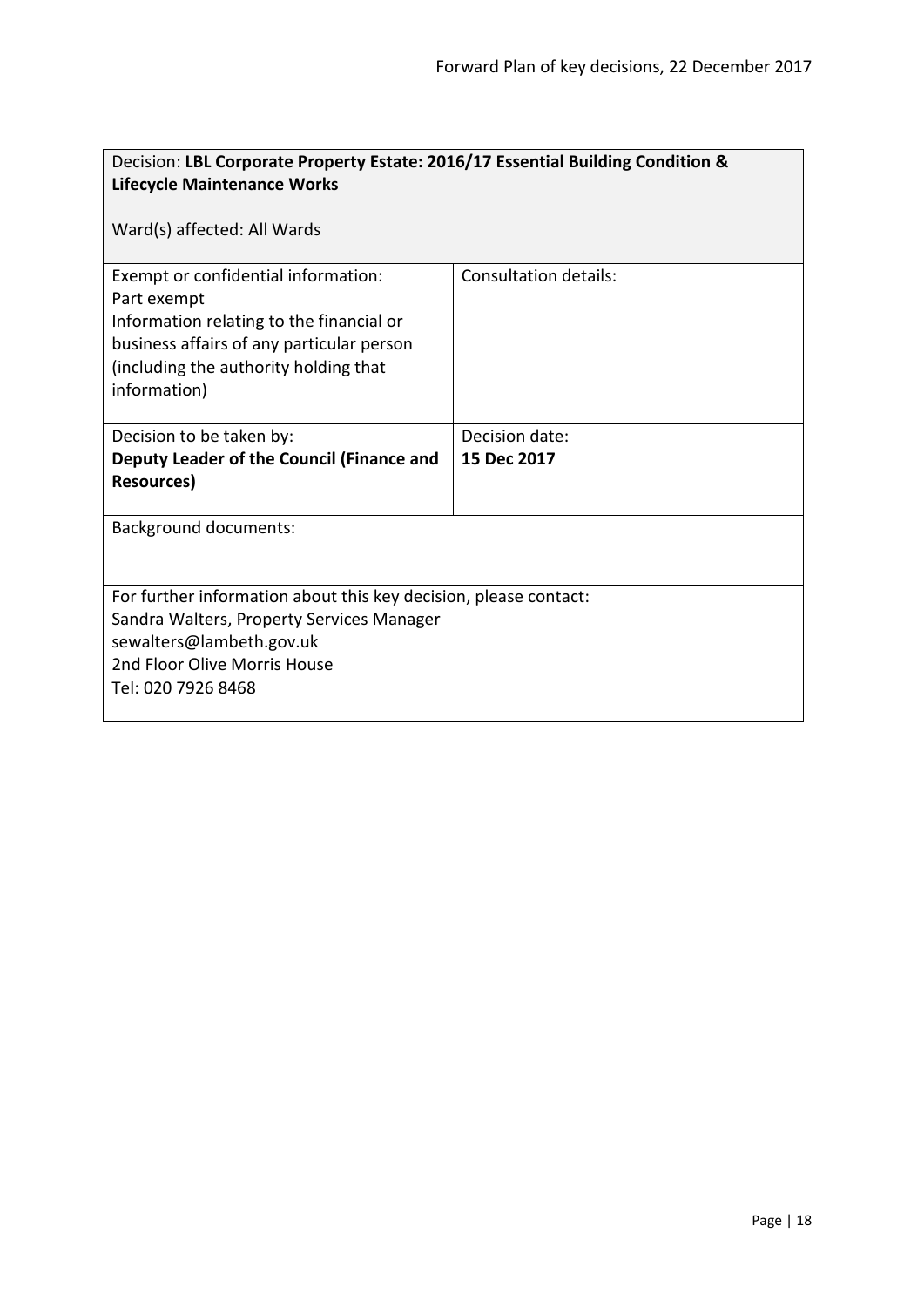## <span id="page-18-0"></span>Decision: **Neighbourhood Services Fees and Charges**

To approve new fees and charges across Neighbourhood Services (parks, cemeteries and sustainability). It is needed to help ensure these services remain within budget and meet their income targets during 2017/18; and to meet the Council's overall aim to increase income

| Exempt or confidential information:                              | Consultation details:  |
|------------------------------------------------------------------|------------------------|
|                                                                  |                        |
|                                                                  |                        |
|                                                                  |                        |
| Decision to be taken by:                                         | Decision date:         |
| Deputy Leader of the Council (Finance and                        | Not before 29 May 2017 |
| Resources)                                                       |                        |
|                                                                  |                        |
| <b>Background documents:</b>                                     |                        |
|                                                                  |                        |
|                                                                  |                        |
| For further information about this key decision, please contact: |                        |
| Kevin Crook, Head of Neighbourhoods                              |                        |
| kcrook@lambeth.gov.uk                                            |                        |
| Blue Star House - 4th Floor                                      |                        |
| Tel: 020 7926 8973                                               |                        |
|                                                                  |                        |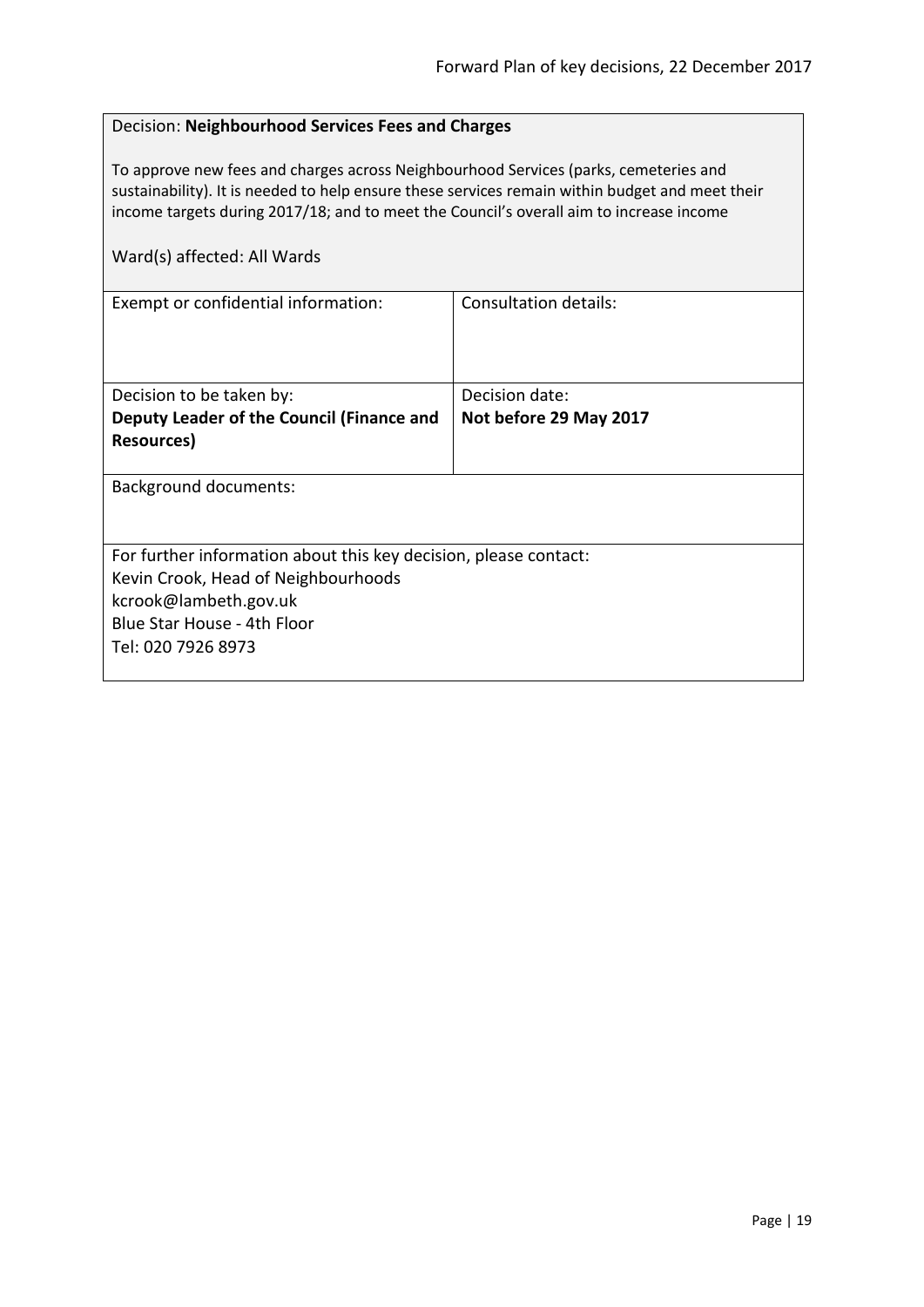# <span id="page-19-0"></span>Decision: **Legal Services Framework** The framework will provide a number of law firms to supplement the in-house provision of legal services to deal with issues of capacity and experience. Ward(s) affected: All Wards Exempt or confidential information: Part exempt Information relating to the financial or business affairs of any particular person (including the authority holding that information) Consultation details: Decision to be taken by: **Deputy Leader of the Council (Finance and Resources)** Decision date: **Not before 11 Jul 2017** Background documents: For further information about this key decision, please contact: Alison McKane, Director of Legal Services AMcKane@lambeth.gov.uk 7th Floor, Phoenix House Tel: 020 7926 2353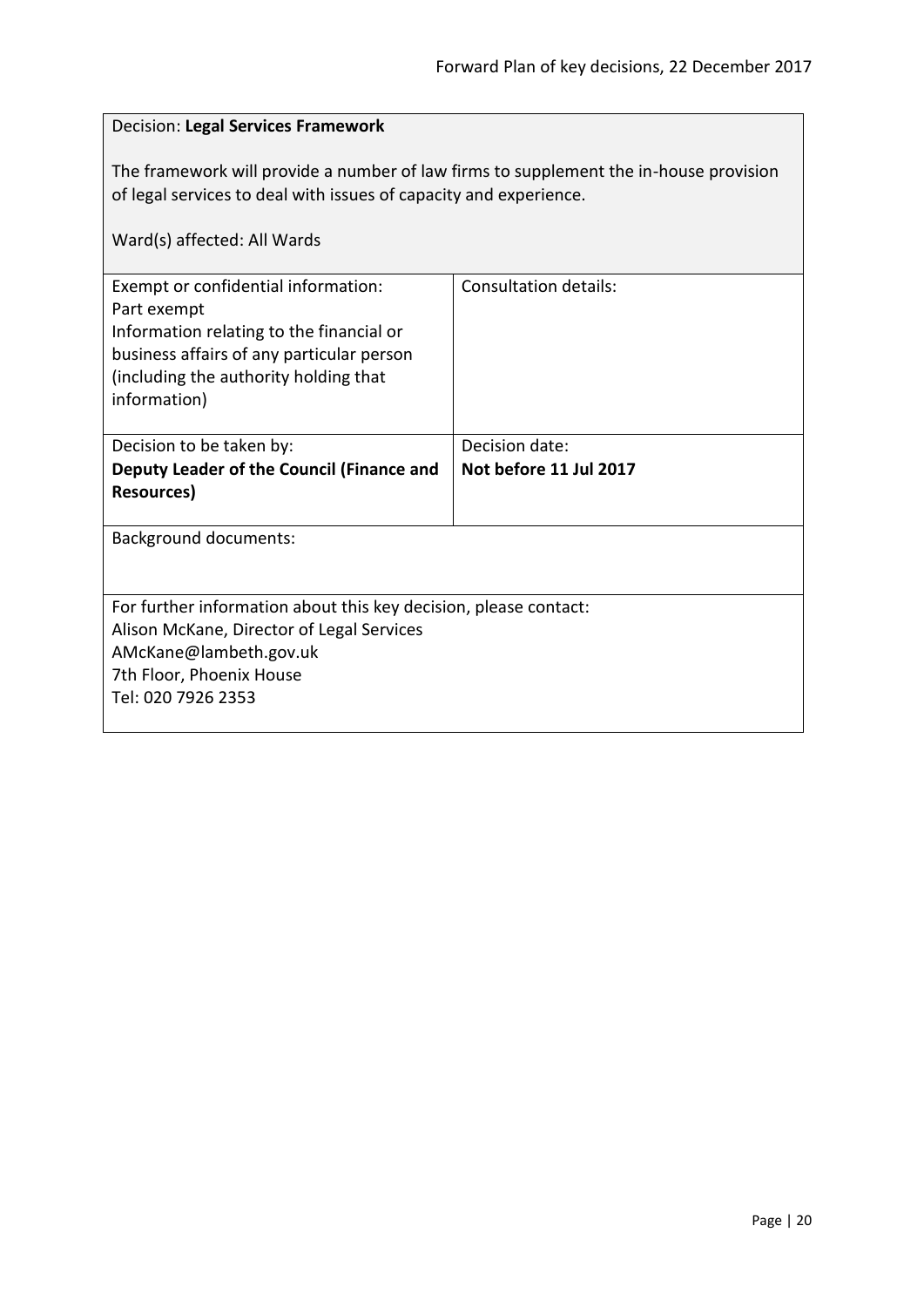# <span id="page-20-0"></span>Decision: **Insurance London Consortium - Insurance Contracts** Lambeth are members of the Insurance London Consortium (ILC). The members of ILC have been very successful in procuring its insurance policies to date. Whilst the Council accepts an element of risk with regards to insurance claims and maintains an insurance fund to cover such eventualities, it also procures for other standalone policies through the insurance market. This is the case for the following policies : Motor Commercial Properties Crime Engineering Inspection & Insurance Business Travel School Journey Ward(s) affected: All Wards Exempt or confidential information: Part exempt Information relating to the financial or business affairs of any particular person (including the authority holding that information) Consultation details: Decision to be taken by: **Deputy Leader of the Council (Finance and Resources)** Decision date: **Not before 11 Jul 2017** Background documents: For further information about this key decision, please contact: Maureen Dennie, Insurance Manager mdennie@lambeth.gov.uk 1st Floor, Olive Morris House Tel: 020 7926 9846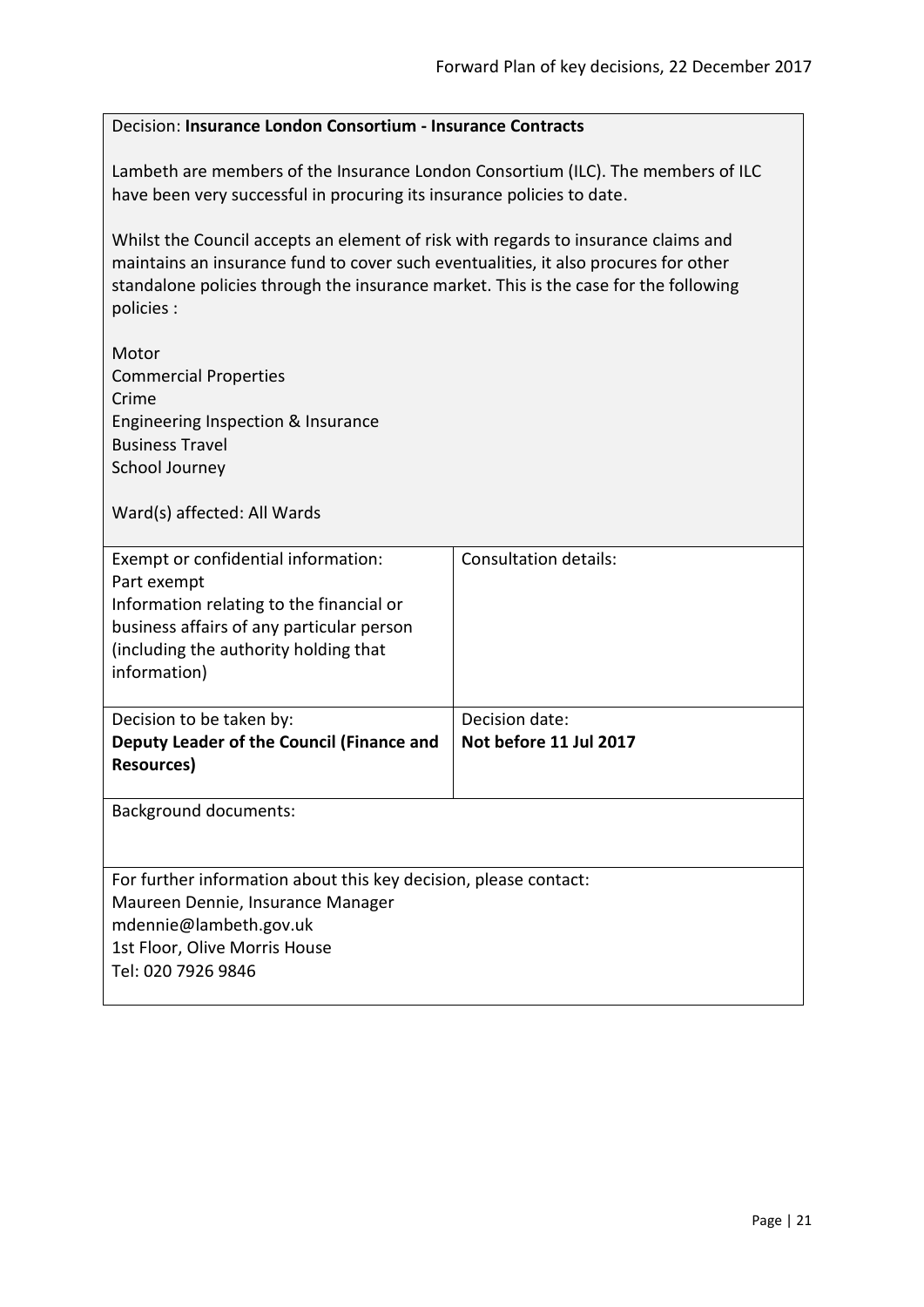## <span id="page-21-0"></span>Decision: **Leasehold Building Insurance Contract**

Lambeth are members of the Insurance London Consortium (ILC). The members of ILC have been very successful in procuring its insurance policies to date. The leasehold building insurance policy is expiring on 31st March 2018. This procurement will ensure that the council maintains continuity of cover and allow us to have in place an appropriate and comprehensive insurance policy to protect the council's liabilities and properties in accordance with the terms of our Lease.

| Exempt or confidential information:                              | Consultation details:  |  |
|------------------------------------------------------------------|------------------------|--|
|                                                                  |                        |  |
|                                                                  |                        |  |
| Decision to be taken by:                                         | Decision date:         |  |
| Deputy Leader of the Council (Finance and                        | Not before 11 Jul 2017 |  |
| Resources)                                                       |                        |  |
|                                                                  |                        |  |
| <b>Background documents:</b>                                     |                        |  |
|                                                                  |                        |  |
|                                                                  |                        |  |
| For further information about this key decision, please contact: |                        |  |
| Maureen Dennie, Insurance Manager                                |                        |  |
| mdennie@lambeth.gov.uk                                           |                        |  |
| 1st Floor, Olive Morris House                                    |                        |  |
| Tel: 020 7926 9846                                               |                        |  |
|                                                                  |                        |  |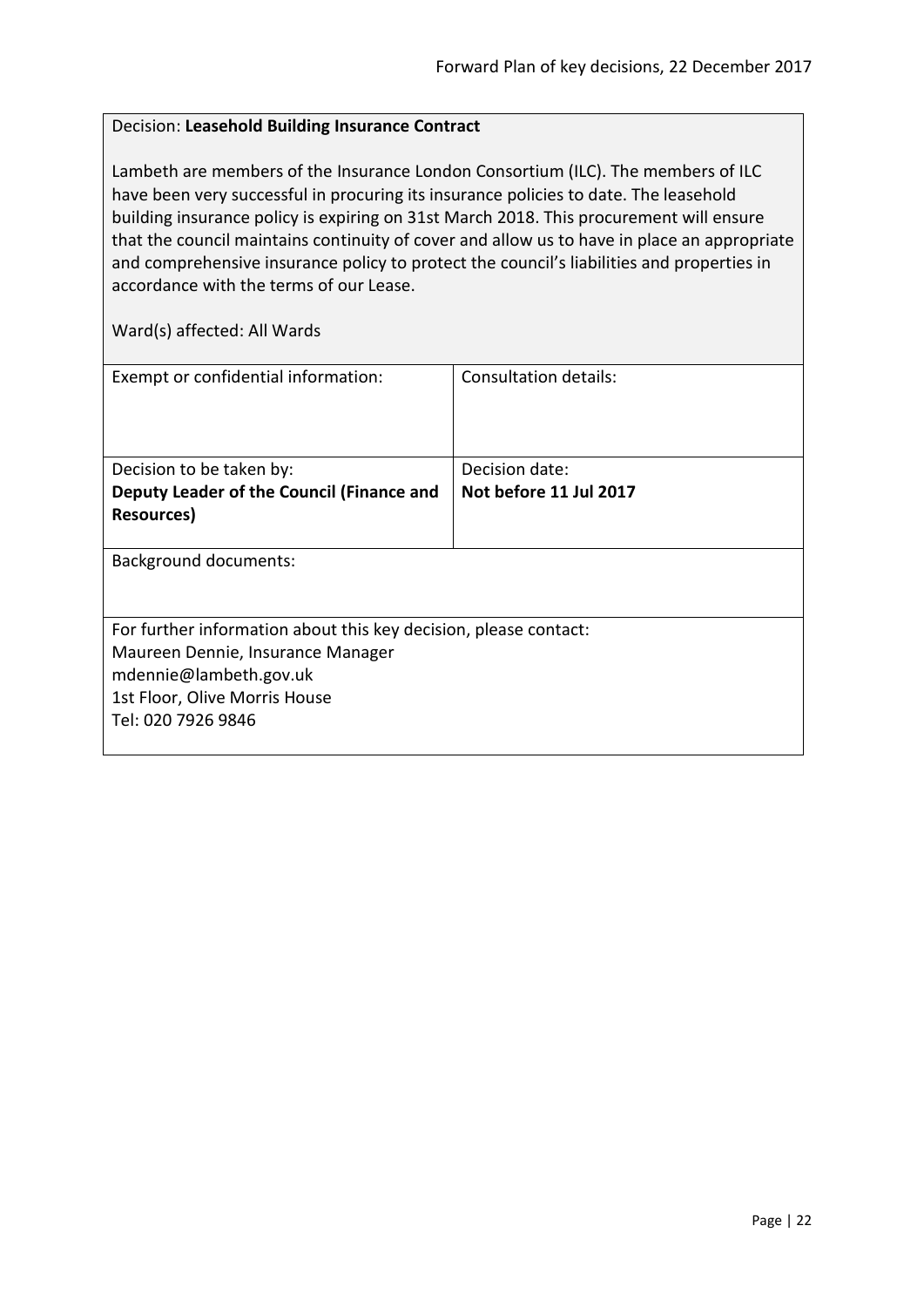## <span id="page-22-0"></span>Decision: **Server, Storage and Associated Services Contract**

To award new contract for Server, Storage and Associated Services for Lambeth. The Council has an existing investment programme for upgrading server and storage hardware. The key outcome will be to derive value and create a route to market and to support new Lambeth initiatives such as Organisational redesign and move to new Town hall/Civic Suite.

| Exempt or confidential information:<br>Part exempt<br>Information relating to the financial or<br>business affairs of any particular person<br>(including the authority holding that)<br>information) | Consultation details:  |
|-------------------------------------------------------------------------------------------------------------------------------------------------------------------------------------------------------|------------------------|
| Decision to be taken by:                                                                                                                                                                              | Decision date:         |
| Deputy Leader of the Council (Finance and                                                                                                                                                             | Not before 24 Jul 2017 |
| Resources)                                                                                                                                                                                            |                        |
| <b>Background documents:</b>                                                                                                                                                                          |                        |
| For further information about this key decision, please contact:<br>Neeraj Mittra, Senior ICT Officer Contract Management, Business Transformation<br>NMittra@lambeth.gov.uk                          |                        |
| Tel: 020 7926 9274                                                                                                                                                                                    |                        |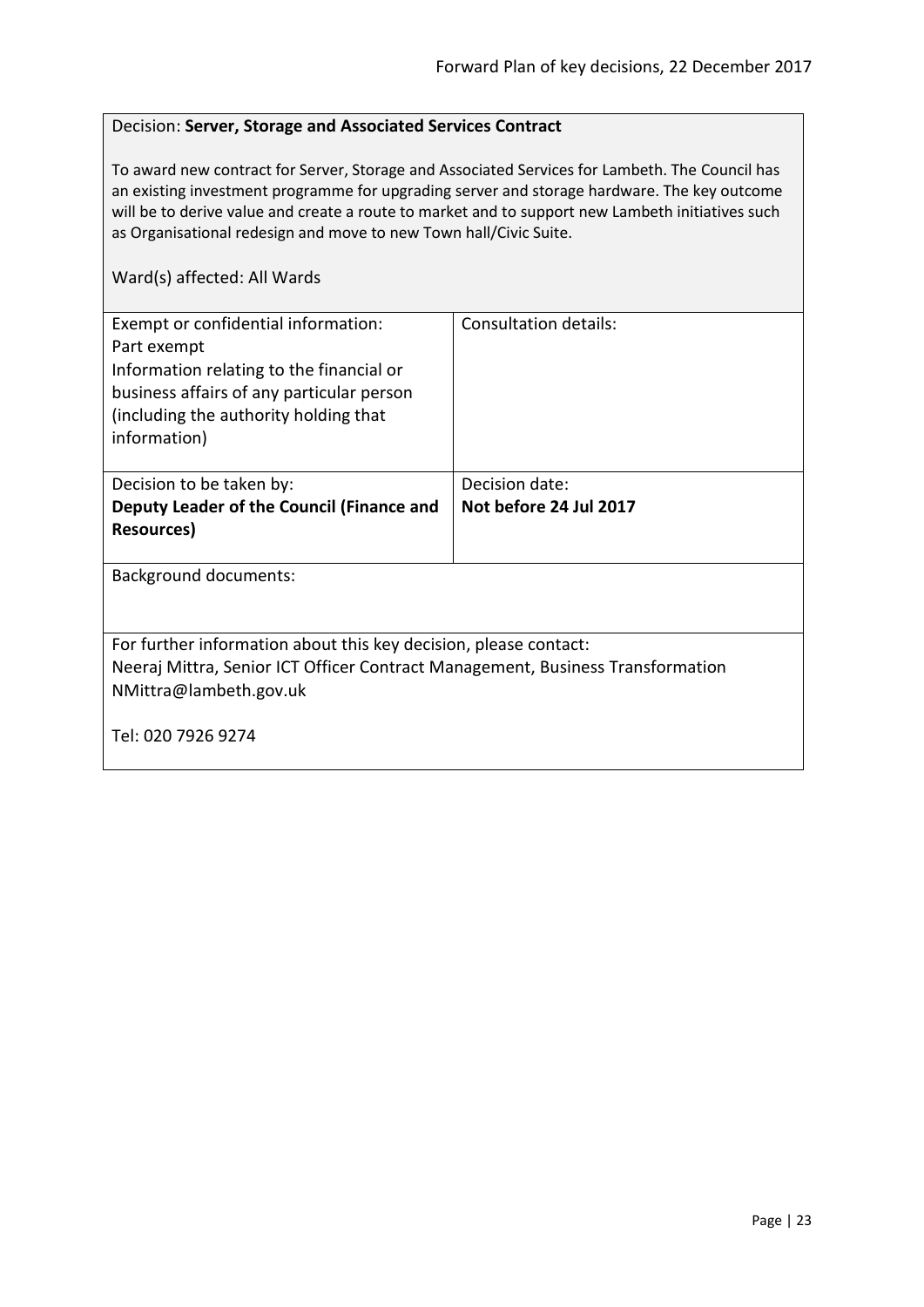<span id="page-23-0"></span>

| Decision: Extension of insurance legal services framework to deal with litigated |  |
|----------------------------------------------------------------------------------|--|
| compensation claims and redress                                                  |  |

To vary the existing insurance legal services framework to increase the overall value and extend by a further two years to allow for the continued handling of civil litigation cases and redress claims submitted to the council.

| Exempt or confidential information:                              | Consultation details:  |  |
|------------------------------------------------------------------|------------------------|--|
|                                                                  |                        |  |
|                                                                  |                        |  |
|                                                                  |                        |  |
| Decision to be taken by:                                         | Decision date:         |  |
| Deputy Leader of the Council (Finance and                        | Not before 11 Sep 2017 |  |
| Resources)                                                       |                        |  |
|                                                                  |                        |  |
| <b>Background documents:</b>                                     |                        |  |
|                                                                  |                        |  |
|                                                                  |                        |  |
| For further information about this key decision, please contact: |                        |  |
| Mark Nicolson, Head of Risk and Insurance                        |                        |  |
| mnicolson@lambeth.gov.uk                                         |                        |  |
| Olive Morris House                                               |                        |  |
| Tel: 020 7926 9305                                               |                        |  |
|                                                                  |                        |  |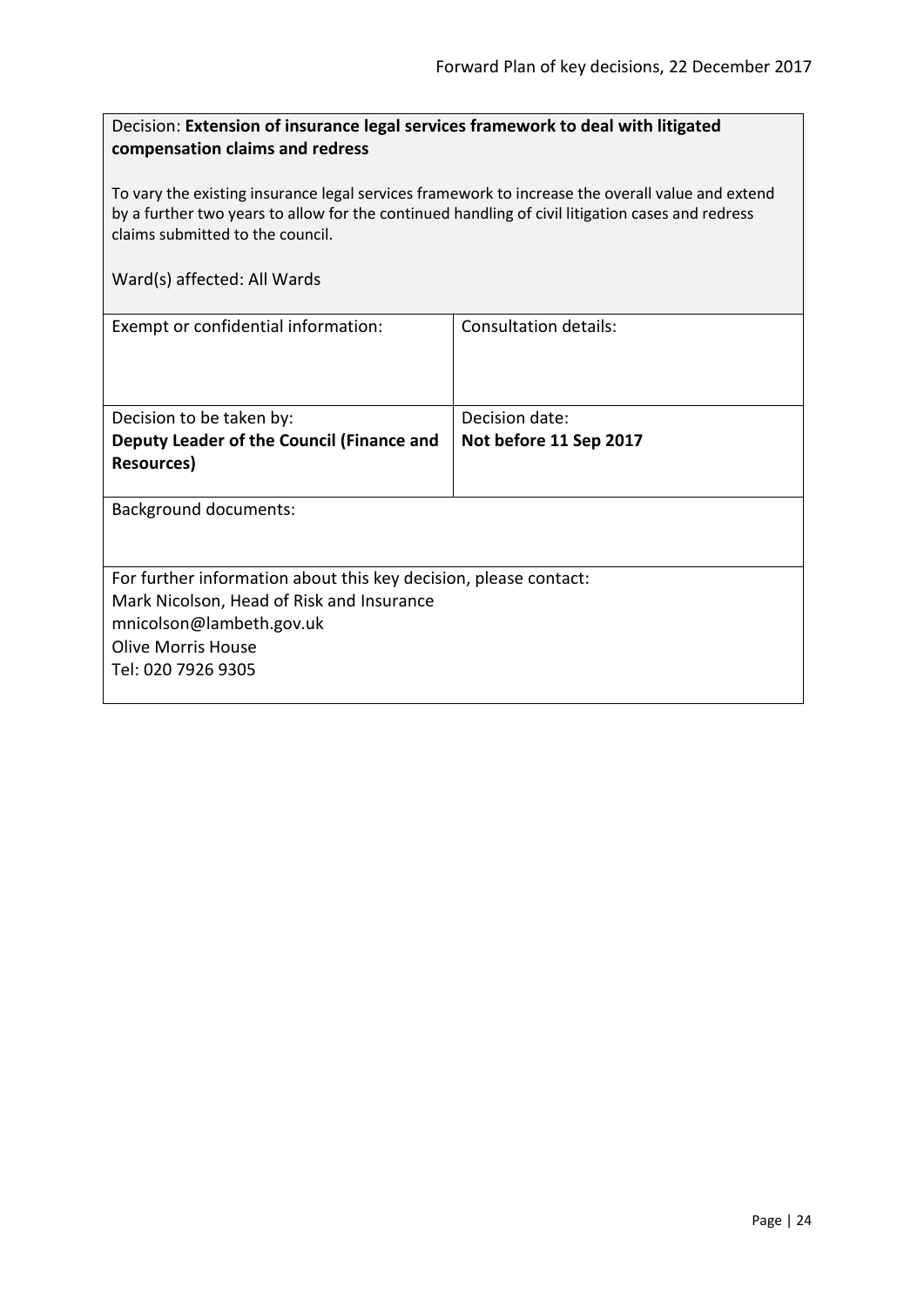<span id="page-24-0"></span>

| Decision: Oracle data archiving                                                                                                                                                                      |                              |  |
|------------------------------------------------------------------------------------------------------------------------------------------------------------------------------------------------------|------------------------------|--|
| Award of the Oracle data archiving contract to provide a data archiving solution for Oracle R12<br>data prior to the move to Oracle Cloud.                                                           |                              |  |
| Ward(s) affected: All Wards                                                                                                                                                                          |                              |  |
| Exempt or confidential information:<br>Part exempt<br>Information relating to the financial or<br>business affairs of any particular person<br>(including the authority holding that<br>information) | <b>Consultation details:</b> |  |
| Decision to be taken by:                                                                                                                                                                             | Decision date:               |  |
| Deputy Leader of the Council (Finance and                                                                                                                                                            | Not before 8 Jan 2018        |  |
| <b>Resources</b> )                                                                                                                                                                                   |                              |  |
| <b>Background documents:</b>                                                                                                                                                                         |                              |  |
| For further information about this key decision, please contact:<br>Rachel Willsher, Head of Procurement<br>rwillsher@lambeth.gov.uk                                                                 |                              |  |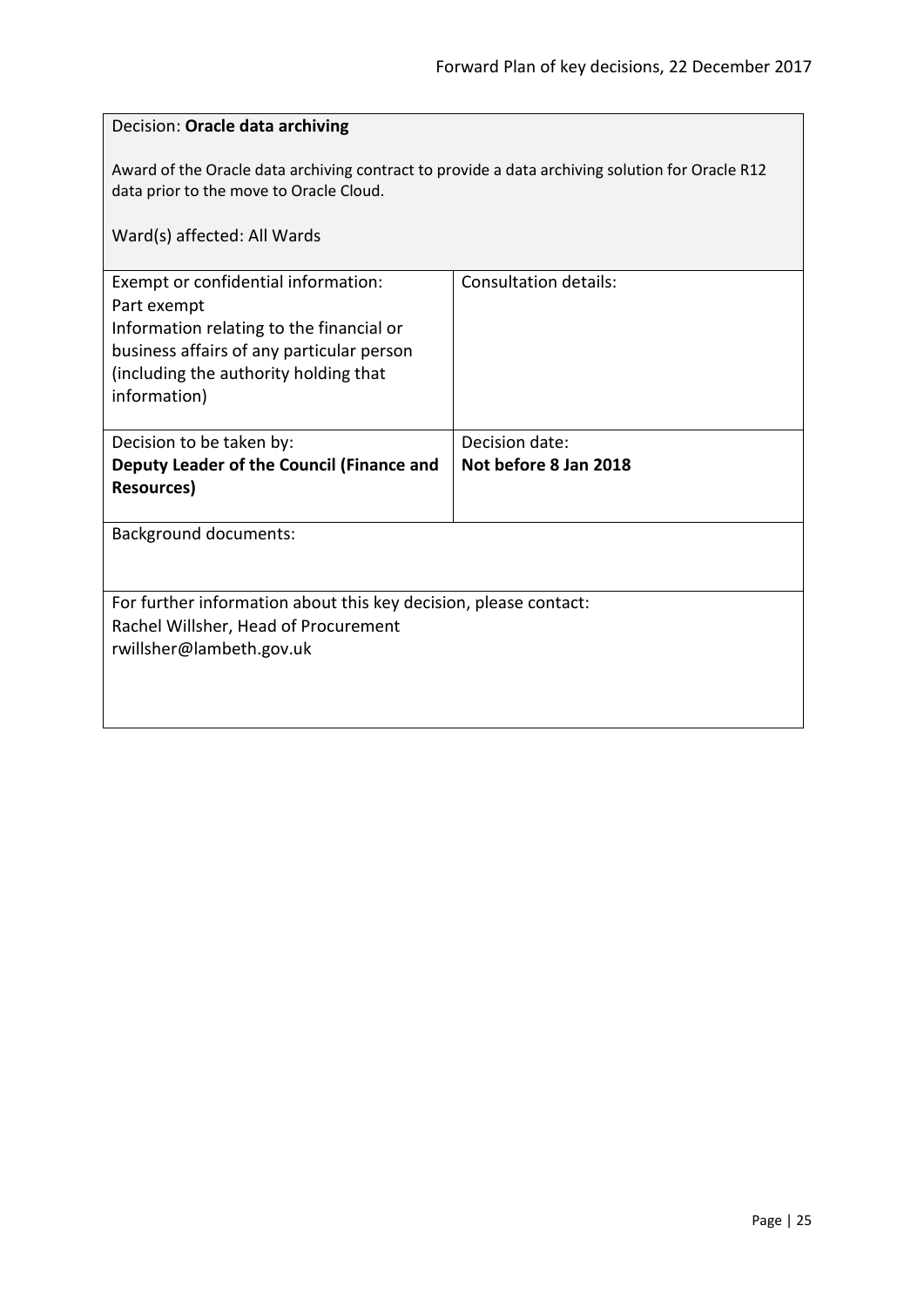## <span id="page-25-0"></span>Decision: **Loughborough Children's Centre, LEAP Programme Leasehold disposal**

In order to facilitate the LEAP programme:

1) To approve the grant of a lease to the National Chidren's Bureau (NCB) on the terms set out in the report.

2) To approve the leaseback from the NCB to the Council on the same terms.

2) To approve appropriation of part of the site from the HRA to the General Fund

Ward(s) affected: Coldharbour

| Exempt or confidential information:                              | Consultation details:  |
|------------------------------------------------------------------|------------------------|
| Decision to be taken by:                                         | Decision date:         |
| Deputy Leader of the Council (Finance and<br><b>Resources</b> )  | Not before 23 Jan 2017 |
|                                                                  |                        |
| <b>Background documents:</b>                                     |                        |
|                                                                  |                        |
| For further information about this key decision, please contact: |                        |
| Sophie Linton, Head of Valuation and Strategic Property Services |                        |
| SLinton@lambeth.gov.uk                                           |                        |
| 2nd Floor, Olive Morris House                                    |                        |
| Tel: 020 7926 6954                                               |                        |
|                                                                  |                        |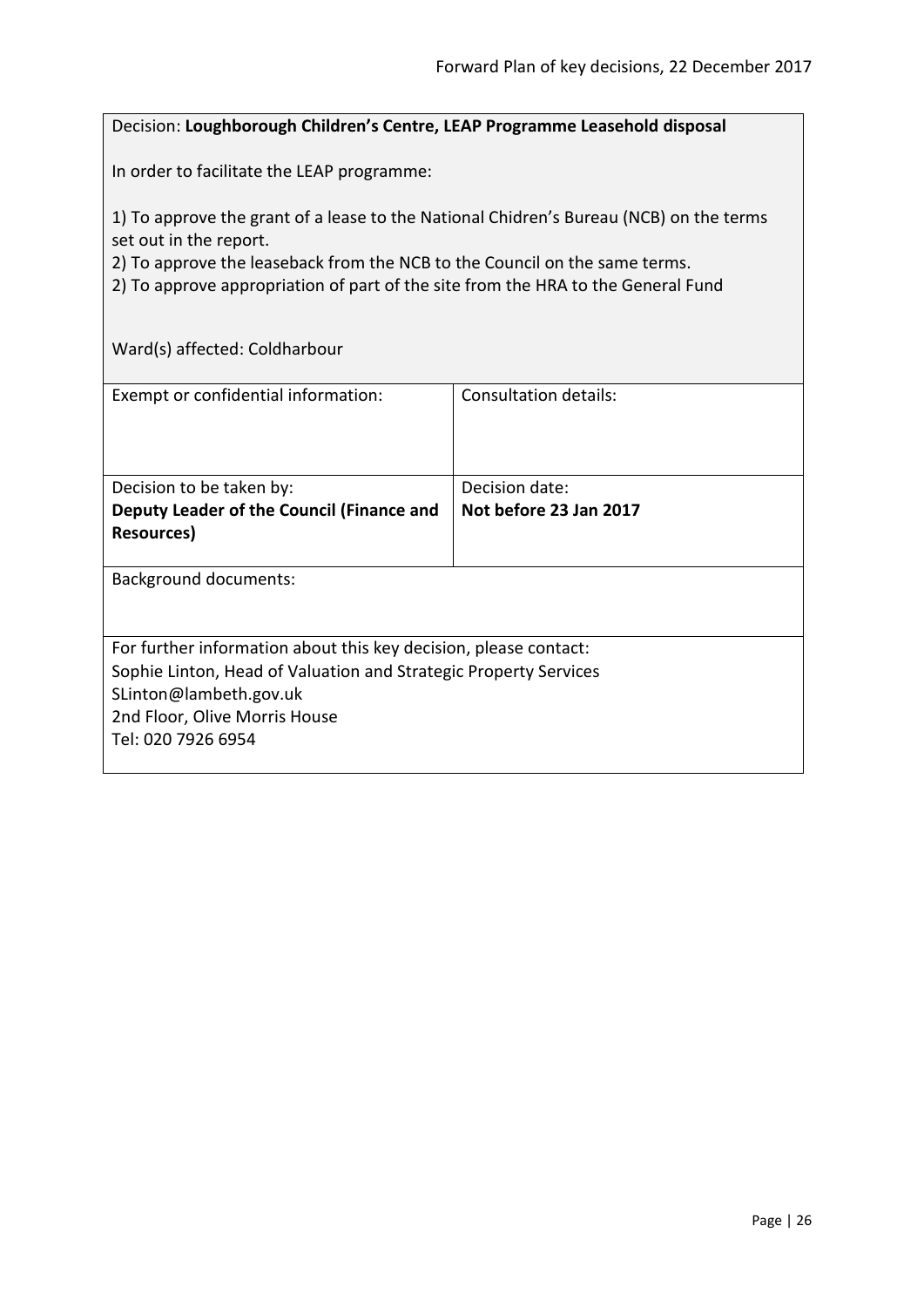## <span id="page-26-0"></span>Decision: **Liz Atkinson Children's Centre, LEAP Programme Leasehold disposal**

In order to facilitate the LEAP programme:

1) To approve the grant of a lease to the National Children's Bureau (NCB) on the terms set out in the report.

2) To approve the leaseback from the NCB to the Council on the same terms

## Ward(s) affected: Vassall

| Exempt or confidential information:                              | Consultation details: |  |
|------------------------------------------------------------------|-----------------------|--|
|                                                                  |                       |  |
|                                                                  |                       |  |
| Decision to be taken by:                                         | Decision date:        |  |
| Deputy Leader of the Council (Finance and                        | 4 Jan 2018            |  |
| Resources)                                                       |                       |  |
|                                                                  |                       |  |
| <b>Background documents:</b>                                     |                       |  |
|                                                                  |                       |  |
|                                                                  |                       |  |
| For further information about this key decision, please contact: |                       |  |
| Sophie Linton, Head of Valuation and Strategic Property Services |                       |  |
| SLinton@lambeth.gov.uk                                           |                       |  |
| 2nd Floor, Olive Morris House                                    |                       |  |
| Tel: 020 7926 6954                                               |                       |  |
|                                                                  |                       |  |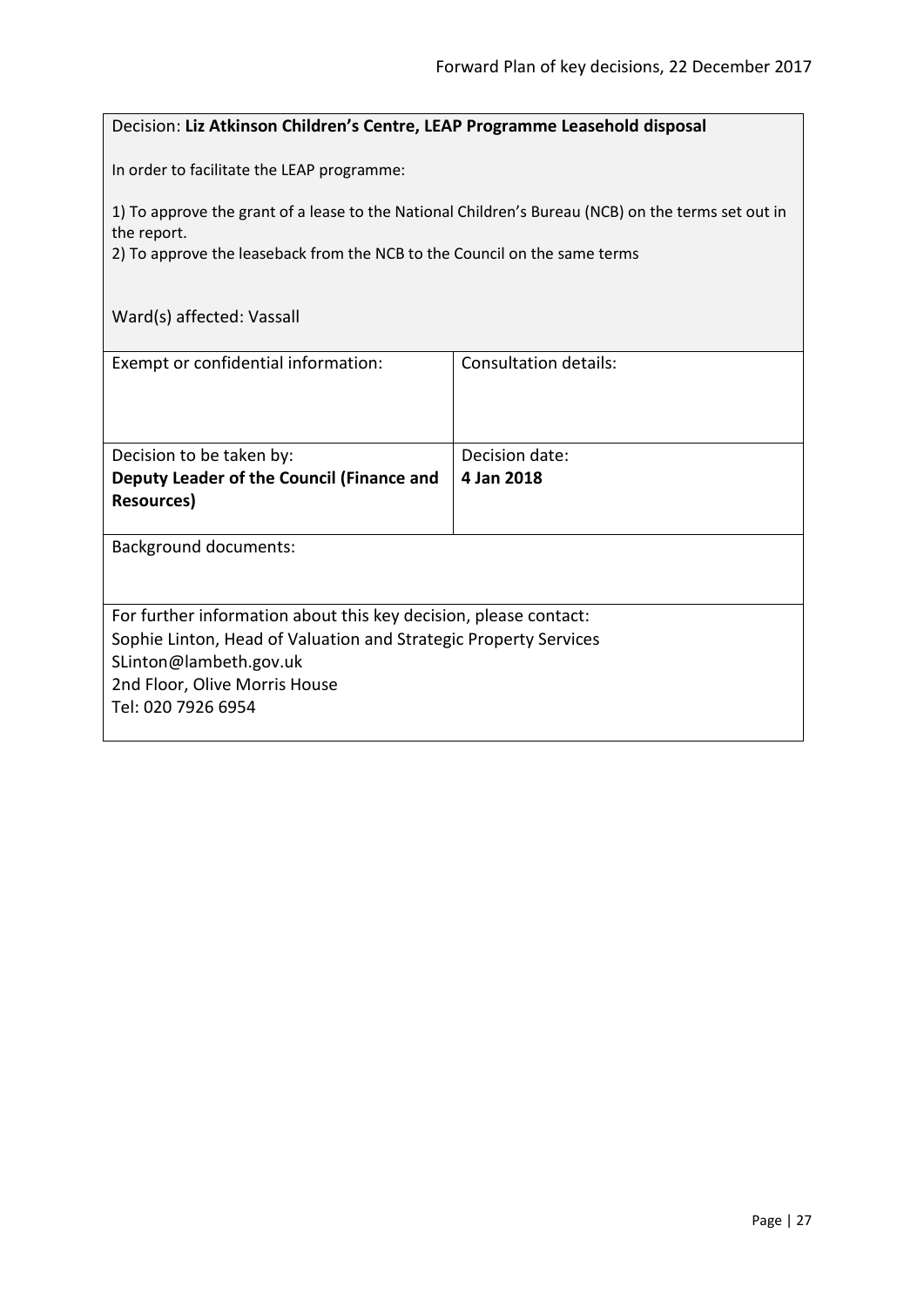## <span id="page-27-0"></span>Decision: **Jubilee Children's Centre, LEAP Programme Leasehold disposal**

In order to facilitate the LEAP programme:

1) To approve the grant of a lease to the National Children's Bureau (NCB) on the terms set out in the report.

2) To approve the leaseback from the NCB to the Council on the same terms.

## Ward(s) affected: Tulse Hill

| Exempt or confidential information:                              | Consultation details: |
|------------------------------------------------------------------|-----------------------|
| Decision to be taken by:                                         | Decision date:        |
| Deputy Leader of the Council (Finance and                        | 4 Jan 2018            |
|                                                                  |                       |
| Resources)                                                       |                       |
| <b>Background documents:</b>                                     |                       |
| For further information about this key decision, please contact: |                       |
| Sophie Linton, Head of Valuation and Strategic Property Services |                       |
| SLinton@lambeth.gov.uk                                           |                       |
| 2nd Floor, Olive Morris House                                    |                       |
|                                                                  |                       |
| Tel: 020 7926 6954                                               |                       |
|                                                                  |                       |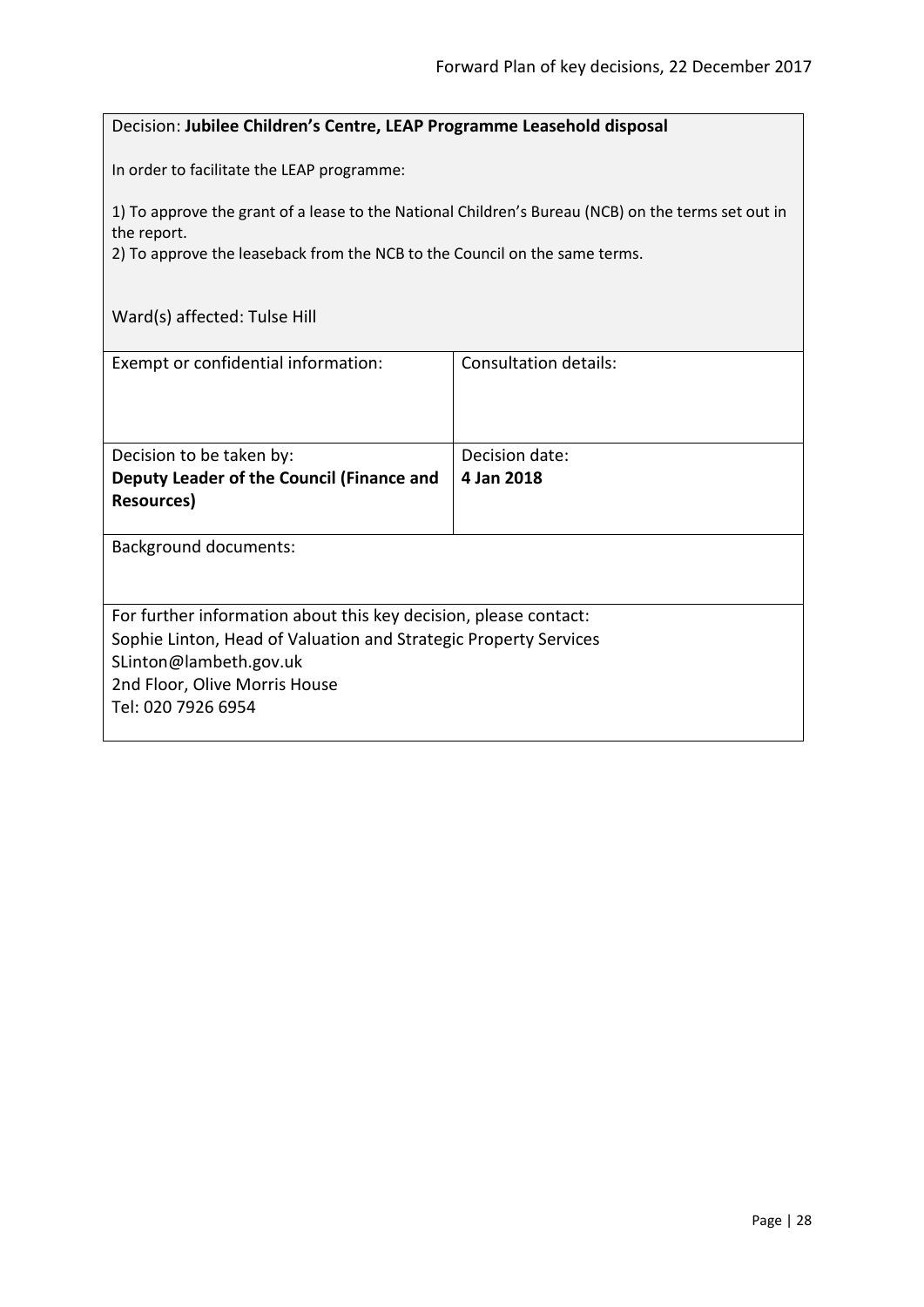<span id="page-28-0"></span>

| Decision: Development Options Appraisal - Fenwick Estate                                                                                                                                                                          |                                                                                                                                                                                                                                                                                                                                            |  |
|-----------------------------------------------------------------------------------------------------------------------------------------------------------------------------------------------------------------------------------|--------------------------------------------------------------------------------------------------------------------------------------------------------------------------------------------------------------------------------------------------------------------------------------------------------------------------------------------|--|
| To approve the opportunity sites in Fenwick estate as the location for offsite affordable<br>housing provision by Sainsbury/TfL<br>Ward(s) affected: Larkhall                                                                     |                                                                                                                                                                                                                                                                                                                                            |  |
| Exempt or confidential information:                                                                                                                                                                                               | <b>Consultation details:</b><br>Resident participation in the project will be<br>designed in close liaison with the TRA. A<br>communications plan will be developed by<br>the project team involving drop in,<br>newsletters, events etc to engage with<br>residents and coproduce a project plan.<br>Local residents and ward councillors |  |
| Decision to be taken by:                                                                                                                                                                                                          | Decision date:                                                                                                                                                                                                                                                                                                                             |  |
| Deputy Leader of the Council (Investment<br>and Partnerships)                                                                                                                                                                     | Not before 26 Jun 2015                                                                                                                                                                                                                                                                                                                     |  |
| <b>Background documents:</b>                                                                                                                                                                                                      |                                                                                                                                                                                                                                                                                                                                            |  |
| For further information about this key decision, please contact:<br>Lesley Johnson, Consultant, Strategic Housing, Regeneration & Communities<br>Ljohnson3@lambeth.gov.uk<br>International House, 7th Floor<br>Tel: 020 7926 7125 |                                                                                                                                                                                                                                                                                                                                            |  |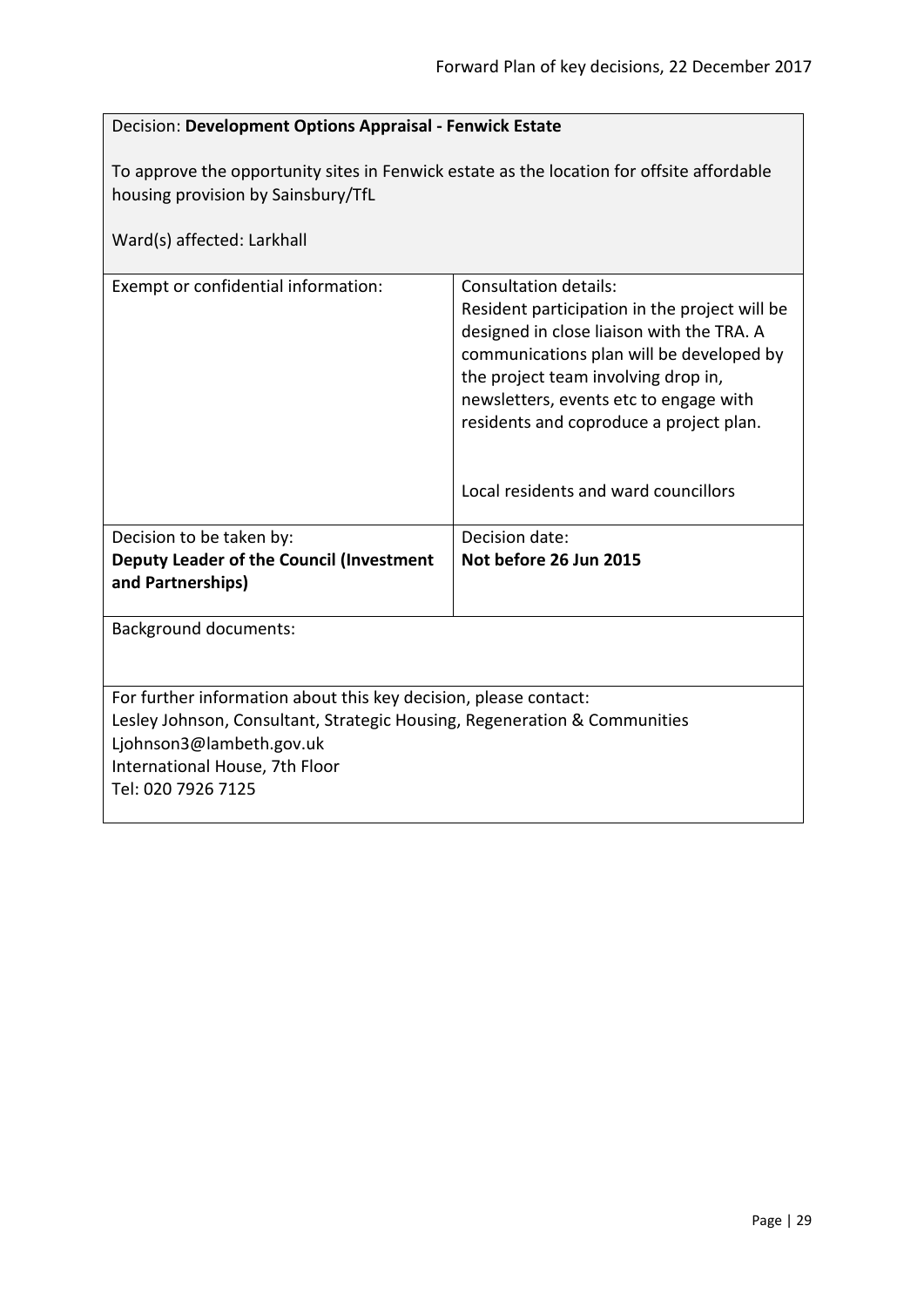<span id="page-29-0"></span>

| <b>Decision: One Oracle Contract Extension</b>                                                                                                                                                                                                      |                        |  |
|-----------------------------------------------------------------------------------------------------------------------------------------------------------------------------------------------------------------------------------------------------|------------------------|--|
| To extend the existing One Oracle support arrangements by a further 2 years. This is<br>necessary to ensure that the Council can maintain its obligations of Paying people, Paying<br>suppliers and Collecting Debt.<br>Ward(s) affected: All Wards |                        |  |
| Exempt or confidential information:                                                                                                                                                                                                                 | Consultation details:  |  |
|                                                                                                                                                                                                                                                     |                        |  |
| Decision to be taken by:                                                                                                                                                                                                                            | Decision date:         |  |
| Deputy Leader of the Council (Investment<br>and Partnerships)                                                                                                                                                                                       | Not before 31 Mar 2016 |  |
| <b>Background documents:</b>                                                                                                                                                                                                                        |                        |  |
|                                                                                                                                                                                                                                                     |                        |  |
| For further information about this key decision, please contact:                                                                                                                                                                                    |                        |  |
| Jason Martin, Technical Project Manager                                                                                                                                                                                                             |                        |  |
| JMartin@lambeth.gov.uk                                                                                                                                                                                                                              |                        |  |
| Olive Morris House - 2nd Floor                                                                                                                                                                                                                      |                        |  |
| Tel: 020 7926 6244                                                                                                                                                                                                                                  |                        |  |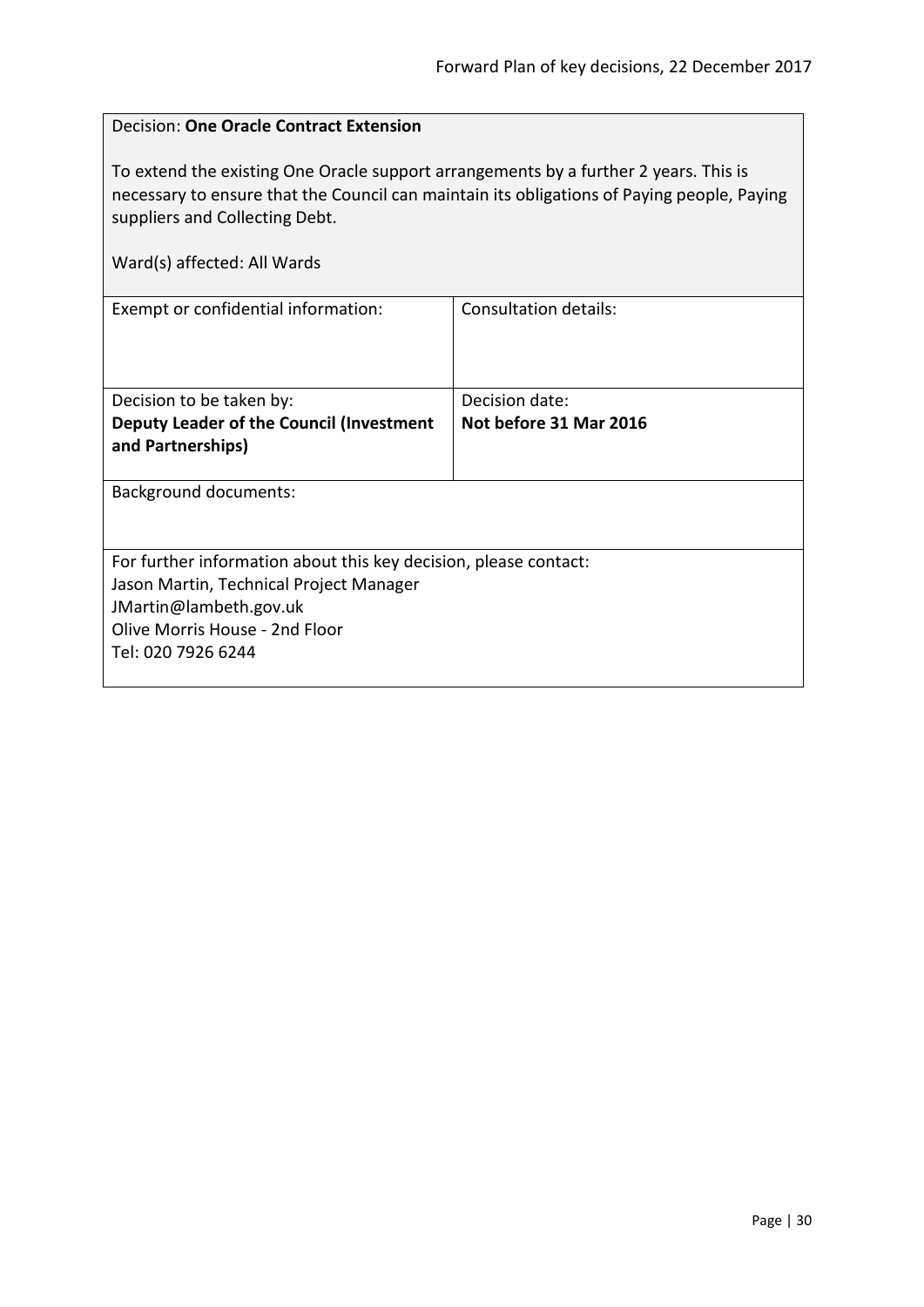<span id="page-30-0"></span>

| Decision: Delivery of Budget                                     |                       |  |
|------------------------------------------------------------------|-----------------------|--|
| Implementation of budget recommendations                         |                       |  |
| Ward(s) affected: All Wards                                      |                       |  |
| Exempt or confidential information:                              | Consultation details: |  |
|                                                                  |                       |  |
| Decision to be taken by:                                         | Decision date:        |  |
| Deputy Leader of the Council (Investment                         | Not before 6 Oct 2016 |  |
| and Partnerships)                                                |                       |  |
| Background documents:                                            |                       |  |
|                                                                  |                       |  |
| For further information about this key decision, please contact: |                       |  |
| Christina Thompson, Director of Finance                          |                       |  |
| CThompson3@lambeth.gov.uk<br>Phoenix House - 8th Floor           |                       |  |
| Tel: 020 7926 2634                                               |                       |  |
|                                                                  |                       |  |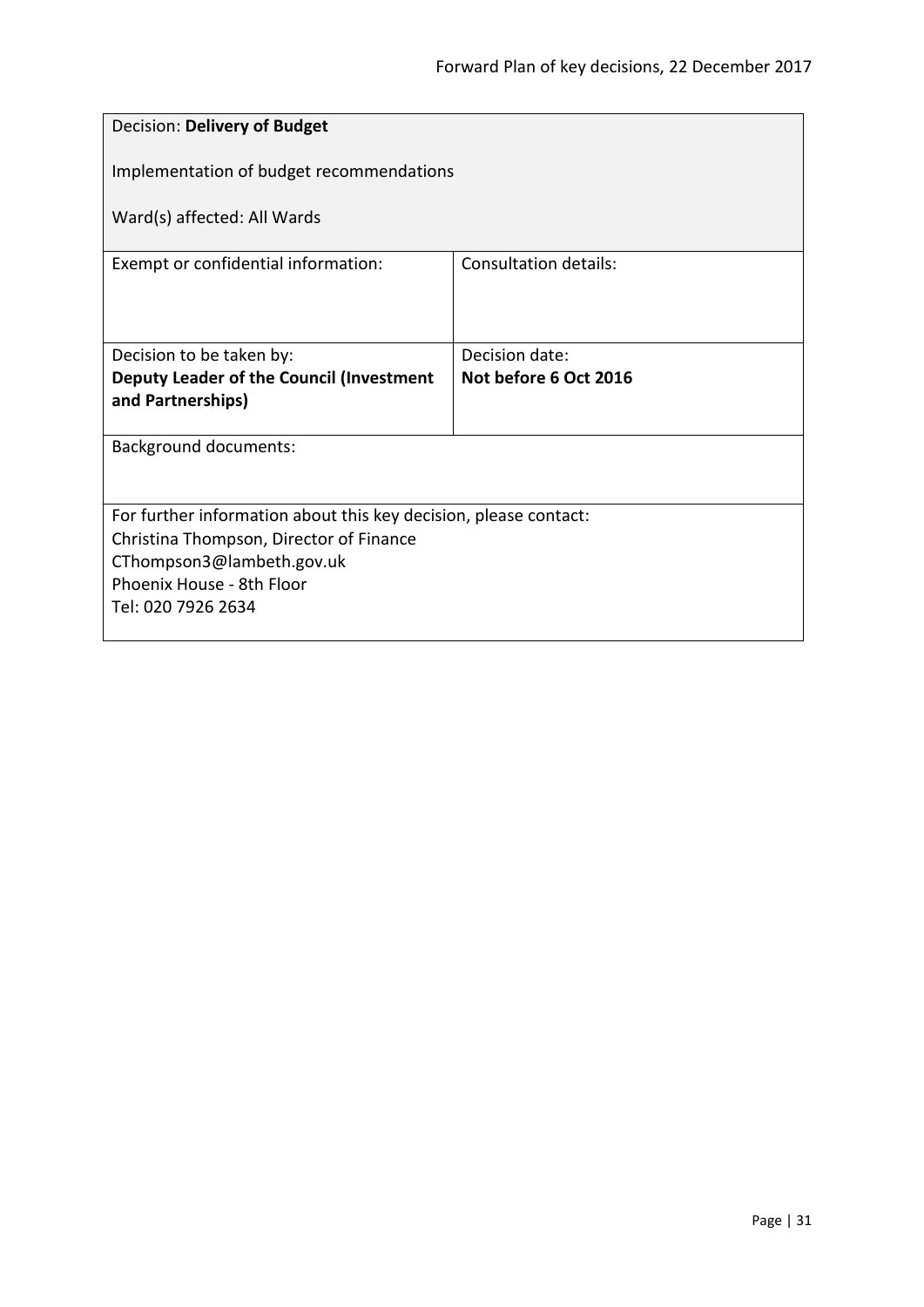<span id="page-31-0"></span>

| Decision: The Nine Elms Vauxhall Development Business Case                                                                                                |                                          |  |
|-----------------------------------------------------------------------------------------------------------------------------------------------------------|------------------------------------------|--|
| The approval of £1.986m from s106/Community Infrastructure Levy in Nine Elms Vauxhall<br>for 2017/18.                                                     |                                          |  |
| Ward(s) affected: Oval; Stockwell                                                                                                                         |                                          |  |
| Exempt or confidential information:                                                                                                                       | <b>Consultation details:</b>             |  |
| Decision to be taken by:<br>Deputy Leader of the Council (Investment<br>and Partnerships)                                                                 | Decision date:<br>Not before 12 Dec 2016 |  |
| <b>Background documents:</b>                                                                                                                              |                                          |  |
| For further information about this key decision, please contact:<br>Moira McGrath, Director of Strategy and Commissioning Adults<br>moira.mcgrath@nhs.net |                                          |  |
| Tel: 0203 049 4481                                                                                                                                        |                                          |  |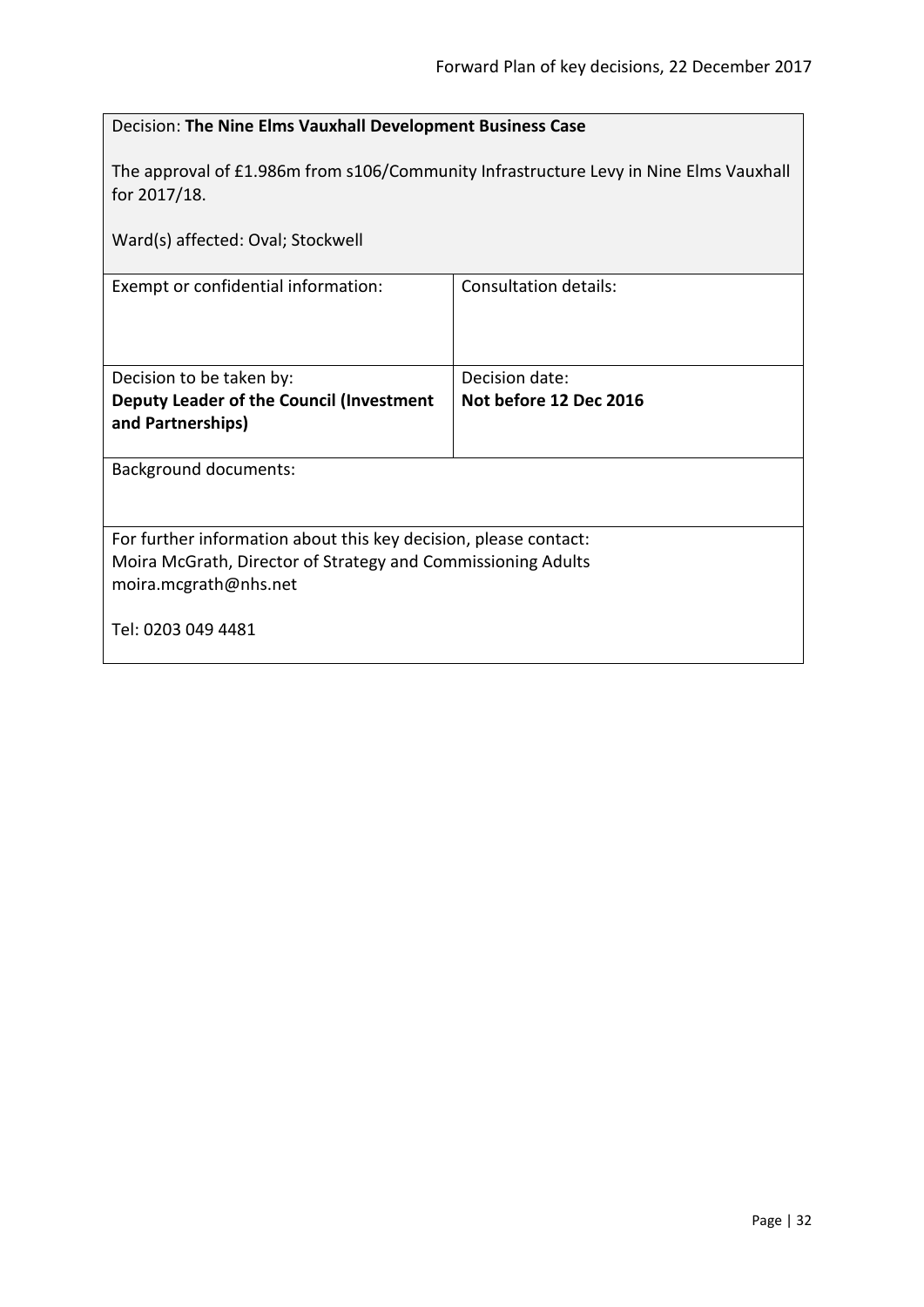## <span id="page-32-0"></span>Decision: **Proposal regarding the site at the former Clapham Old Library**

Following the acquisition of the property at 60 Orlando Road, the Council is proposing to work with Ipsus Developments and Omnibus Theatre to bring forward plans for a small scale redevelopment of the rear of the site, with the aim of creating a new asset, subject to further discussions with the planning department and formal consent, which will provide a sustainable revenue stream to the parties. The form of this joint venture is being discussed and it is anticipated that any works contracts will be under the OJEU threshold.

The Council wishes to engage with the above parties who will bring the local and commercial expertise to the venture. Ipsus Developments brought the opportunity to the Council and in recognition of their input to the process, it is proposed that the Council continues to utilise their significant local development expertise.

The Council also wishes to continue to work collaboratively with Omnibus to ensure the future of the building as a leading performance arts venue.

Ward(s) affected: Clapham Town

| Exempt or confidential information:                                                                                                                                                                                   | Consultation details:  |
|-----------------------------------------------------------------------------------------------------------------------------------------------------------------------------------------------------------------------|------------------------|
| Decision to be taken by:                                                                                                                                                                                              | Decision date:         |
| Deputy Leader of the Council (Investment<br>and Partnerships)                                                                                                                                                         | Not before 12 Jun 2017 |
| <b>Background documents:</b>                                                                                                                                                                                          |                        |
| For further information about this key decision, please contact:<br>Sophie Linton, Head of Valuation and Strategic Property Services<br>SLinton@lambeth.gov.uk<br>2nd Floor, Olive Morris House<br>Tel: 020 7926 6954 |                        |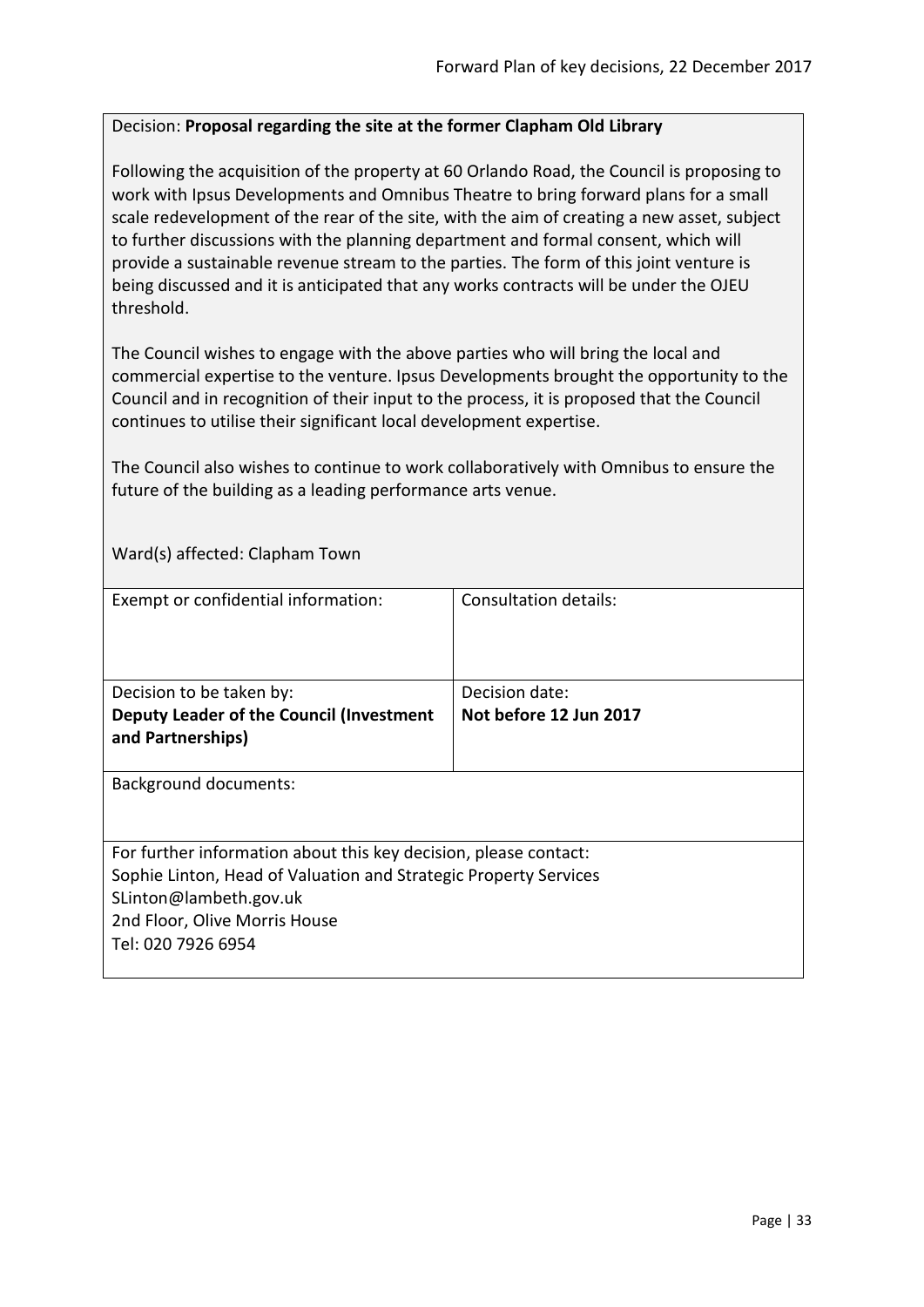<span id="page-33-0"></span>

| Decision: Upper Norwood Joint Library                                           |                        |  |
|---------------------------------------------------------------------------------|------------------------|--|
| To grant a 25 year lease to Upper Norwood Library Trust at a peppercorn rent    |                        |  |
| Ward(s) affected: Gipsy Hill                                                    |                        |  |
| Exempt or confidential information:                                             | Consultation details:  |  |
|                                                                                 |                        |  |
| Decision to be taken by:                                                        | Decision date:         |  |
| Deputy Leader of the Council (Investment                                        | Not before 17 Jul 2017 |  |
| and Partnerships)                                                               |                        |  |
| <b>Background documents:</b>                                                    |                        |  |
|                                                                                 |                        |  |
| For further information about this key decision, please contact:                |                        |  |
| Donna Wiggins, Lead Commissioner, Strategic Housing, Regeneration & Communities |                        |  |
| dwiggins@lambeth.gov.uk<br>Phoenix House - 3rd Floor                            |                        |  |
| Tel: 020 7926 2681                                                              |                        |  |
|                                                                                 |                        |  |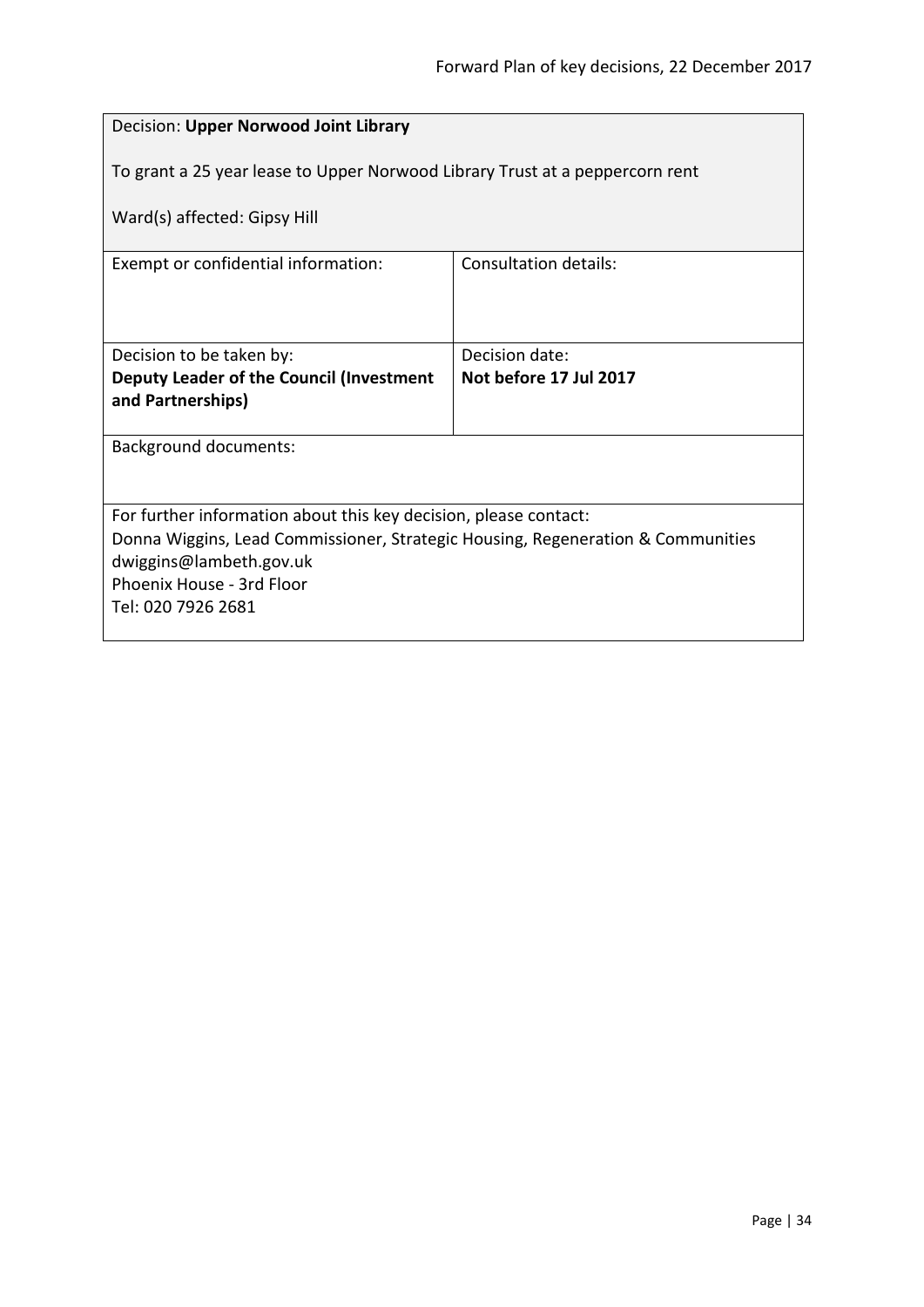<span id="page-34-0"></span>Decision: **Temporary Accommodation - Modular Construction on Council Owned Hostel Sites**

To approve investment of £3,000,000 for the construction of Temporary Accommodation modular type units on two council owned hostel sites for the purpose of providing temporary accommodation to homeless households.

Ward(s) affected: Gipsy Hill; Streatham South

| Exempt or confidential information:                                                                                                                                                                              | Consultation details:                    |
|------------------------------------------------------------------------------------------------------------------------------------------------------------------------------------------------------------------|------------------------------------------|
| Decision to be taken by:<br>Deputy Leader of the Council (Investment<br>and Partnerships)                                                                                                                        | Decision date:<br>Not before 31 Jul 2017 |
| Background documents:                                                                                                                                                                                            |                                          |
| For further information about this key decision, please contact:<br>Mandy Green (Associate Director Commissioning), Assistant Director Accommodation &<br>Property<br>mgreen3@lambeth.gov.uk<br>Tel: 02079267020 |                                          |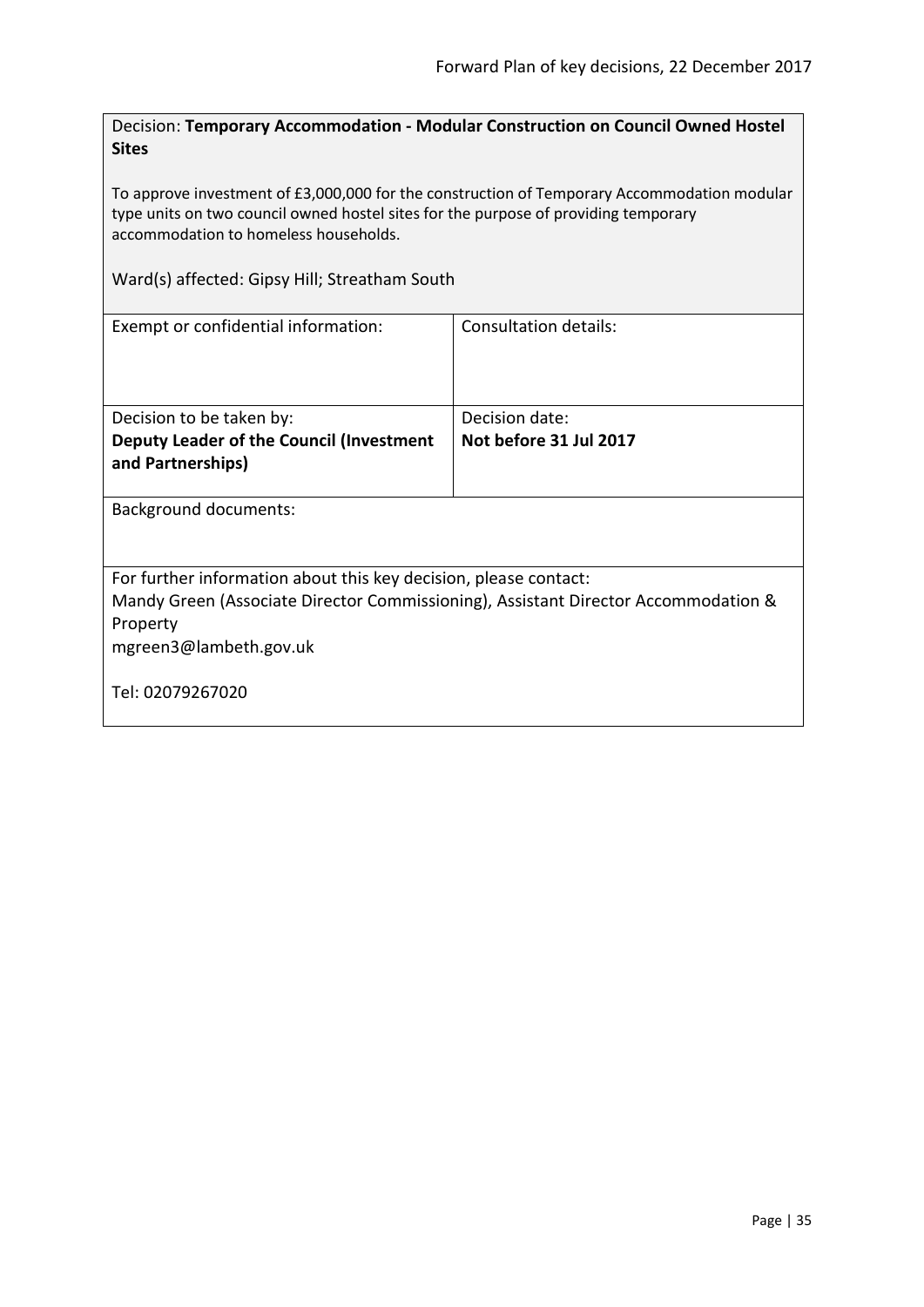<span id="page-35-0"></span>

| Decision: Estate Regeneration - Early Buy Back Funding                                                                                          |                              |  |
|-------------------------------------------------------------------------------------------------------------------------------------------------|------------------------------|--|
| Ward(s) affected: All Wards                                                                                                                     |                              |  |
| Exempt or confidential information:                                                                                                             | <b>Consultation details:</b> |  |
| Decision to be taken by:                                                                                                                        | Decision date:               |  |
| Deputy Leader of the Council (Investment<br>and Partnerships)                                                                                   | 18 Dec 2017                  |  |
| <b>Background documents:</b>                                                                                                                    |                              |  |
| For further information about this key decision, please contact:<br>Julian Hart, Housing Regeneration Programme Manager<br>jhart@lambeth.gov.uk |                              |  |
| Tel: 07799 775362                                                                                                                               |                              |  |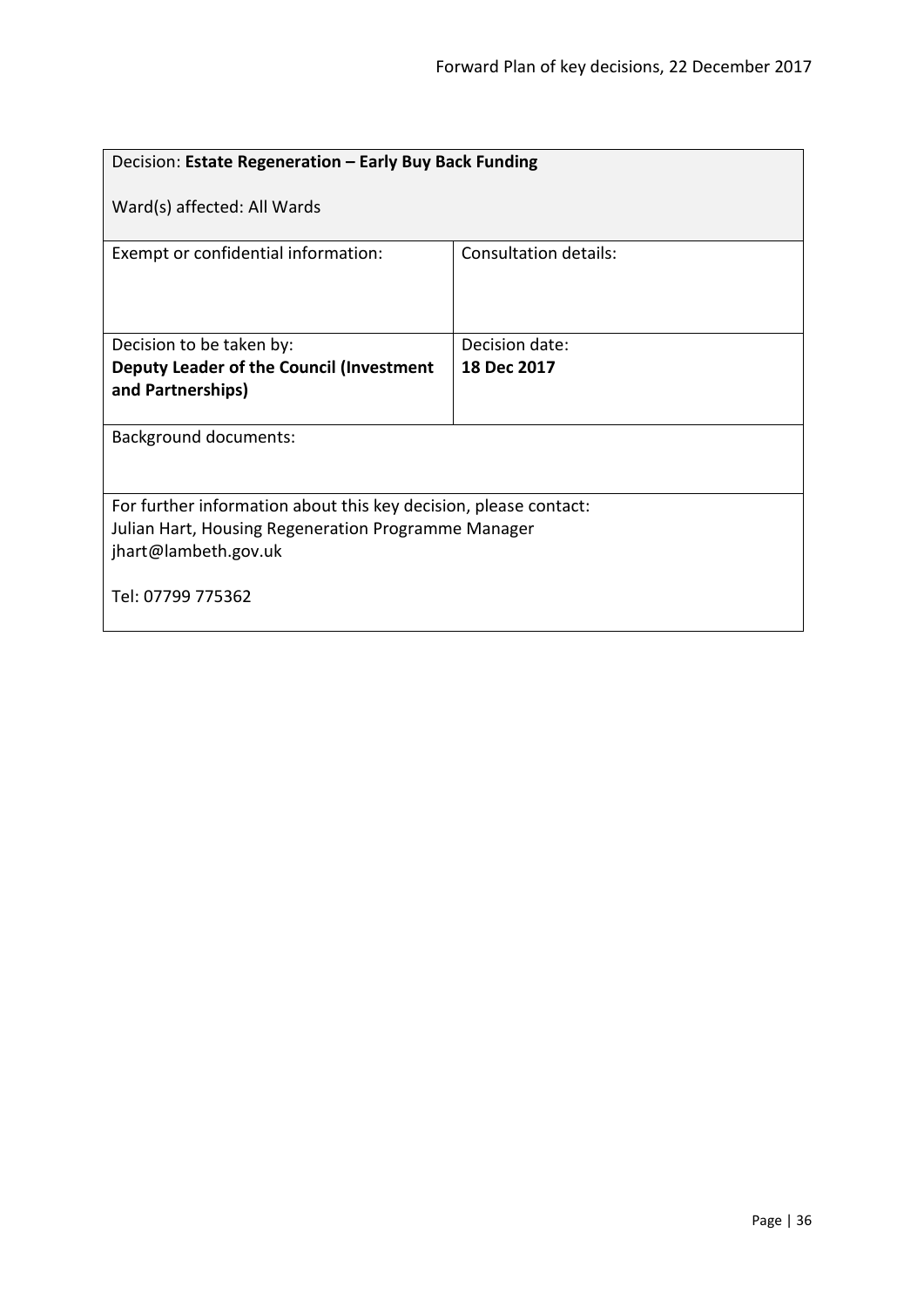# Decision: **Estate Regeneration Programme – Voids Strategy**

To agree strategy for the interim use of homes acquired to facilitate estate regeneration projects prior to demolition of the properties to make way for redevelopment of the respective estates.

| Ward(s) affected: All Wards                                                                                                                     |                       |  |
|-------------------------------------------------------------------------------------------------------------------------------------------------|-----------------------|--|
| Exempt or confidential information:                                                                                                             | Consultation details: |  |
| Decision to be taken by:                                                                                                                        | Decision date:        |  |
| Deputy Leader of the Council (Investment<br>and Partnerships)                                                                                   | Not before 9 Oct 2017 |  |
| <b>Background documents:</b>                                                                                                                    |                       |  |
| For further information about this key decision, please contact:<br>Julian Hart, Housing Regeneration Programme Manager<br>jhart@lambeth.gov.uk |                       |  |
| Tel: 07799 775362                                                                                                                               |                       |  |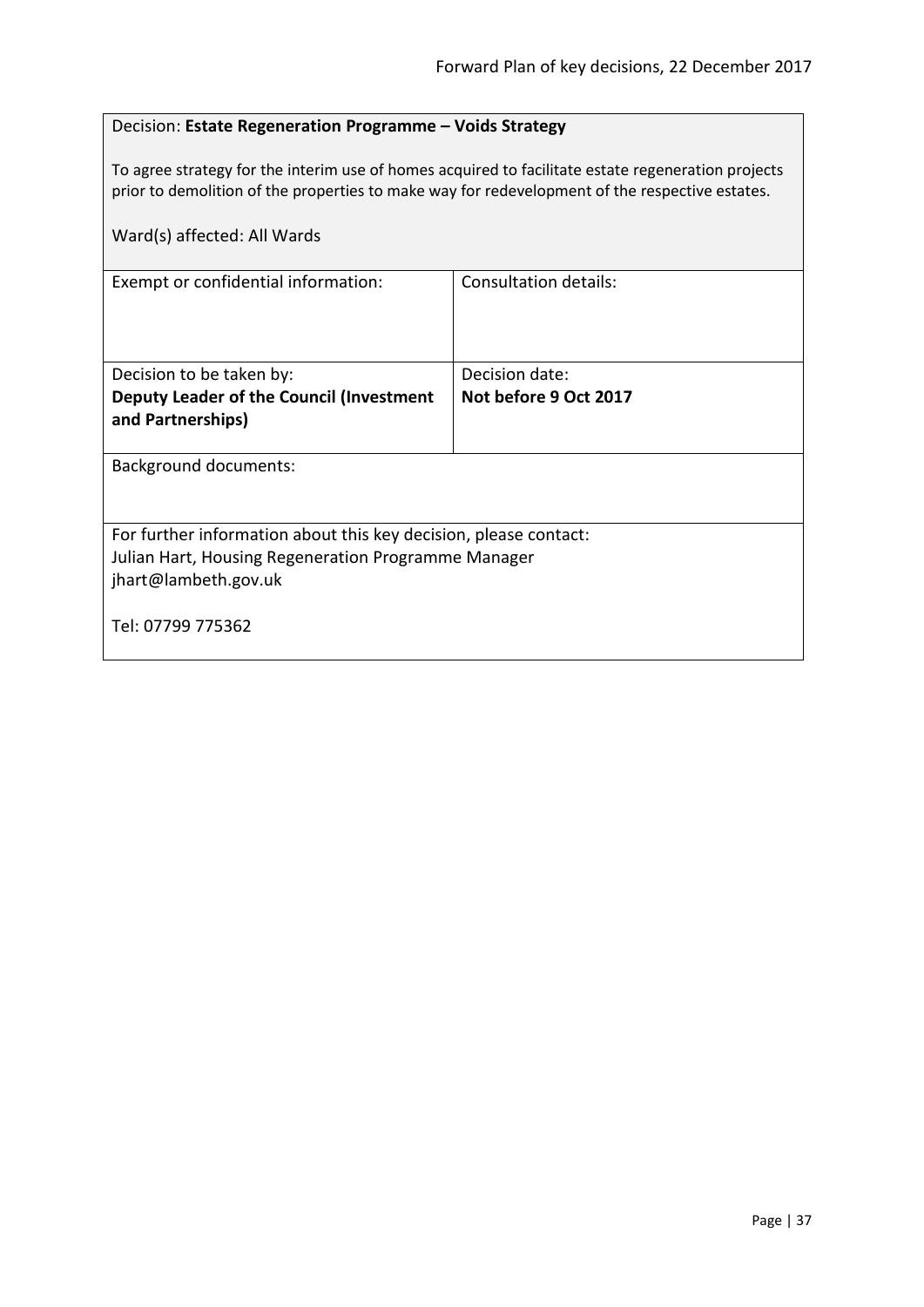| Decision: Prioritising homeowners for early acquisition in estate regeneration schemes |                                                                                              |  |
|----------------------------------------------------------------------------------------|----------------------------------------------------------------------------------------------|--|
|                                                                                        | To agree a process for prioritising acquisition of new homes on estate regeneration schemes. |  |
| Ward(s) affected: All Wards                                                            |                                                                                              |  |
| Exempt or confidential information:                                                    | Consultation details:                                                                        |  |
|                                                                                        |                                                                                              |  |
| Decision to be taken by:                                                               | Decision date:                                                                               |  |
| Deputy Leader of the Council (Investment<br>and Partnerships)                          | Not before 9 Oct 2017                                                                        |  |
| <b>Background documents:</b>                                                           |                                                                                              |  |
|                                                                                        |                                                                                              |  |
| For further information about this key decision, please contact:                       |                                                                                              |  |
| Julian Hart, Housing Regeneration Programme Manager<br>jhart@lambeth.gov.uk            |                                                                                              |  |
| Tel: 07799 775362                                                                      |                                                                                              |  |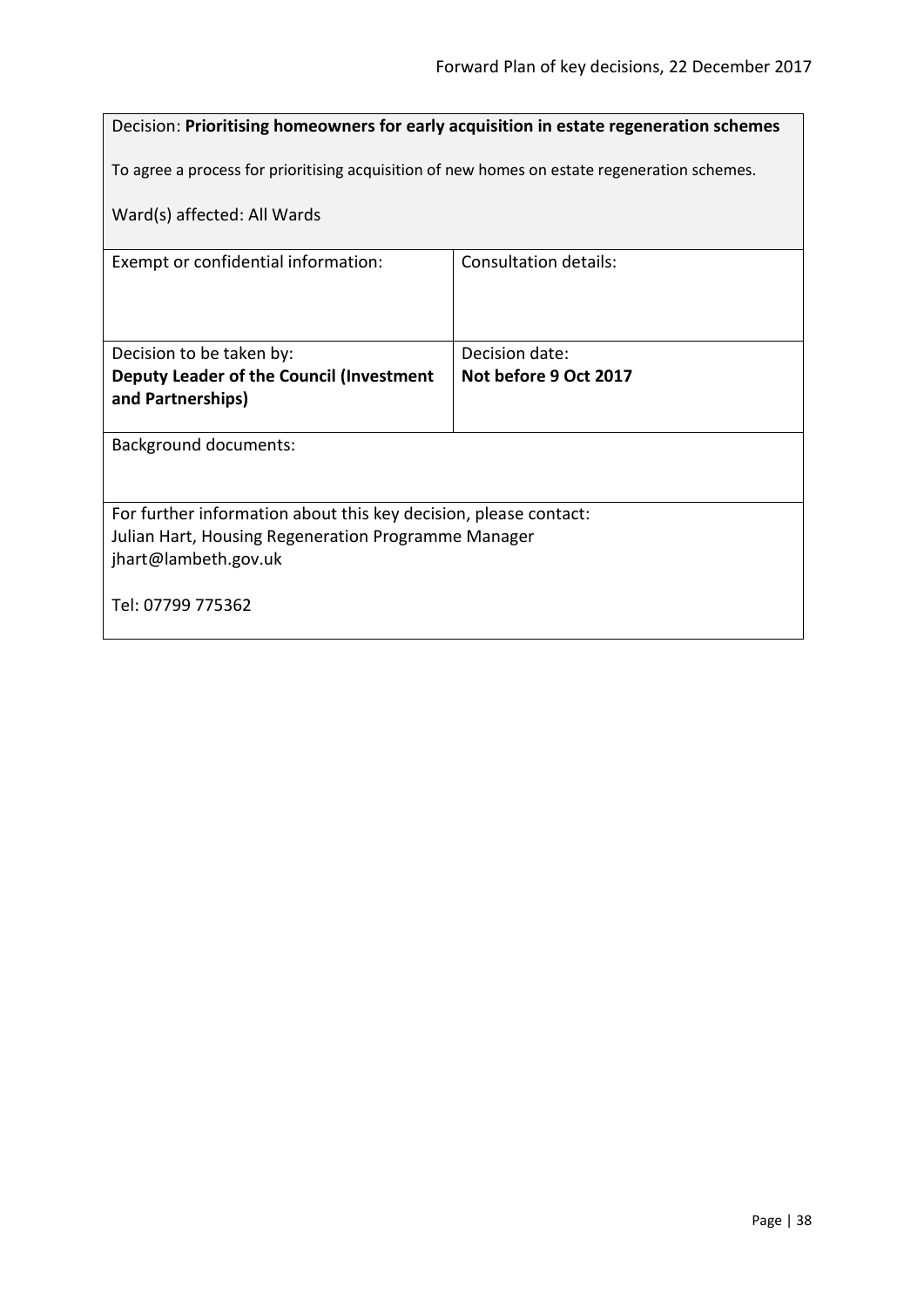| Decision: Lollard Street: Approval to dispose of up to 19 homes for sale and project cost<br>review                                                                                                                               |                              |  |
|-----------------------------------------------------------------------------------------------------------------------------------------------------------------------------------------------------------------------------------|------------------------------|--|
| Ward(s) affected: Prince's                                                                                                                                                                                                        |                              |  |
| Exempt or confidential information:                                                                                                                                                                                               | <b>Consultation details:</b> |  |
| Decision to be taken by:                                                                                                                                                                                                          | Decision date:               |  |
| Deputy Leader of the Council (Investment                                                                                                                                                                                          | 15 Dec 2017                  |  |
| and Partnerships)                                                                                                                                                                                                                 |                              |  |
| Background documents:                                                                                                                                                                                                             |                              |  |
| For further information about this key decision, please contact:<br>Lesley Johnson, Consultant, Strategic Housing, Regeneration & Communities<br>Ljohnson3@lambeth.gov.uk<br>International House, 7th Floor<br>Tel: 020 7926 7125 |                              |  |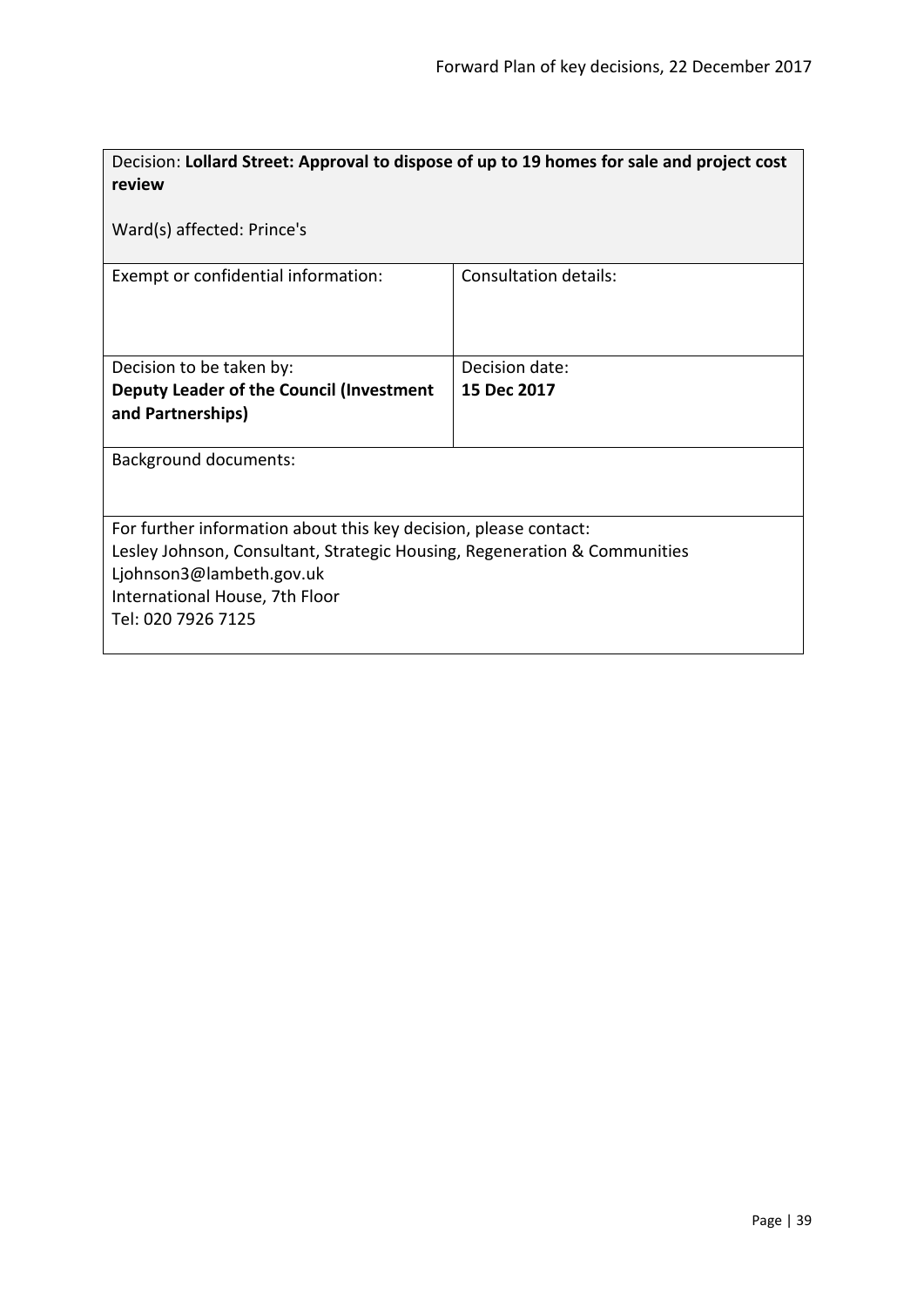| Decision: Procurement of Independent Advisers for the Estate Regeneration Programme |  |
|-------------------------------------------------------------------------------------|--|
|-------------------------------------------------------------------------------------|--|

To create a framework of independent advice services for residents of the six estates in the estate regeneration programme.

Ward(s) affected: Clapham Town; Gipsy Hill; Larkhall; Prince's; Stockwell; Tulse Hill

| Exempt or confidential information:                              | <b>Consultation details:</b> |  |
|------------------------------------------------------------------|------------------------------|--|
| Decision to be taken by:                                         | Decision date:               |  |
| Deputy Leader of the Council (Investment<br>and Partnerships)    | Not before 11 Dec 2017       |  |
| <b>Background documents:</b>                                     |                              |  |
| For further information about this key decision, please contact: |                              |  |
| Anna Allan, Housing Projects Officer                             |                              |  |
| aallan@lambeth.gov.uk                                            |                              |  |
| Tel: 07950 696814                                                |                              |  |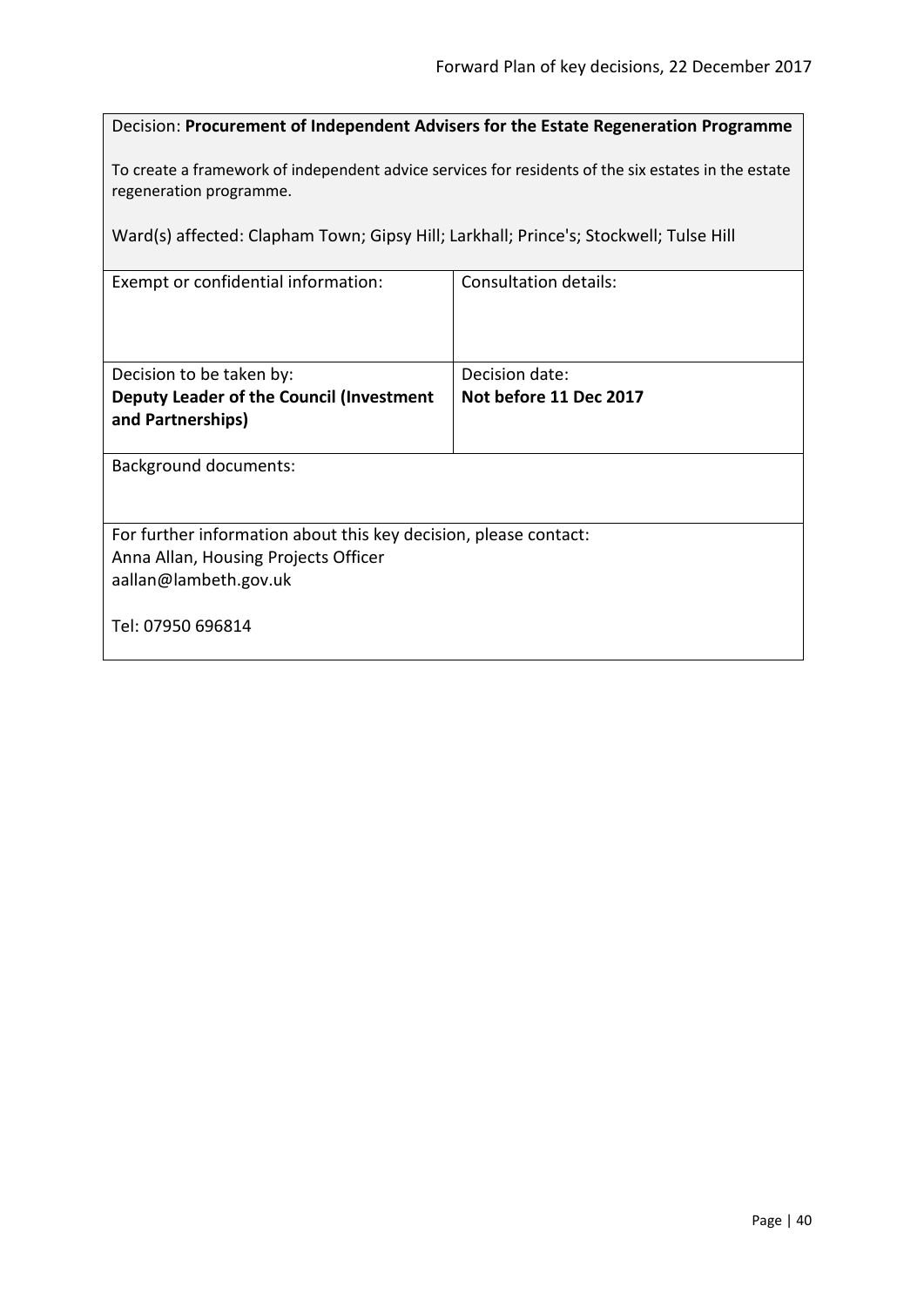| Decision: Development Managment Team for Central Hill                                                                                           |                              |  |
|-------------------------------------------------------------------------------------------------------------------------------------------------|------------------------------|--|
| Award of contract for the Development Management Team after OJEU procurement<br>process.                                                        |                              |  |
| Ward(s) affected: Gipsy Hill                                                                                                                    |                              |  |
| Exempt or confidential information:                                                                                                             | <b>Consultation details:</b> |  |
| Decision date:<br>Decision to be taken by:                                                                                                      |                              |  |
| Deputy Leader of the Council (Investment<br>and Partnerships)                                                                                   | Not before 20 Nov 2017       |  |
| <b>Background documents:</b>                                                                                                                    |                              |  |
| For further information about this key decision, please contact:<br>Julian Hart, Housing Regeneration Programme Manager<br>jhart@lambeth.gov.uk |                              |  |
| Tel: 07799 775362                                                                                                                               |                              |  |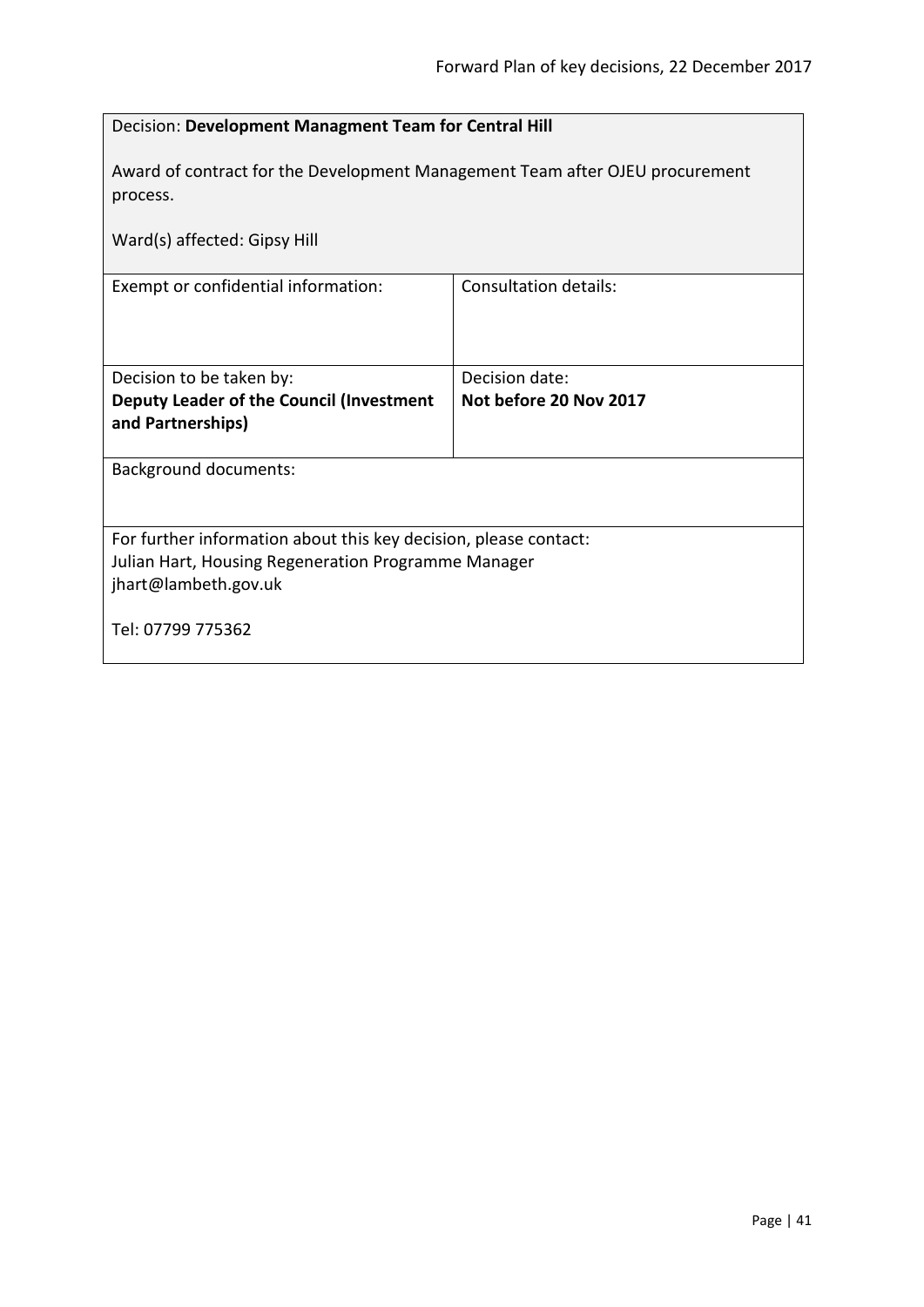#### Decision: **Disposal of Land at Lollard Street – Former Ethelred Youth Centre Site**

To enter into a Development Agreement of the land at Lollard Street SE11 6QH with the Education and Skills Funding Agency (ESFA) and on completion to grant a 125 year lease to the EFSA's nominated school operator, the National Autistic Society for the purpose of providing an SEN Free School.

Ward(s) affected: Prince's

| Exempt or confidential information:                              | Consultation details:  |  |
|------------------------------------------------------------------|------------------------|--|
|                                                                  |                        |  |
| Decision to be taken by:                                         | Decision date:         |  |
| Deputy Leader of the Council (Investment<br>and Partnerships)    | Not before 18 Dec 2017 |  |
|                                                                  |                        |  |
| <b>Background documents:</b>                                     |                        |  |
|                                                                  |                        |  |
| For further information about this key decision, please contact: |                        |  |
| Sophie Linton, Head of Valuation and Strategic Property Services |                        |  |
| SLinton@lambeth.gov.uk                                           |                        |  |
| 2nd Floor, Olive Morris House                                    |                        |  |
| Tel: 020 7926 6954                                               |                        |  |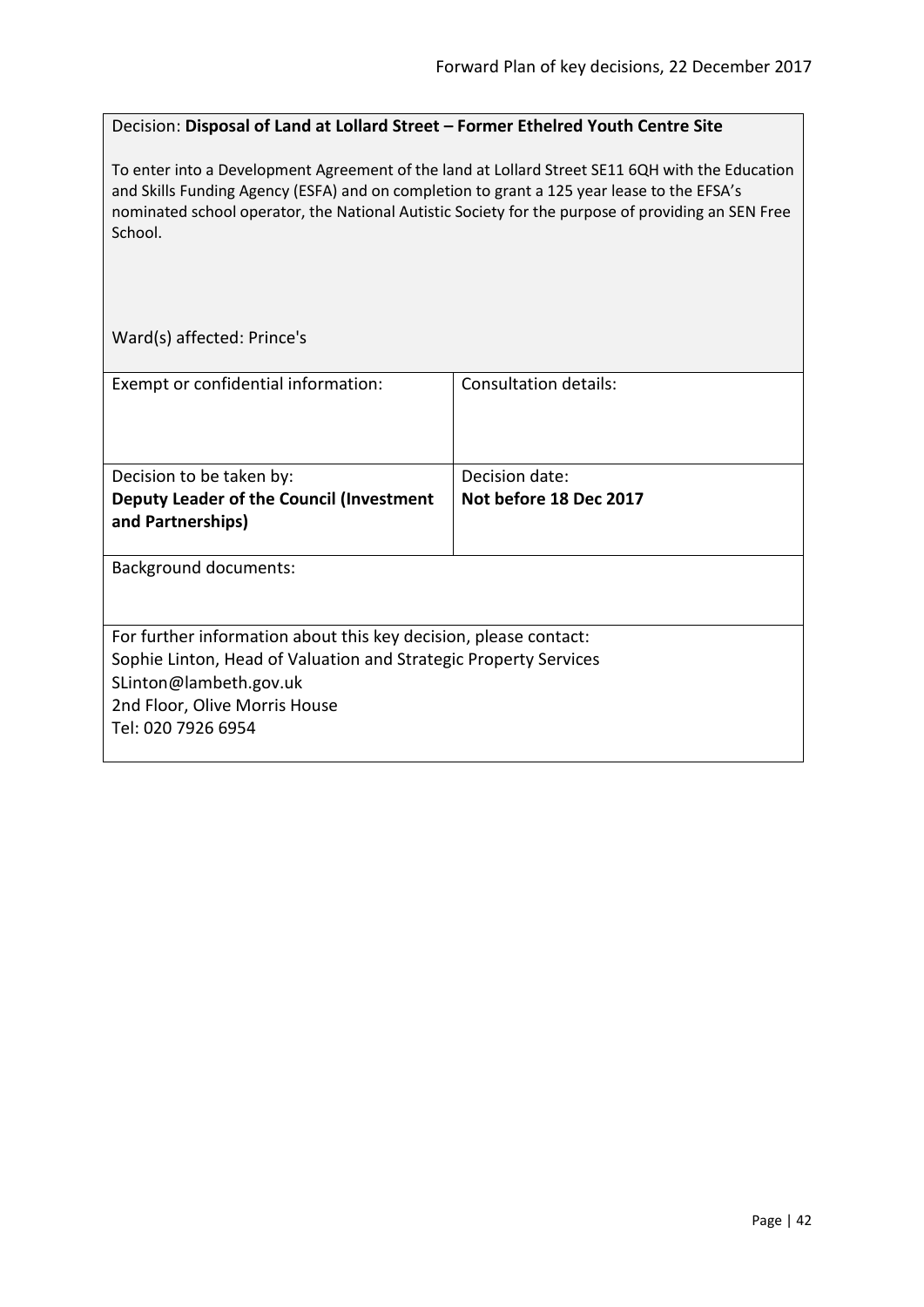#### Decision: **Carmelita Centre and Orsett Street Lead Consultant Architect**

To appoint a Lead Consultant Architect for the Carmelita Centre and Orsett Street projects. This appointment will allow the progression of these projects – the architect will present several options for the developments, and after a decision is made will work on their further design.

### Ward(s) affected: Prince's

| Exempt or confidential information:<br>Part exempt<br>Information relating to the financial or<br>business affairs of any particular person<br>(including the authority holding that<br>information) | Consultation details:  |
|------------------------------------------------------------------------------------------------------------------------------------------------------------------------------------------------------|------------------------|
| Decision to be taken by:                                                                                                                                                                             | Decision date:         |
| Deputy Leader of the Council (Investment<br>and Partnerships)                                                                                                                                        | Not before 15 Jan 2018 |
| <b>Background documents:</b>                                                                                                                                                                         |                        |
| For further information about this key decision, please contact:<br>Annabel Gray, Consultant Project Manager<br>AGray@lambeth.gov.uk                                                                 |                        |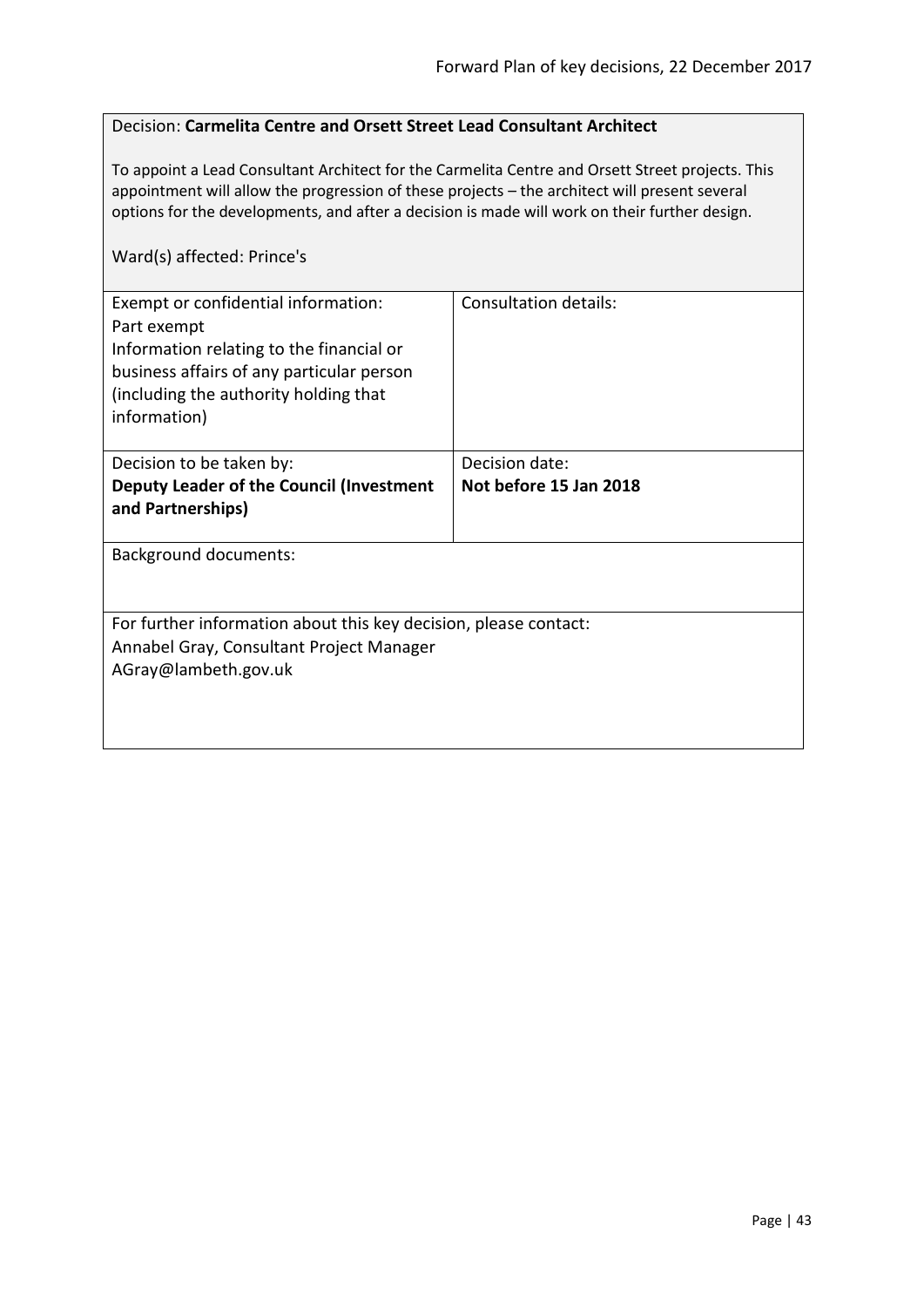Decision: **Contract extensions and variations for care and support services within Extra Care Housing**

The proposal was to extend both current contracts for the provision of care and support within extra care schemes for two years from 1st April 2015 to 31st March 2017.

Outcome-based models for extra care will be investigated in order to find one (or more) that provide the best value for both tenants and the council, while promoting community involvement both within and without the schemes. Various models are available and best practise in extra care is developing rapidly. A two year extension will allow time for a thorough investigation of these options and a procurement exercise.

| Exempt or confidential information:                              | Consultation details:                      |  |
|------------------------------------------------------------------|--------------------------------------------|--|
|                                                                  | Discussion with ward councillors will take |  |
|                                                                  | place during the extension period.         |  |
|                                                                  |                                            |  |
|                                                                  |                                            |  |
| Decision to be taken by:                                         | Decision date:                             |  |
| <b>Cabinet Member for Adult Social Care</b>                      | Not before 31 Oct 2016                     |  |
|                                                                  |                                            |  |
|                                                                  |                                            |  |
| <b>Background documents:</b>                                     |                                            |  |
|                                                                  |                                            |  |
|                                                                  |                                            |  |
| For further information about this key decision, please contact: |                                            |  |
| Ginny Hume, Commissioning Lead- Domiciliary Care                 |                                            |  |
| GHume@lambeth.gov.uk                                             |                                            |  |
| <b>Phoenix House</b>                                             |                                            |  |
| Tel: 020 7926 5178                                               |                                            |  |
|                                                                  |                                            |  |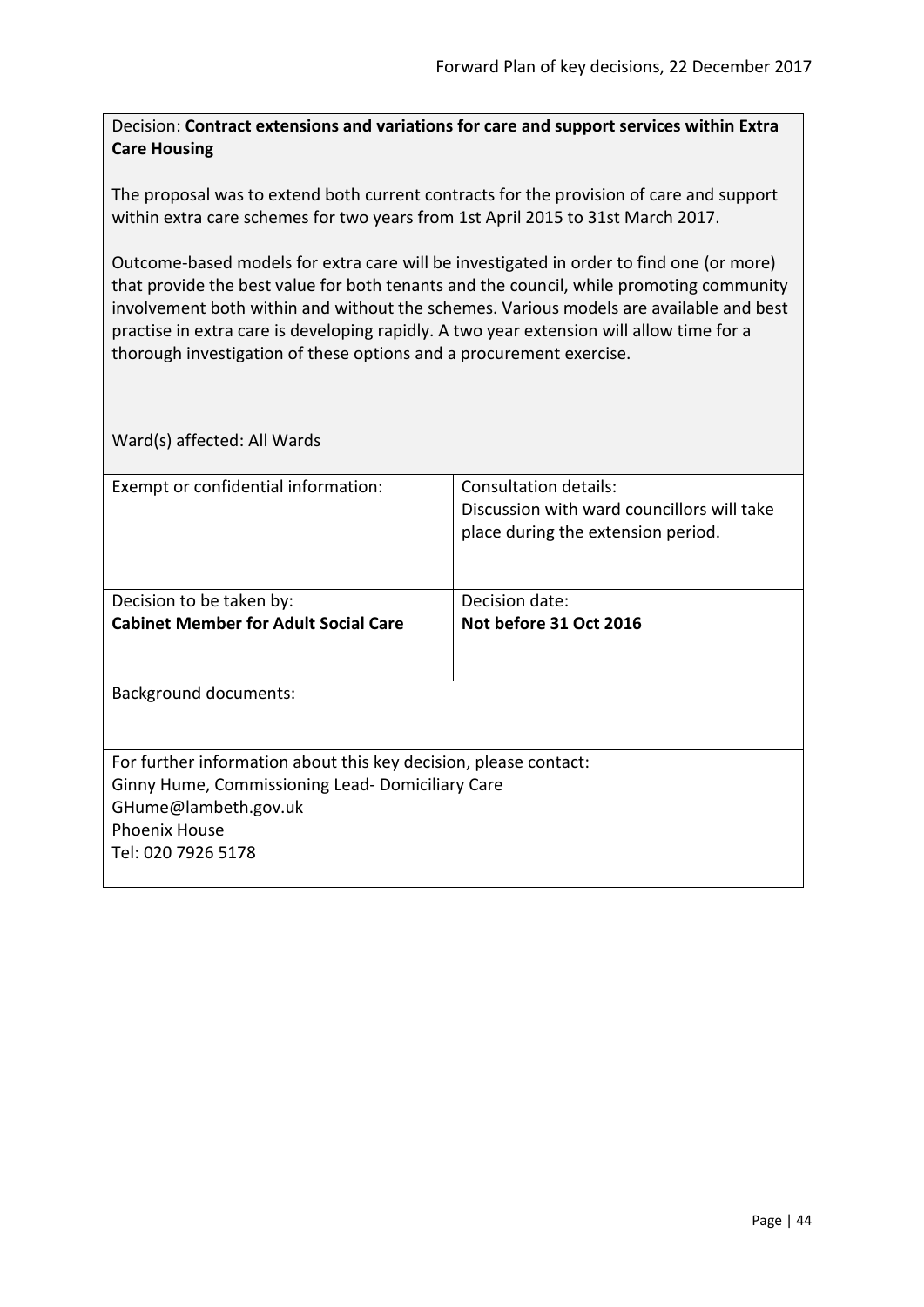Decision: **Care and Support at Bankhouse – a Newly Developed Extra Care Scheme**

The proposed decision is to finalise the negotiations begun in 2012 to appoint One Housing Group as the provider of care and support at Bankhouse, a newly developed extra care scheme.

The contract will be for a period of 2 years, with a potential extension period of 1 year and with a cost of approximately £610,000 per annum when the scheme is at full operation.

The care and support service will be funded from existing adult social care budgets.

Ward(s) affected: Prince's

| Exempt or confidential information:                              | Consultation details: |
|------------------------------------------------------------------|-----------------------|
|                                                                  |                       |
|                                                                  |                       |
| Decision to be taken by:                                         | Decision date:        |
| <b>Cabinet Member for Adult Social Care</b>                      | Not before 4 Sep 2017 |
|                                                                  |                       |
|                                                                  |                       |
| <b>Background documents:</b>                                     |                       |
|                                                                  |                       |
| For further information about this key decision, please contact: |                       |
| Helen Bolger, Strategic Commissioning Manager                    |                       |
|                                                                  |                       |
| 3rd Floor, Phoenix House                                         |                       |
| Tel: 020 7926 2724                                               |                       |
|                                                                  |                       |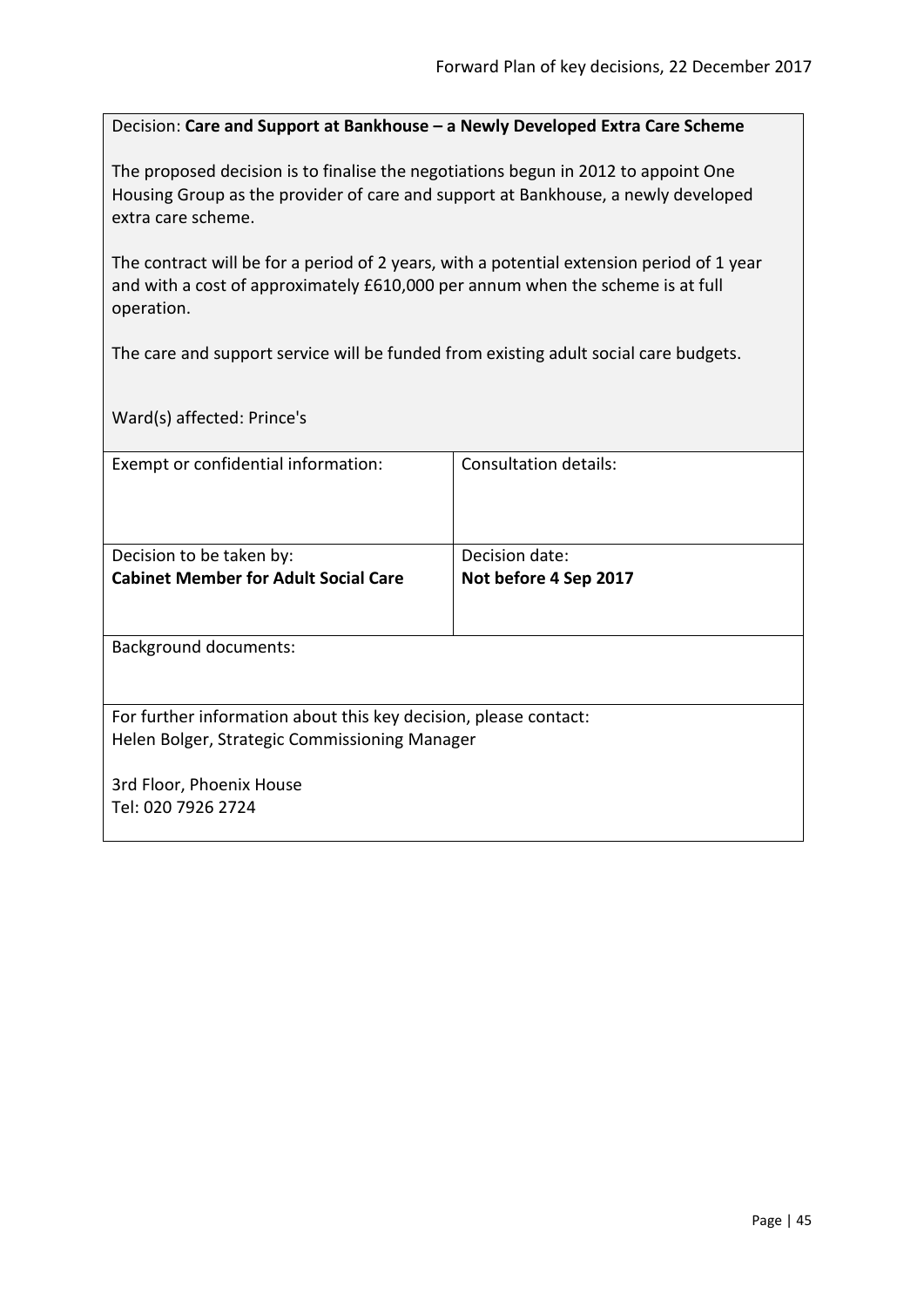| Decision: Tenancy Support Service - Single Homeless Project                                                                                                                                                                      |                        |  |
|----------------------------------------------------------------------------------------------------------------------------------------------------------------------------------------------------------------------------------|------------------------|--|
| Ward(s) affected: All Wards                                                                                                                                                                                                      |                        |  |
| Exempt or confidential information:                                                                                                                                                                                              | Consultation details:  |  |
| Decision to be taken by:                                                                                                                                                                                                         | Decision date:         |  |
| <b>Cabinet Member for Adult Social Care</b>                                                                                                                                                                                      | Not before 13 Nov 2017 |  |
|                                                                                                                                                                                                                                  |                        |  |
| <b>Background documents:</b>                                                                                                                                                                                                     |                        |  |
|                                                                                                                                                                                                                                  |                        |  |
| For further information about this key decision, please contact:<br>Emily Newell, Commissioning Officer, Strategy & Commissioning: Housing & Communities<br>ENewell@lambeth.gov.uk<br><b>Phoenix House</b><br>Tel: 0207 926 0973 |                        |  |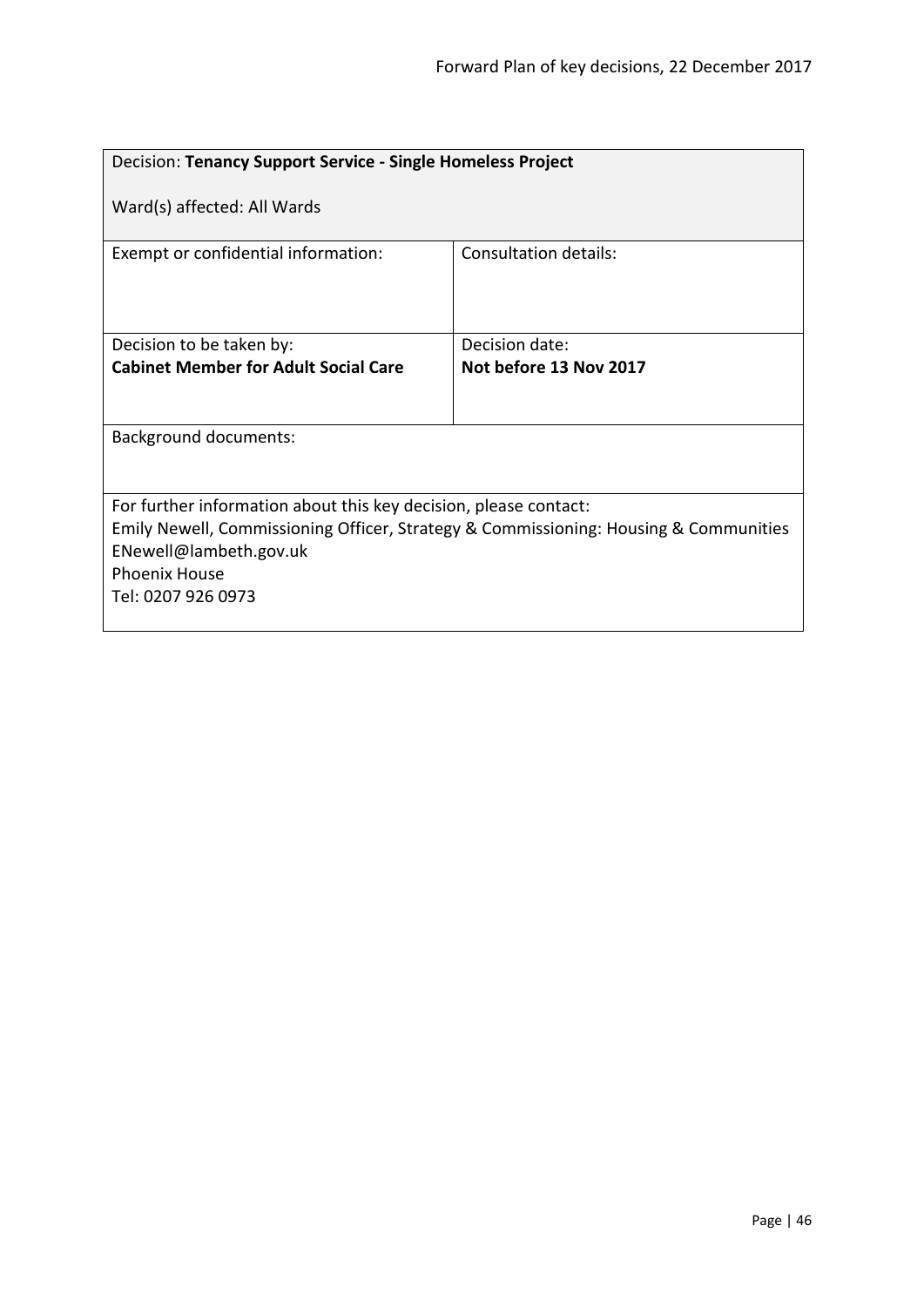## Decision: **Independent and Living Carers Partnership (ILCP) Contract Extension**

The report will propose a 2 year contract extension be approved for the Independent and Living Carers Partnership (ILCP). The ILCP was formed in April 2015 and awarded a three year contract which ends on 31 March 2018, with option of two year extension. The ILCP is a key partnership that delivers advocacy, information, advice and carers services to people of all disabilities in Lambeth. In addition, it provides added value through the strategic partnerships it has developed across the CCG and Council. The integrated commissioning team have worked with the ILCP to develop a strategic plan which sets out their future direction – this is detailed in Appendix One.

| Exempt or confidential information:                              | Consultation details:  |  |
|------------------------------------------------------------------|------------------------|--|
|                                                                  |                        |  |
|                                                                  |                        |  |
| Decision to be taken by:                                         | Decision date:         |  |
| <b>Cabinet Member for Adult Social Care</b>                      | Not before 22 Jan 2018 |  |
|                                                                  |                        |  |
|                                                                  |                        |  |
| <b>Background documents:</b>                                     |                        |  |
|                                                                  |                        |  |
|                                                                  |                        |  |
| For further information about this key decision, please contact: |                        |  |
| Brent Withers, Strategy and Commissioning Manager                |                        |  |
| Bwithers@lambeth.gov.uk                                          |                        |  |
| <b>Phoenix House</b>                                             |                        |  |
| Tel: 020 7926 7513                                               |                        |  |
|                                                                  |                        |  |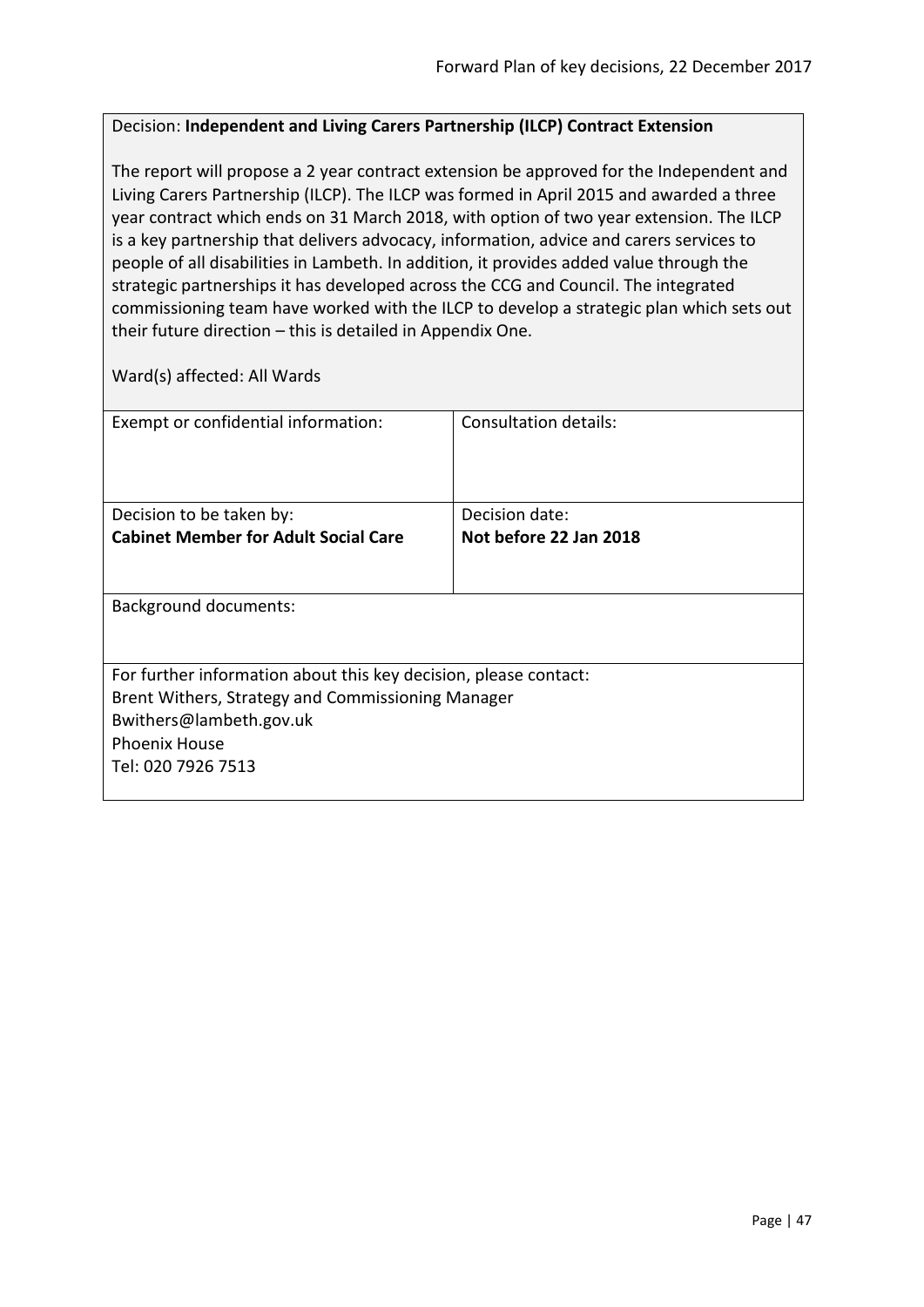Decision: **Contract extension for commissioned Adult Mental Health services: including floating support, supported accommodation and Living Well Partnership services**

Extension of Lambeth Council commissioned adult mental health contracts which it is planned will come under the proposed Living Well Network Alliance (LWNA) from 01/04/2018.

This includes:

• Extension of Lambeth Council adult mental health contracts for floating support and supported accommodation which expire on 31/03/2018, by 12 months up to 31/03/2019. • Extension of the Mosaic Clubhouse LWP contract which expires on 31/01/2018, by 14

months, up to 31/03/2019.

| Exempt or confidential information:                                                                                                                                     | Consultation details:  |  |
|-------------------------------------------------------------------------------------------------------------------------------------------------------------------------|------------------------|--|
|                                                                                                                                                                         |                        |  |
| Decision to be taken by:                                                                                                                                                | Decision date:         |  |
| <b>Cabinet Member for Adult Social Care</b>                                                                                                                             | Not before 22 Jan 2018 |  |
| <b>Background documents:</b>                                                                                                                                            |                        |  |
| For further information about this key decision, please contact:<br>Jonathan Goodall, Senior Integrated Commissioning Officer, Mental Health<br>jgoodall@lambeth.gov.uk |                        |  |
| Tel: 020 7926 4642                                                                                                                                                      |                        |  |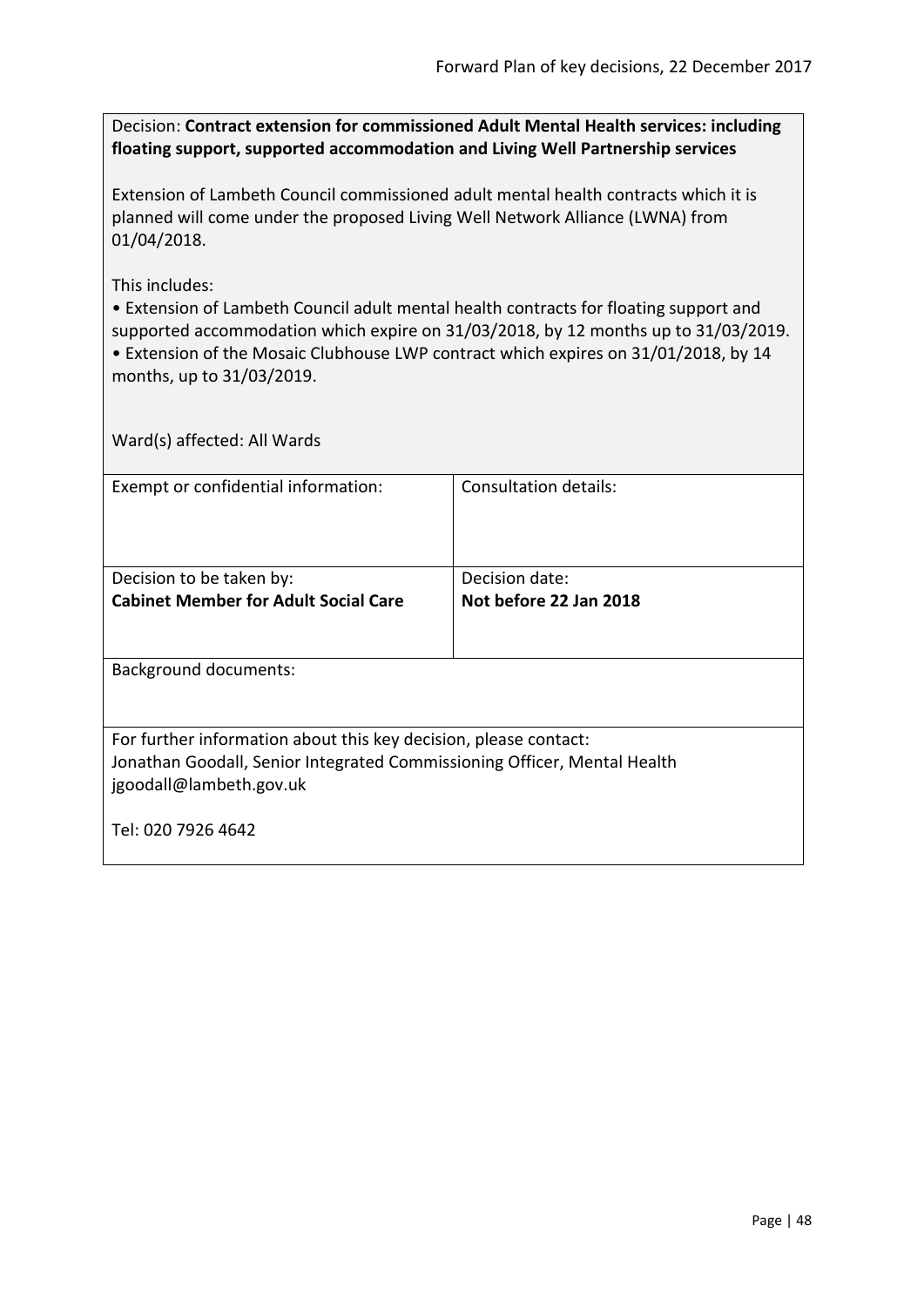Decision: **Phase 1 of the Lambeth Early Action Partnership (LEAP) Capital Works Programme.**

To award a contract to carry out construction works at nine early years premises as part of Phase 1 of the Lambeth Early Action Partnership (Leap) Capital Work Programme on the basis of a maximum contract sum which is £1,498,123.

Ward(s) affected: Coldharbour; Stockwell; Tulse Hill; Vassall

| Exempt or confidential information:                                                                                                                               | Consultation details:                    |
|-------------------------------------------------------------------------------------------------------------------------------------------------------------------|------------------------------------------|
| Decision to be taken by:<br><b>Cabinet Member for Families and Young</b><br>People                                                                                | Decision date:<br>Not before 30 Aug 2016 |
| <b>Background documents:</b>                                                                                                                                      |                                          |
| For further information about this key decision, please contact:<br>Rosemary Mann<br>rmann1@lambeth.gov.uk<br>6th Floor International House<br>Tel: 020 7926 3221 |                                          |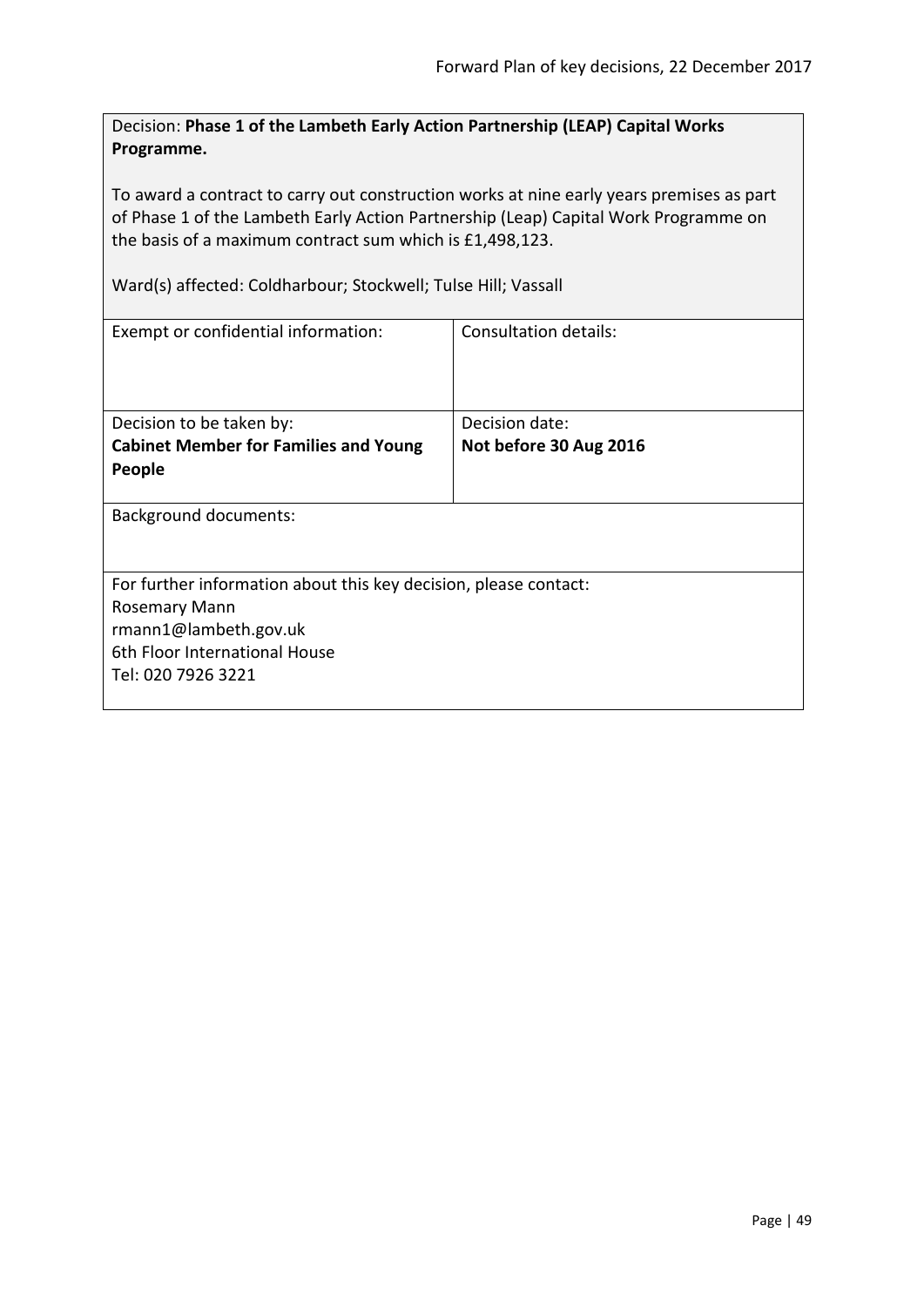| Decision: Works to Jubilee Primary School as part of the LEAP programme                                                                                           |                                          |  |
|-------------------------------------------------------------------------------------------------------------------------------------------------------------------|------------------------------------------|--|
| To appoint a contractor to undertake works to Jubilee Primary School as part of the LEAP<br>(Lambeth Early Action Partnership)                                    |                                          |  |
| Ward(s) affected: Tulse Hill                                                                                                                                      |                                          |  |
| Exempt or confidential information:                                                                                                                               | <b>Consultation details:</b>             |  |
| Decision to be taken by:<br><b>Cabinet Member for Families and Young</b><br>People                                                                                | Decision date:<br>Not before 27 Dec 2017 |  |
| <b>Background documents:</b>                                                                                                                                      |                                          |  |
| For further information about this key decision, please contact:<br>Rosemary Mann<br>rmann1@lambeth.gov.uk<br>6th Floor International House<br>Tel: 020 7926 3221 |                                          |  |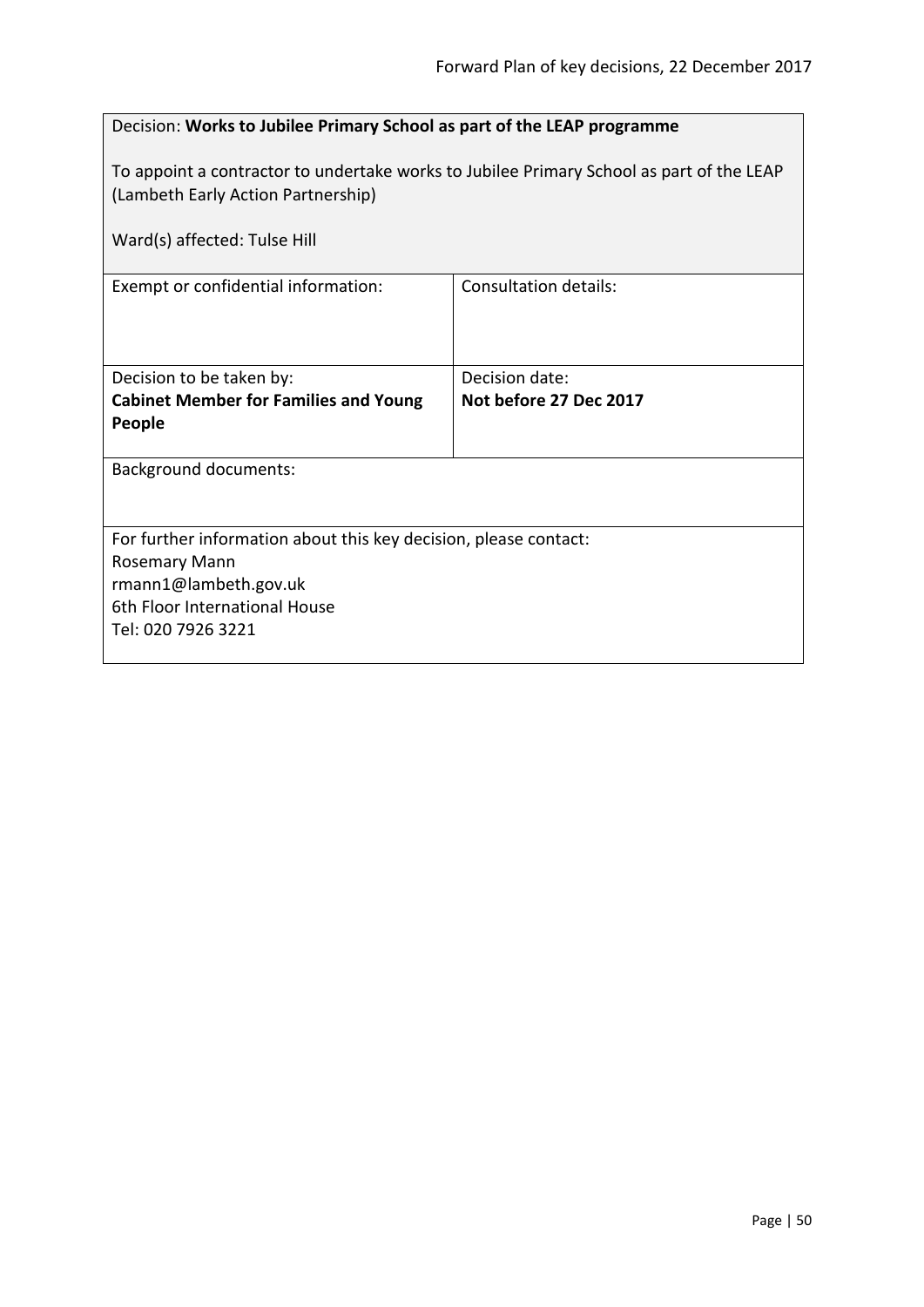| Decision: Works to St Stephens C or E Primary School as part of the LEAP programme.                                                                                      |                                          |  |
|--------------------------------------------------------------------------------------------------------------------------------------------------------------------------|------------------------------------------|--|
| To appoint a contractor to undertake works to St Stephens Primary School as part of the<br>LEAP (Lambeth Early Action Partnership)                                       |                                          |  |
| Ward(s) affected: Prince's                                                                                                                                               |                                          |  |
| Exempt or confidential information:                                                                                                                                      | Consultation details:                    |  |
| Decision to be taken by:<br><b>Cabinet Member for Families and Young</b><br>People                                                                                       | Decision date:<br>Not before 27 Dec 2017 |  |
| <b>Background documents:</b>                                                                                                                                             |                                          |  |
| For further information about this key decision, please contact:<br><b>Rosemary Mann</b><br>rmann1@lambeth.gov.uk<br>6th Floor International House<br>Tel: 020 7926 3221 |                                          |  |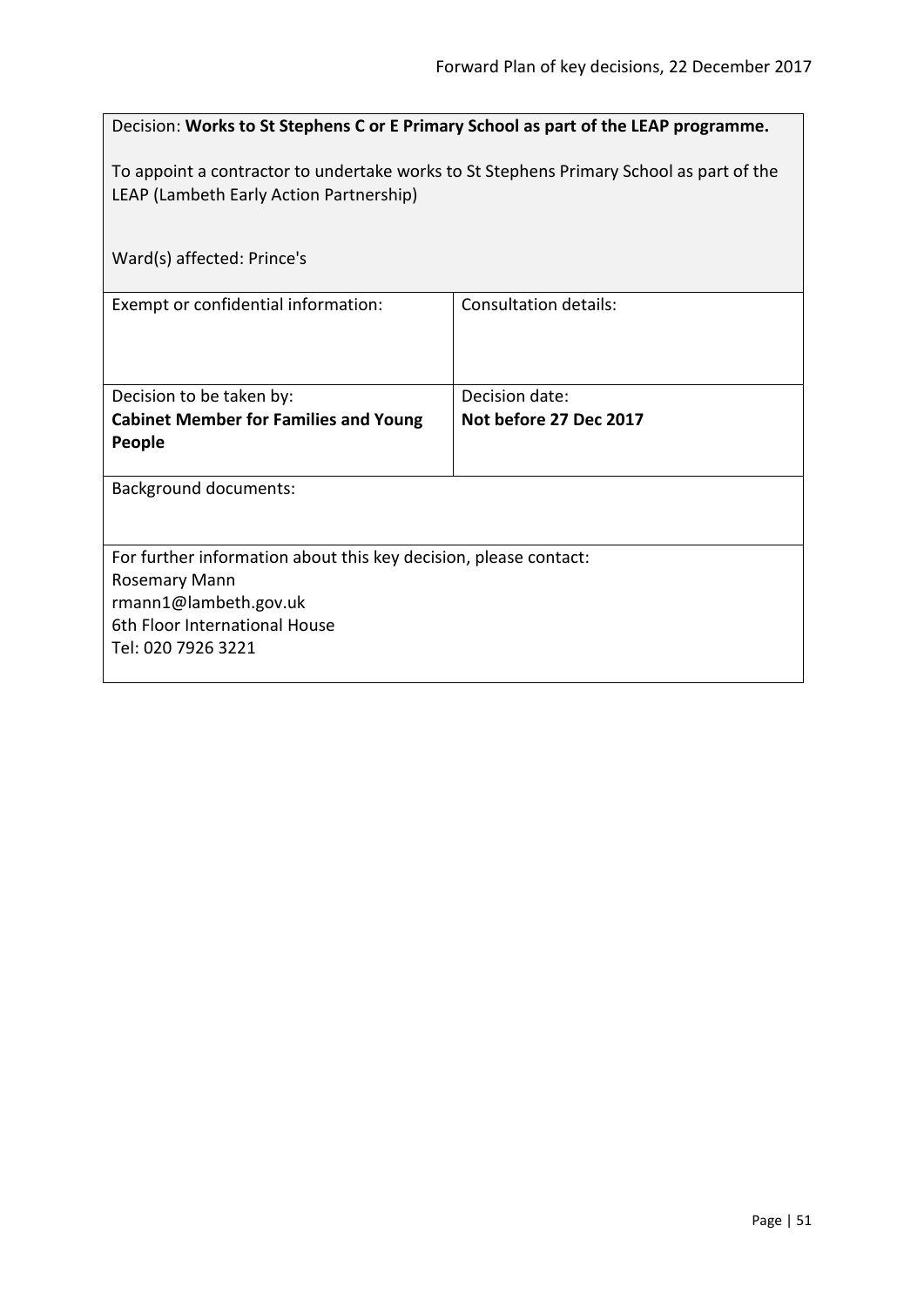| <b>Decision: Commercial Waste Options</b>                                 |                              |  |  |
|---------------------------------------------------------------------------|------------------------------|--|--|
| Review of options for future model of commercial waste services           |                              |  |  |
| Ward(s) affected: All Wards                                               |                              |  |  |
| Exempt or confidential information:                                       | <b>Consultation details:</b> |  |  |
|                                                                           |                              |  |  |
| Decision to be taken by:                                                  | Decision date:               |  |  |
| <b>Cabinet Member for Housing and</b>                                     | Not before 21 Nov 2016       |  |  |
| Environment                                                               |                              |  |  |
| <b>Background documents:</b>                                              |                              |  |  |
|                                                                           |                              |  |  |
| For further information about this key decision, please contact:          |                              |  |  |
| Michael C Clarke, Public Environment Manager<br>mcclarke@lambeth.gov.uk   |                              |  |  |
| 1st Floor, Service Team House, 185-205 Shakespeare Road, London, SE24 0PZ |                              |  |  |
| Tel: 020 7926 0528                                                        |                              |  |  |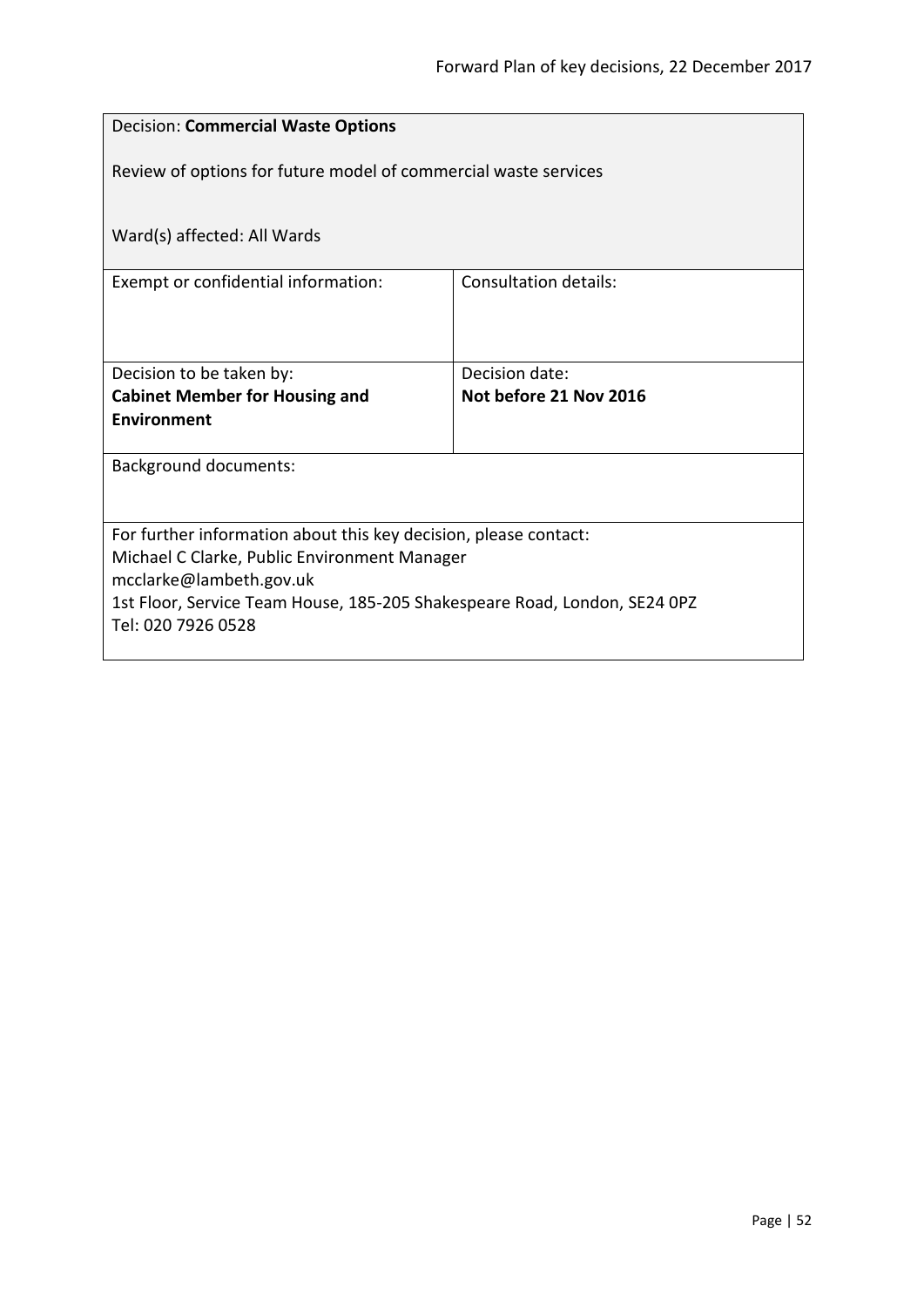# Decision: **Appointment of a contractor to deliver cycle parking in Lambeth**

To contact a provider for the cycle parking scheme in Lambeth, which is capital funded and has a value of around £1.8mil to deliver over a four year period. The scheme consists of two lots, namely Lot 1 which covers implementing closed and secure cycle parking units, as well as Sheffield stands, and Lot 2 which covers ongoing maintenance of the units and stands.

| Exempt or confidential information:                              | Consultation details:  |
|------------------------------------------------------------------|------------------------|
| Decision to be taken by:                                         | Decision date:         |
| <b>Cabinet Member for Housing and</b>                            | Not before 13 Feb 2017 |
| <b>Environment</b>                                               |                        |
| <b>Background documents:</b>                                     |                        |
| For further information about this key decision, please contact: |                        |
| Raj Mistry, Director of Envrionment                              |                        |
| rmistry@lambeth.gov.uk                                           |                        |
| <b>Blue Star House</b>                                           |                        |
| Tel: 020 7926 6263                                               |                        |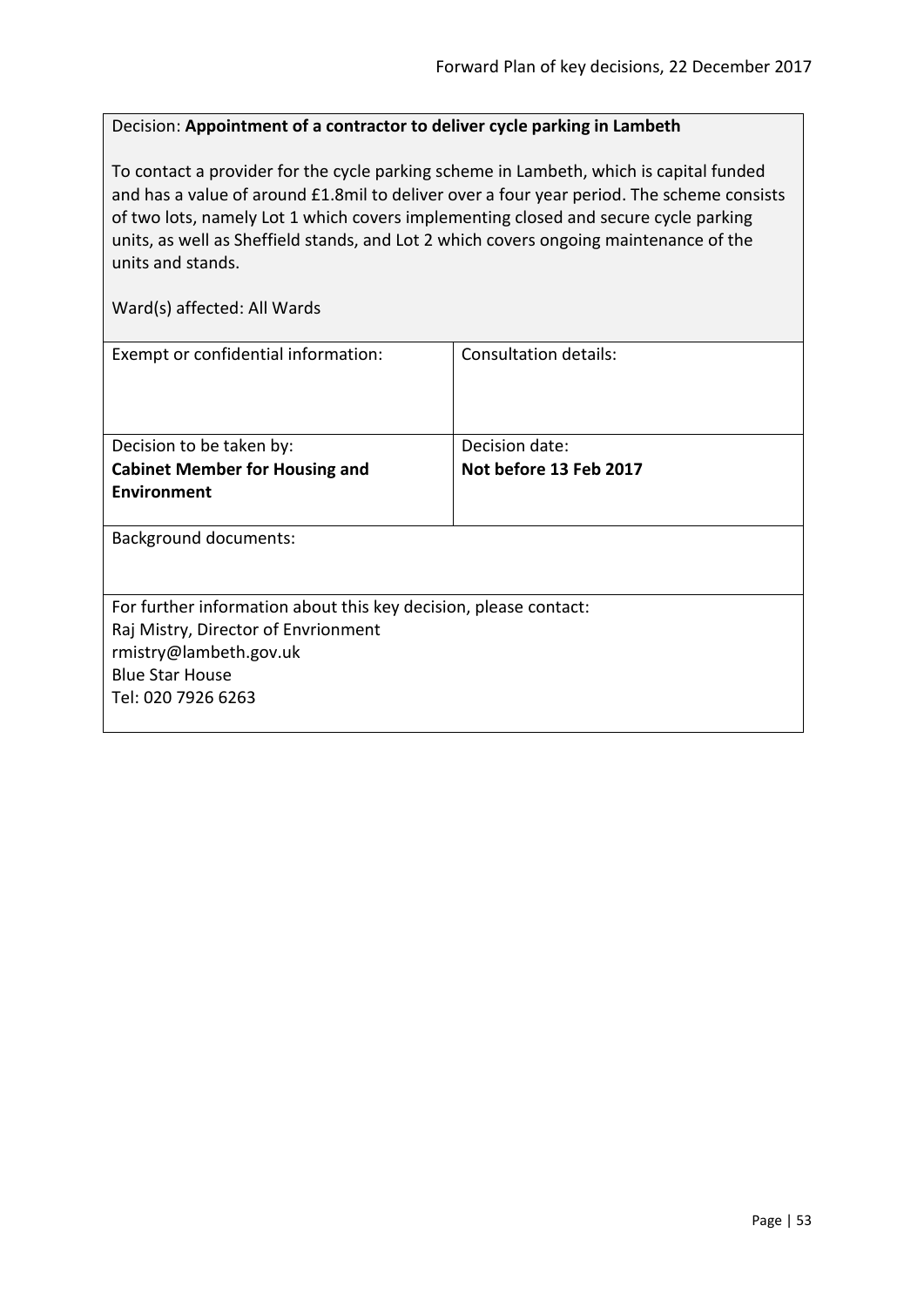| Decision: Asbestos Surveys and Removals                                 |  |  |
|-------------------------------------------------------------------------|--|--|
| To appoint a contractor to undertake surveys and removals.              |  |  |
| Ward(s) affected: All Wards                                             |  |  |
| <b>Consultation details:</b>                                            |  |  |
|                                                                         |  |  |
| Decision date:<br>Not before 10 Apr 2017                                |  |  |
|                                                                         |  |  |
| <b>Background documents:</b>                                            |  |  |
|                                                                         |  |  |
| For further information about this key decision, please contact:        |  |  |
| Neil Wightman, Director of Housing Services<br>NWightman@lambeth.gov.uk |  |  |
| 1st Floor, Blue Star House, Stockwell Road, Brixton, SW9                |  |  |
|                                                                         |  |  |
|                                                                         |  |  |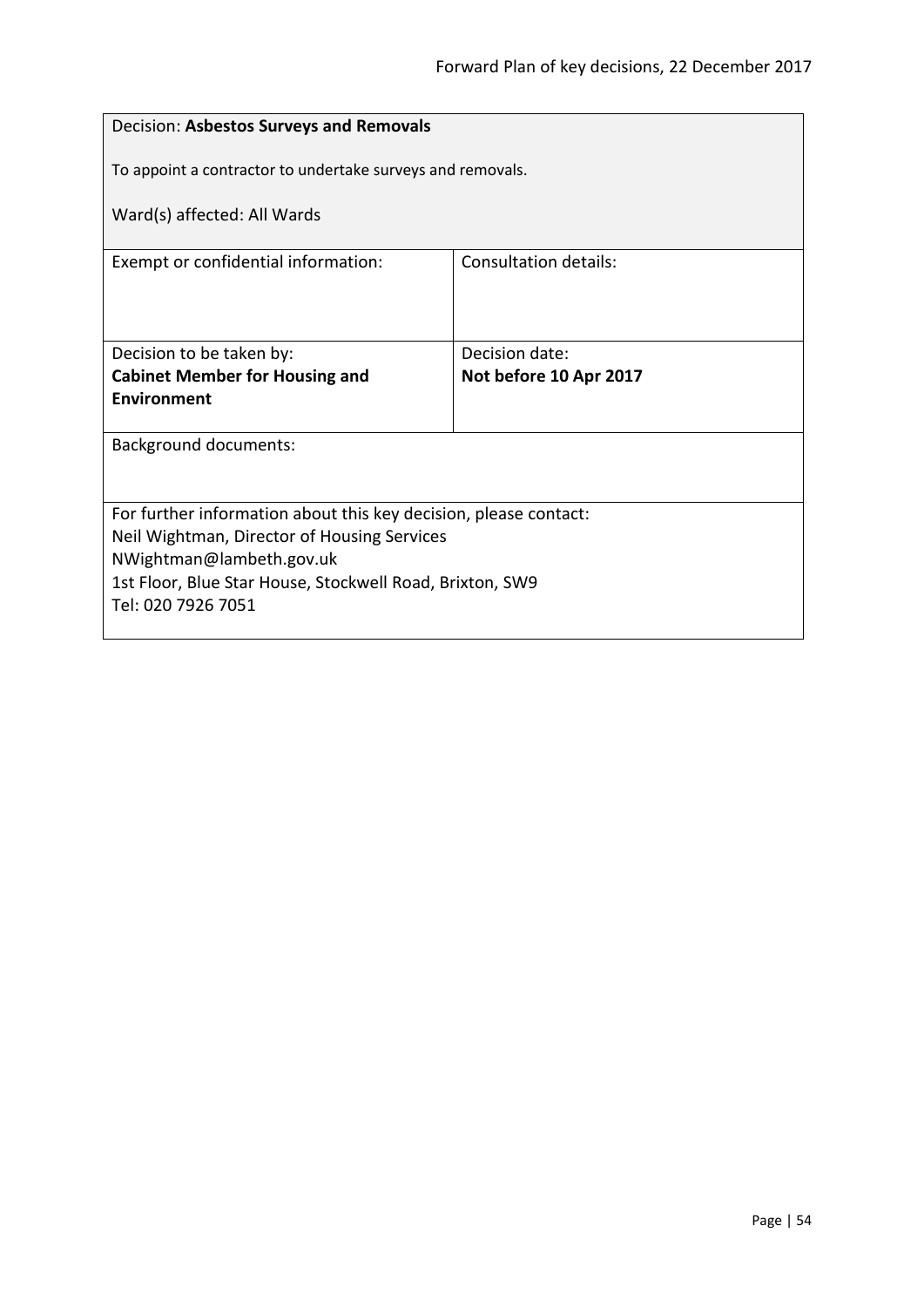| Decision: Floating car clubs                                                                                                                                           |                              |  |
|------------------------------------------------------------------------------------------------------------------------------------------------------------------------|------------------------------|--|
| To establish a trial for the "floating" car club provision in the borough and the<br>appointment of a provider for the trial period.                                   |                              |  |
| Ward(s) affected: All Wards                                                                                                                                            |                              |  |
| Exempt or confidential information:                                                                                                                                    | <b>Consultation details:</b> |  |
| Decision to be taken by:                                                                                                                                               | Decision date:               |  |
| <b>Cabinet Member for Housing and</b><br><b>Environment</b>                                                                                                            | Not before 12 Jun 2017       |  |
| <b>Background documents:</b>                                                                                                                                           |                              |  |
| For further information about this key decision, please contact:<br>Simon Phillips, Transport Manager - Planning, Transport & Development<br>SPhillips2@lambeth.gov.uk |                              |  |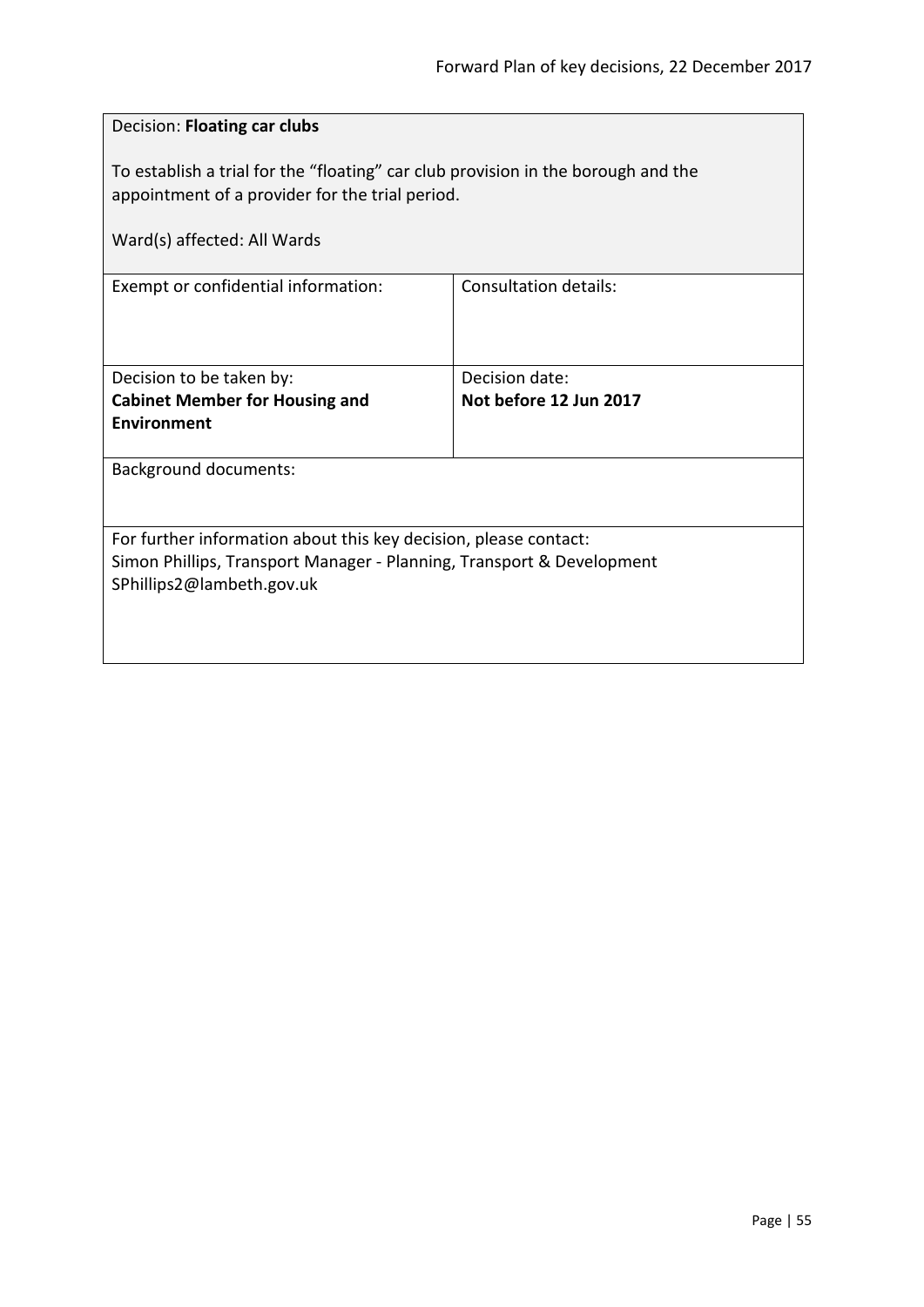| Decision: Hubert Grove Footbridge Refurbishment/Repair Works 2017-19                                      |                              |  |
|-----------------------------------------------------------------------------------------------------------|------------------------------|--|
| To approve Community Infrastructure Levy (CIL) funding of £850,000 to replace Hubert Grove<br>Footbridge. |                              |  |
| Ward(s) affected: Ferndale; Larkhall                                                                      |                              |  |
| Exempt or confidential information:                                                                       | <b>Consultation details:</b> |  |
|                                                                                                           |                              |  |
| Decision to be taken by:                                                                                  | Decision date:               |  |
| <b>Cabinet Member for Housing and</b>                                                                     | Not before 18 Sep 2017       |  |
| <b>Environment</b>                                                                                        |                              |  |
| <b>Background documents:</b>                                                                              |                              |  |
|                                                                                                           |                              |  |
| For further information about this key decision, please contact:                                          |                              |  |
| Raj Mistry, Director of Envrionment                                                                       |                              |  |
| rmistry@lambeth.gov.uk<br><b>Blue Star House</b>                                                          |                              |  |
| Tel: 020 7926 6263                                                                                        |                              |  |
|                                                                                                           |                              |  |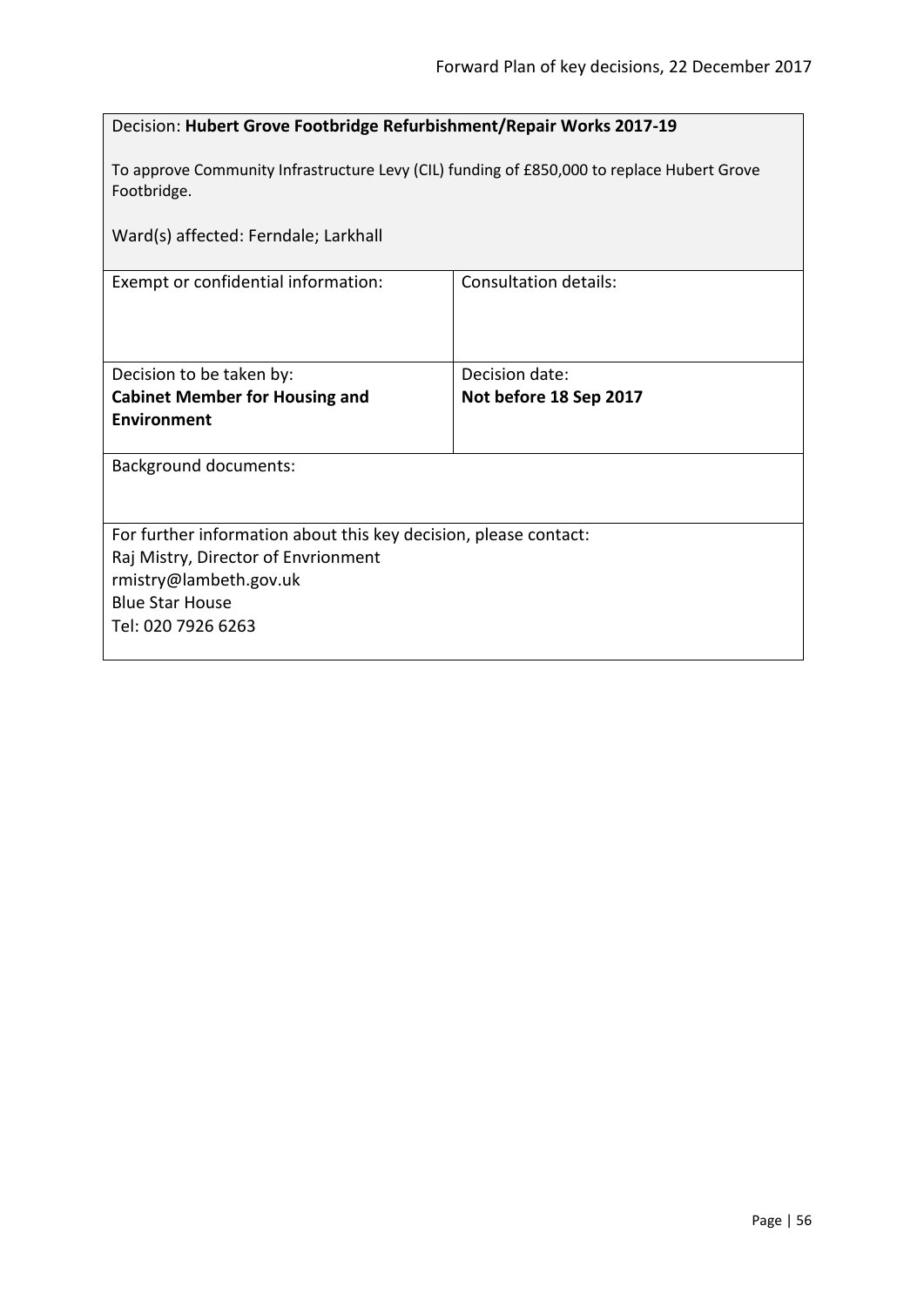| Decision: Commencement of formal consultation on the proposed transfer of Lambeth |
|-----------------------------------------------------------------------------------|
| HRA properties in the London Boroughs of Bromley, Croydon, Merton and Sutton      |

To seek resident consultation with residents of the properties on the transfer of their homes to a local housing association.

|  |  | Ward(s) affected: All Wards |
|--|--|-----------------------------|
|--|--|-----------------------------|

| Exempt or confidential information: |  |
|-------------------------------------|--|
|-------------------------------------|--|

| Decision to be taken by:              | Decision date:        |
|---------------------------------------|-----------------------|
| <b>Cabinet Member for Housing and</b> | Not before 9 Oct 2017 |
| <b>Environment</b>                    |                       |
|                                       |                       |

**Consultation details:** 

Background documents:

For further information about this key decision, please contact:

Mandy Green (Associate Director Commissioning), Assistant Director Accommodation & Property

mgreen3@lambeth.gov.uk

Tel: 02079267020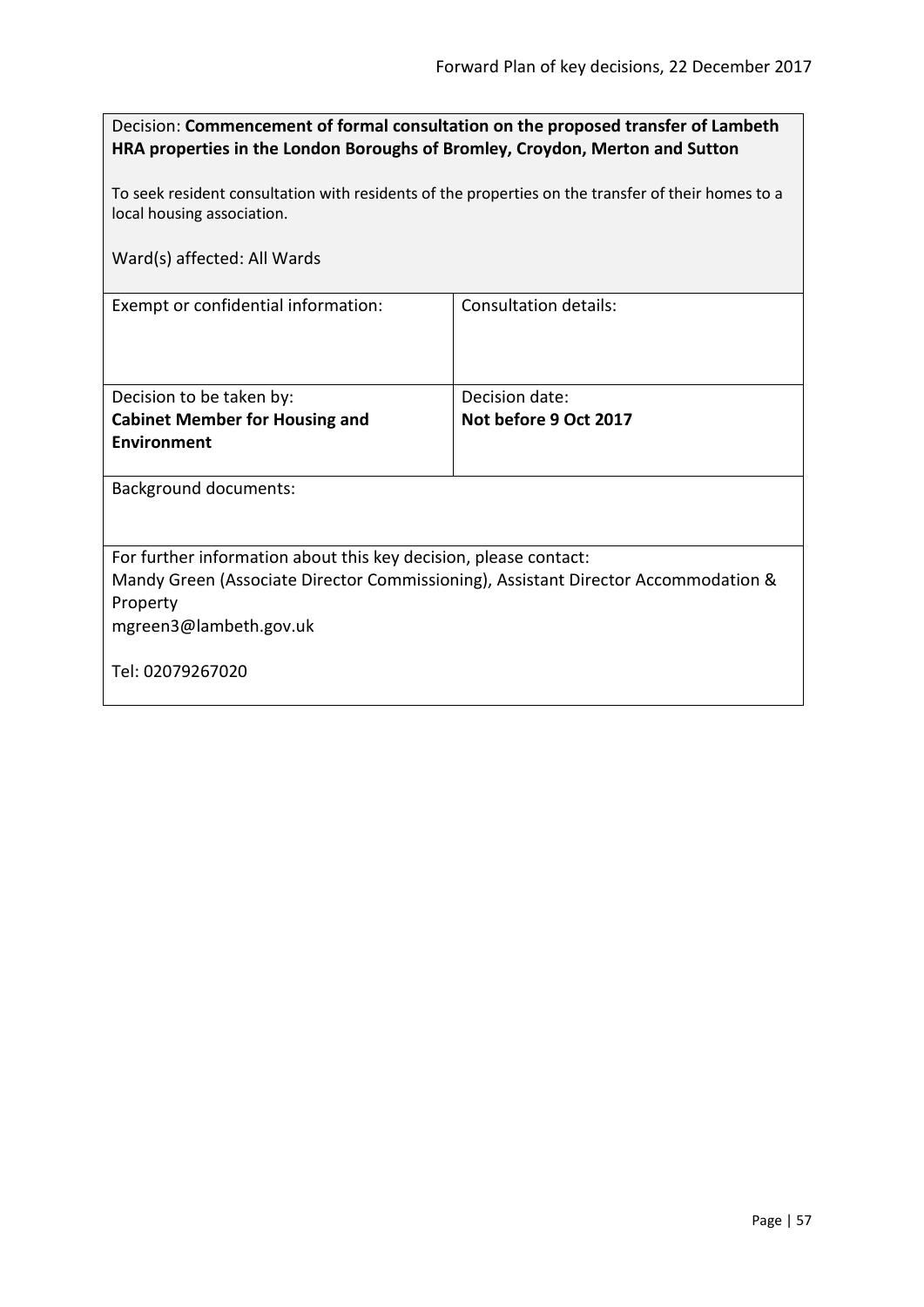| Decision: Quietway 7 – (Elephant & Castle to Crystal Palace)                                                                                                                                                                                     |                       |  |
|--------------------------------------------------------------------------------------------------------------------------------------------------------------------------------------------------------------------------------------------------|-----------------------|--|
| Ward(s) affected: Gipsy Hill; Thurlow Park                                                                                                                                                                                                       |                       |  |
| Exempt or confidential information:                                                                                                                                                                                                              | Consultation details: |  |
| Decision to be taken by:                                                                                                                                                                                                                         | Decision date:        |  |
| <b>Cabinet Member for Housing and</b>                                                                                                                                                                                                            | 18 Dec 2017           |  |
| Environment                                                                                                                                                                                                                                      |                       |  |
| Background documents:                                                                                                                                                                                                                            |                       |  |
| For further information about this key decision, please contact:<br>Andrew Burton, Head of Capital Programmes and Highways<br>ABurton@lambeth.gov.uk<br>5th Floor Blue Star House, 234-244 Stockwell Road, London, SW9 9SP<br>Tel: 0207 926 6221 |                       |  |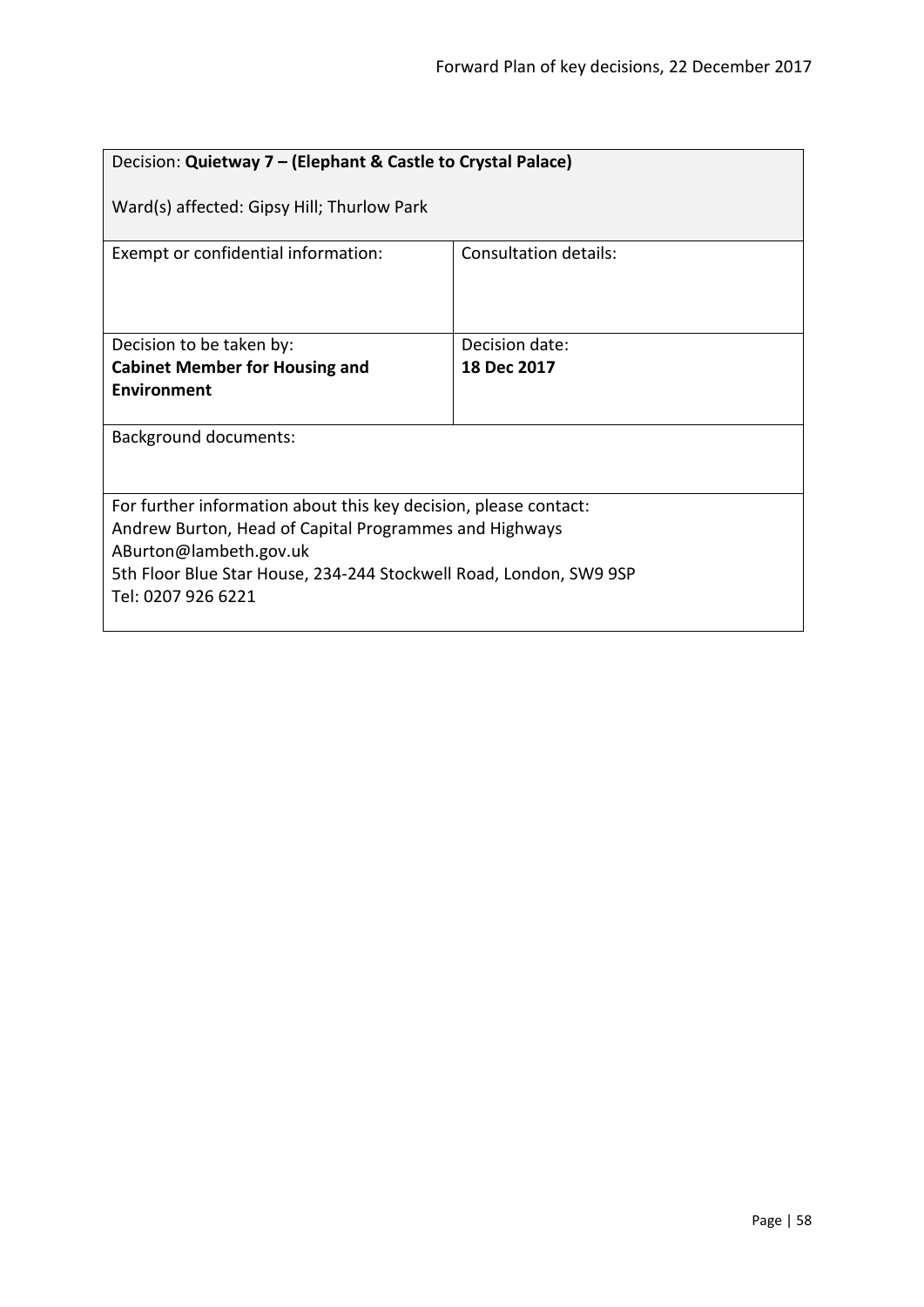| Decision: Regenter Myatts Field North Settlement Agreement                                                                       |                              |  |
|----------------------------------------------------------------------------------------------------------------------------------|------------------------------|--|
| Confirmation of settlement agreed in principle with Regenter in relation to Vacant Possession<br>claims and roads refurbishment. |                              |  |
| Ward(s) affected: Vassall                                                                                                        |                              |  |
| Exempt or confidential information:                                                                                              | <b>Consultation details:</b> |  |
|                                                                                                                                  |                              |  |
| Decision to be taken by:                                                                                                         | Decision date:               |  |
| <b>Cabinet Member for Housing and</b>                                                                                            | Not before 6 Nov 2017        |  |
| Environment                                                                                                                      |                              |  |
| <b>Background documents:</b>                                                                                                     |                              |  |
|                                                                                                                                  |                              |  |
| For further information about this key decision, please contact:                                                                 |                              |  |
| Stephanie Hudson, PFI Client Manager                                                                                             |                              |  |
| SHudson2@lambeth.gov.uk                                                                                                          |                              |  |
| 3rd Floor, Hambrook House                                                                                                        |                              |  |
| Tel: 020 7926 3727                                                                                                               |                              |  |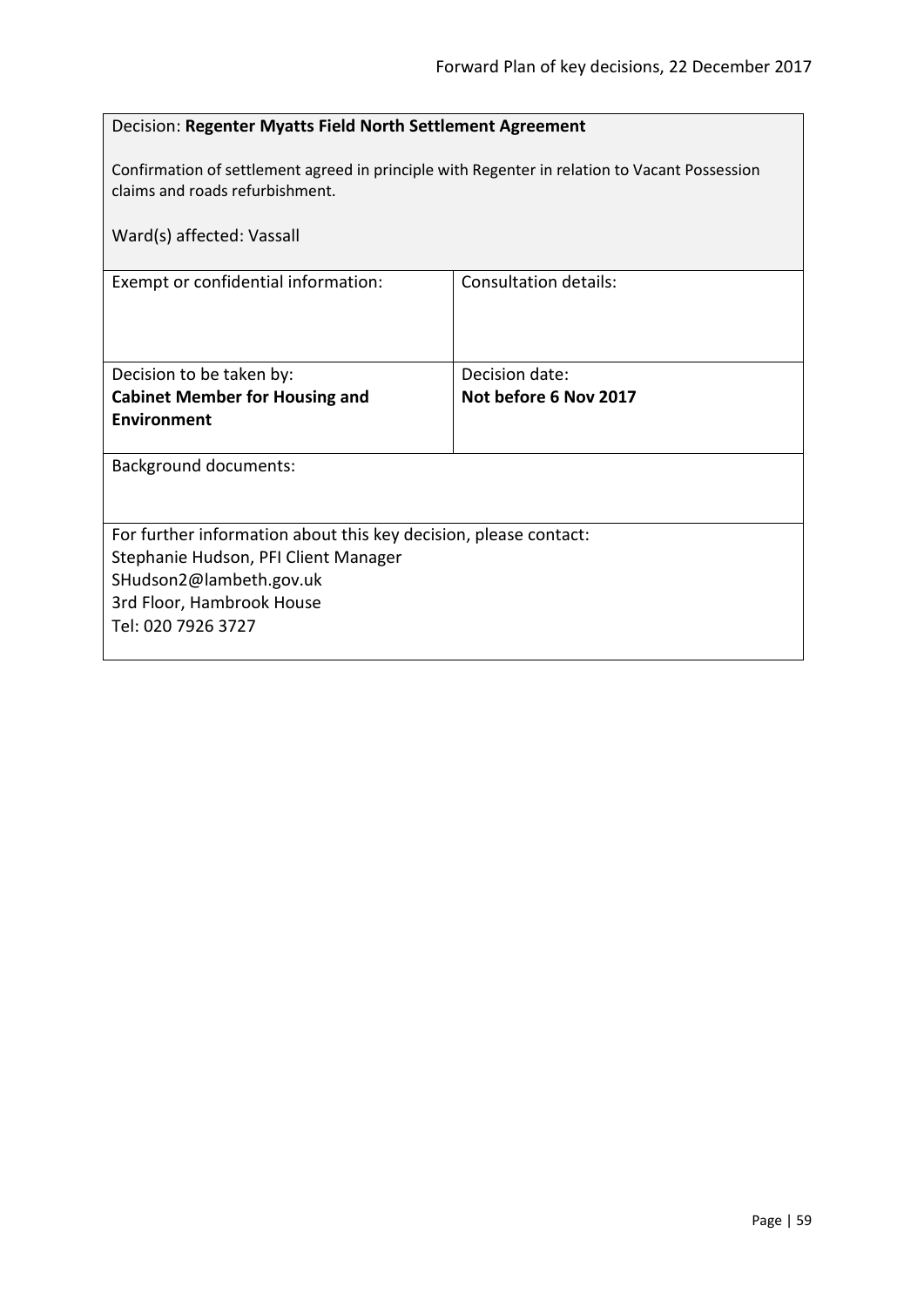| Decision: Consultancy Services for Lambeth                                                                                                                             |                        |  |
|------------------------------------------------------------------------------------------------------------------------------------------------------------------------|------------------------|--|
| To appoint consultants including structural engineers, project management, principal designer<br>and CDM-services to support the delivery of Lambeth Housing Standard. |                        |  |
| Ward(s) affected: All Wards                                                                                                                                            |                        |  |
| Exempt or confidential information:                                                                                                                                    | Consultation details:  |  |
|                                                                                                                                                                        |                        |  |
| Decision to be taken by:                                                                                                                                               | Decision date:         |  |
| <b>Cabinet Member for Housing and</b>                                                                                                                                  | Not before 18 Dec 2017 |  |
| <b>Environment</b>                                                                                                                                                     |                        |  |
| <b>Background documents:</b>                                                                                                                                           |                        |  |
|                                                                                                                                                                        |                        |  |
| For further information about this key decision, please contact:                                                                                                       |                        |  |
| Sumitra Gomer, Interim AD Strategy and Regeneration                                                                                                                    |                        |  |
| SGomer@lambeth.gov.uk                                                                                                                                                  |                        |  |
| 3rd floor, Hambrook House<br>Tel: 02079263687                                                                                                                          |                        |  |
|                                                                                                                                                                        |                        |  |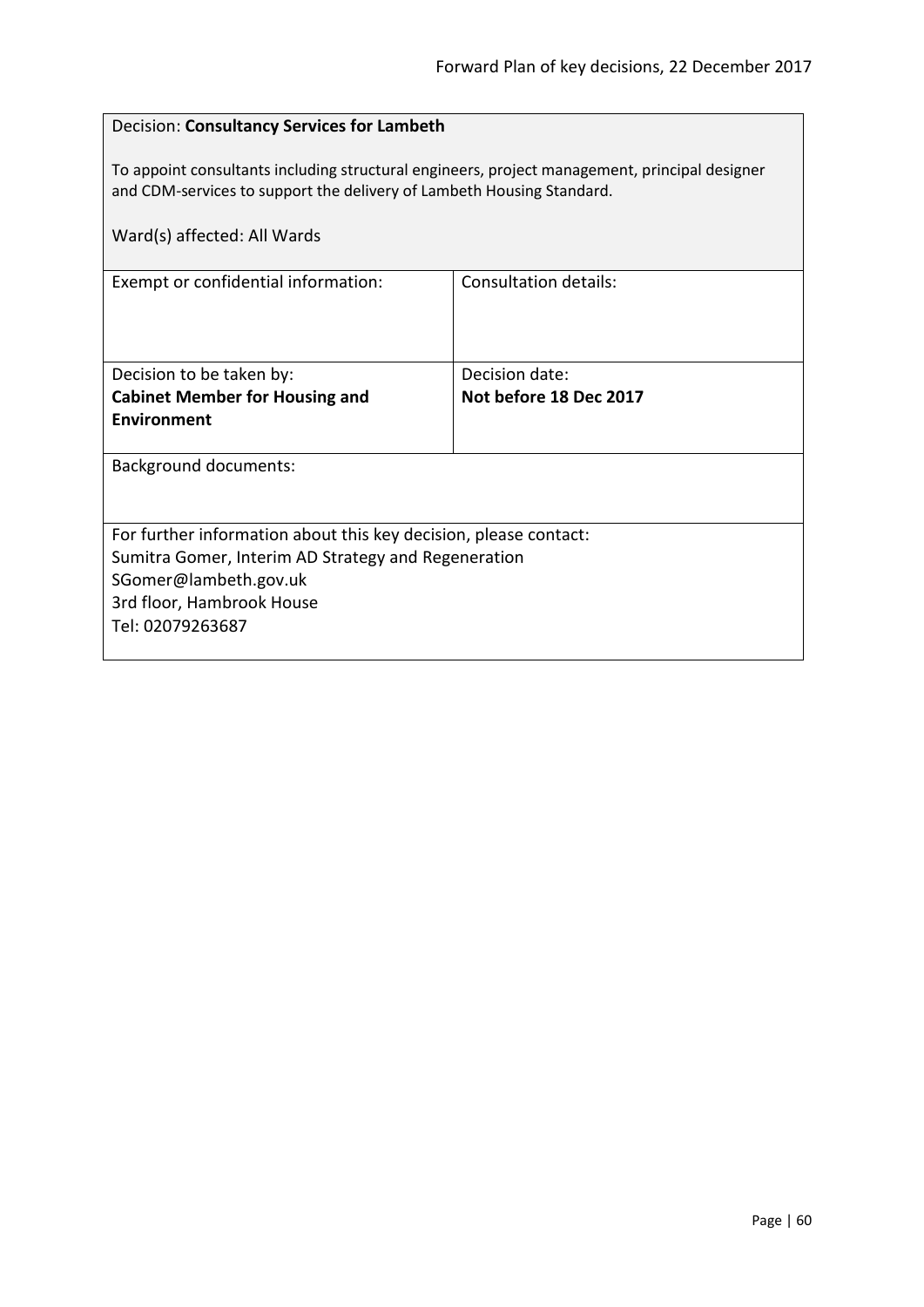| Decision: Mental Health Accommodation and Community Support contract.             |                        |  |
|-----------------------------------------------------------------------------------|------------------------|--|
|                                                                                   |                        |  |
| Extension of the Mental Health Accommodation and Community Support contract.      |                        |  |
|                                                                                   |                        |  |
| Ward(s) affected: All Wards                                                       |                        |  |
|                                                                                   |                        |  |
| Exempt or confidential information:                                               | Consultation details:  |  |
|                                                                                   |                        |  |
|                                                                                   |                        |  |
|                                                                                   |                        |  |
| Decision to be taken by:                                                          | Decision date:         |  |
| <b>Cabinet Member for Healthier and</b>                                           | Not before 26 Jun 2015 |  |
| <b>Stronger Communities (job-share)</b>                                           |                        |  |
|                                                                                   |                        |  |
| Background documents:                                                             |                        |  |
|                                                                                   |                        |  |
|                                                                                   |                        |  |
| For further information about this key decision, please contact:                  |                        |  |
| Denis O'Rourke, Assistant Director Integrated Commissioning - Adult Mental Health |                        |  |
| denisorourke@nhs.net                                                              |                        |  |
|                                                                                   |                        |  |
|                                                                                   |                        |  |
|                                                                                   |                        |  |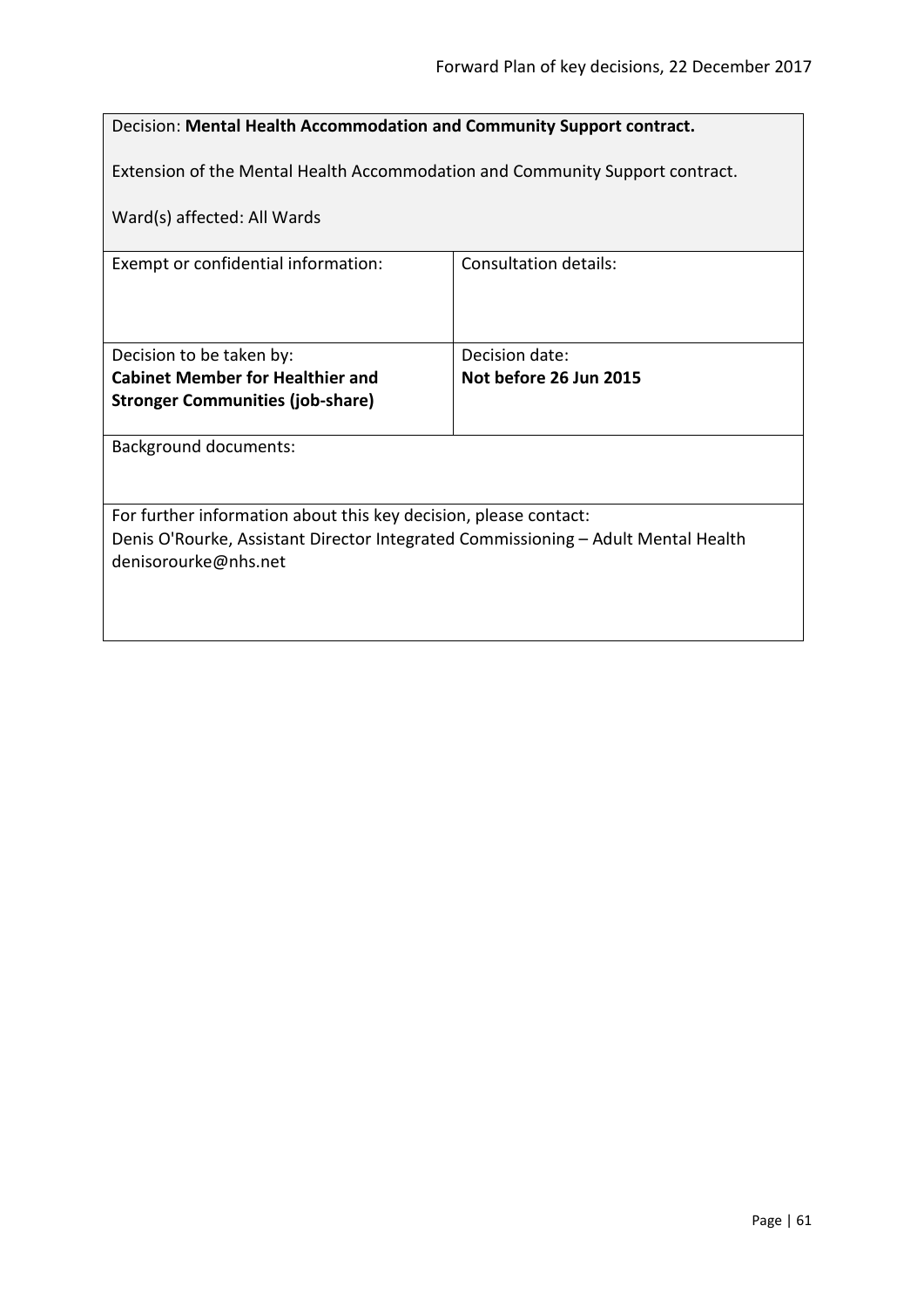Decision: **Extension to pilot level 3 specialist weight management service for children**

Decision to extend the above contract for 2 years. This contract is part of a healthy weight programme that was set up as a pilot following a tender that was carried out in 2011. The pilot will be evaluated over the next year and a tender will be carried out again in 2016 (for the full healthy weight programme) following analysis of the findings from the evaluation.

| Exempt or confidential information:                                                                              | Consultation details:<br>Qualitative data is being captured through<br>the evaluation. Programme participants<br>provide feedback following their<br>involvement. Relevant professionals and<br>stakeholders will be consulted during the<br>evaluation and during the tender process<br>which will be carried out in 2016. |
|------------------------------------------------------------------------------------------------------------------|-----------------------------------------------------------------------------------------------------------------------------------------------------------------------------------------------------------------------------------------------------------------------------------------------------------------------------|
| Decision to be taken by:                                                                                         | Decision date:                                                                                                                                                                                                                                                                                                              |
| <b>Cabinet Member for Healthier and</b>                                                                          | Not before 26 Jun 2015                                                                                                                                                                                                                                                                                                      |
| <b>Stronger Communities (job-share)</b>                                                                          |                                                                                                                                                                                                                                                                                                                             |
| <b>Background documents:</b>                                                                                     |                                                                                                                                                                                                                                                                                                                             |
| For further information about this key decision, please contact:<br><b>Candice Clark</b><br>candiceclark@nhs.net |                                                                                                                                                                                                                                                                                                                             |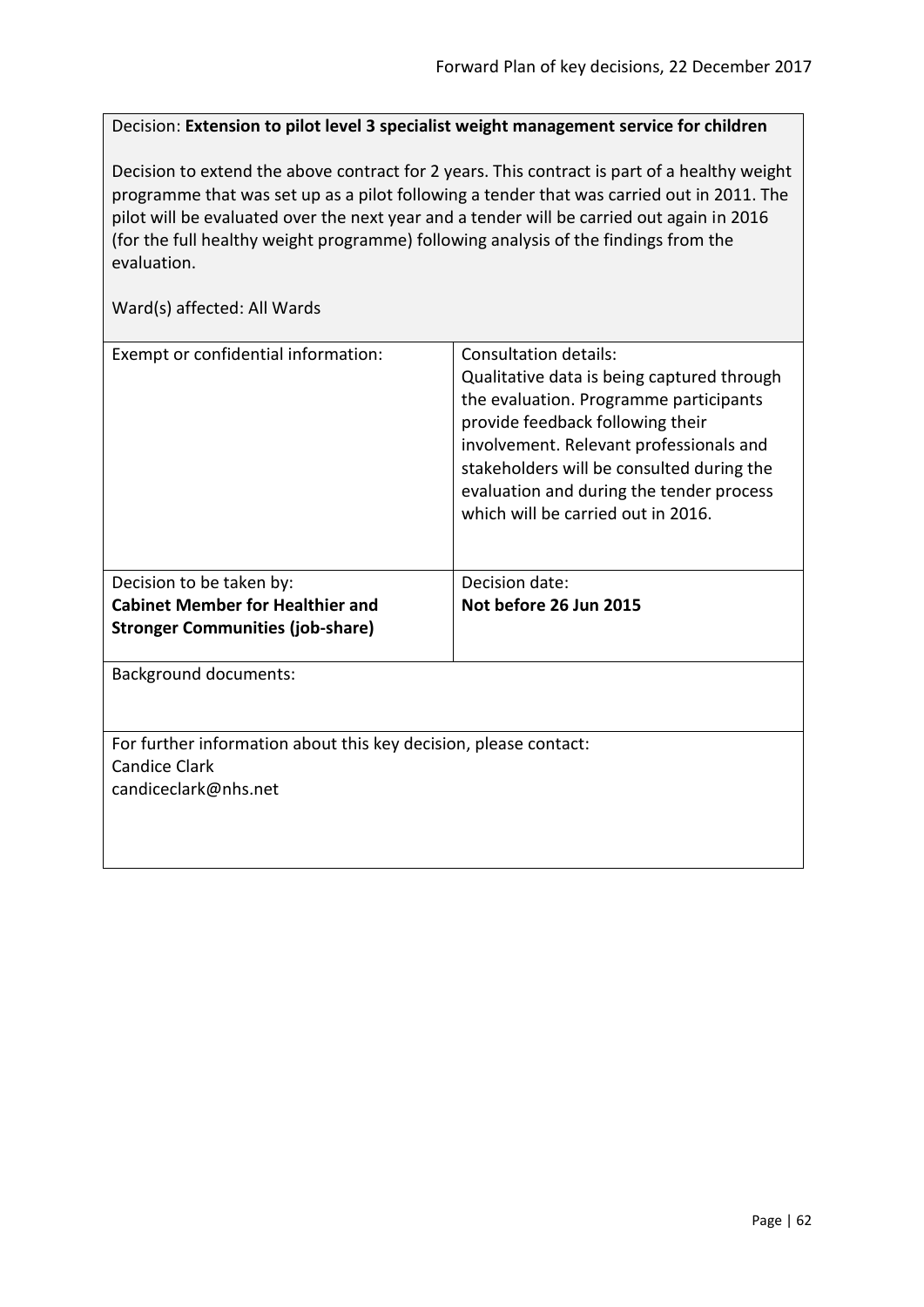### Decision: **Gateway Mental Health Support Service**

This proposed decision is for a one-year block contract with one-year extension option to be awarded to Look Ahead Housing and Support Ltd. The contract award will be made under waiver. Look Ahead have submitted proposals to develop a mental health supported housing service which will offer support to people with complex needs.

This provision will be developed to support move on from Lambeth rehabilitation wards and residential care homes as part of the Integrated Personalised Support Alliance (IPSA) initiative

| Exempt or confidential information:                              | Consultation details:  |
|------------------------------------------------------------------|------------------------|
|                                                                  |                        |
|                                                                  |                        |
|                                                                  |                        |
| Decision to be taken by:                                         | Decision date:         |
| <b>Cabinet Member for Healthier and</b>                          | Not before 22 Aug 2016 |
| <b>Stronger Communities (job-share)</b>                          |                        |
|                                                                  |                        |
| <b>Background documents:</b>                                     |                        |
|                                                                  |                        |
|                                                                  |                        |
| For further information about this key decision, please contact: |                        |
| Karen Clarke                                                     |                        |
| KClarke1@lambeth.gov.uk                                          |                        |
|                                                                  |                        |
|                                                                  |                        |
|                                                                  |                        |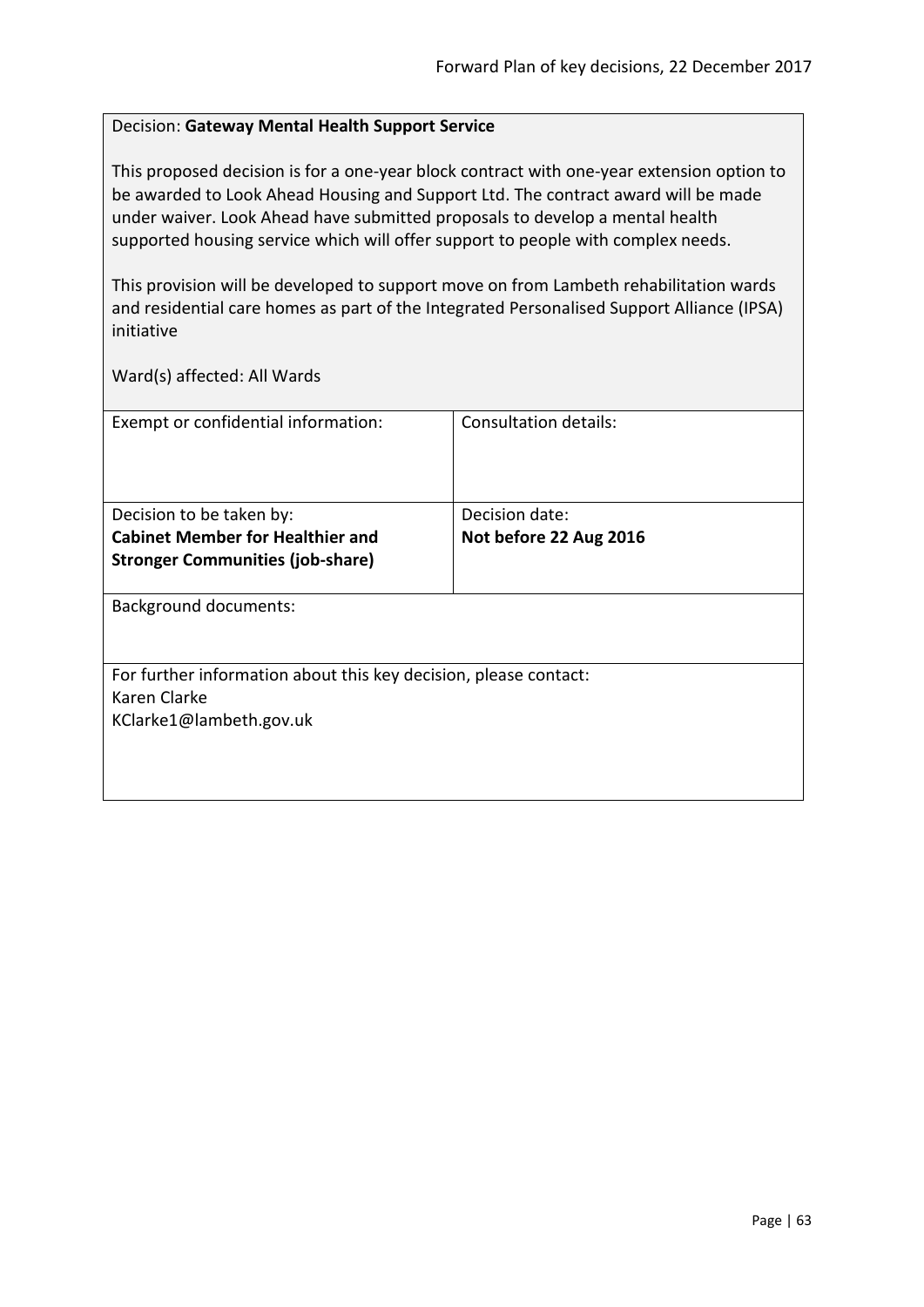| Decision: Extension and Variation of s75 partnership agreement with NHS Lambeth CCG                                                                                                      |                        |  |
|------------------------------------------------------------------------------------------------------------------------------------------------------------------------------------------|------------------------|--|
| Decision to extend s75 agreement for a year to the end of March 2018 and to enable the CCG to<br>contract on behalf of the council for children's services with Guy's & St Thomas' Trust |                        |  |
| Ward(s) affected: All Wards                                                                                                                                                              |                        |  |
| Exempt or confidential information:                                                                                                                                                      | Consultation details:  |  |
|                                                                                                                                                                                          |                        |  |
| Decision to be taken by:                                                                                                                                                                 | Decision date:         |  |
| <b>Cabinet Member for Healthier and</b>                                                                                                                                                  | Not before 21 Aug 2017 |  |
| <b>Stronger Communities (job-share)</b>                                                                                                                                                  |                        |  |
| <b>Background documents:</b>                                                                                                                                                             |                        |  |
|                                                                                                                                                                                          |                        |  |
| For further information about this key decision, please contact:                                                                                                                         |                        |  |
| Moira McGrath, Director of Strategy and Commissioning Adults                                                                                                                             |                        |  |
| moira.mcgrath@nhs.net                                                                                                                                                                    |                        |  |
| Tel: 0203 049 4481                                                                                                                                                                       |                        |  |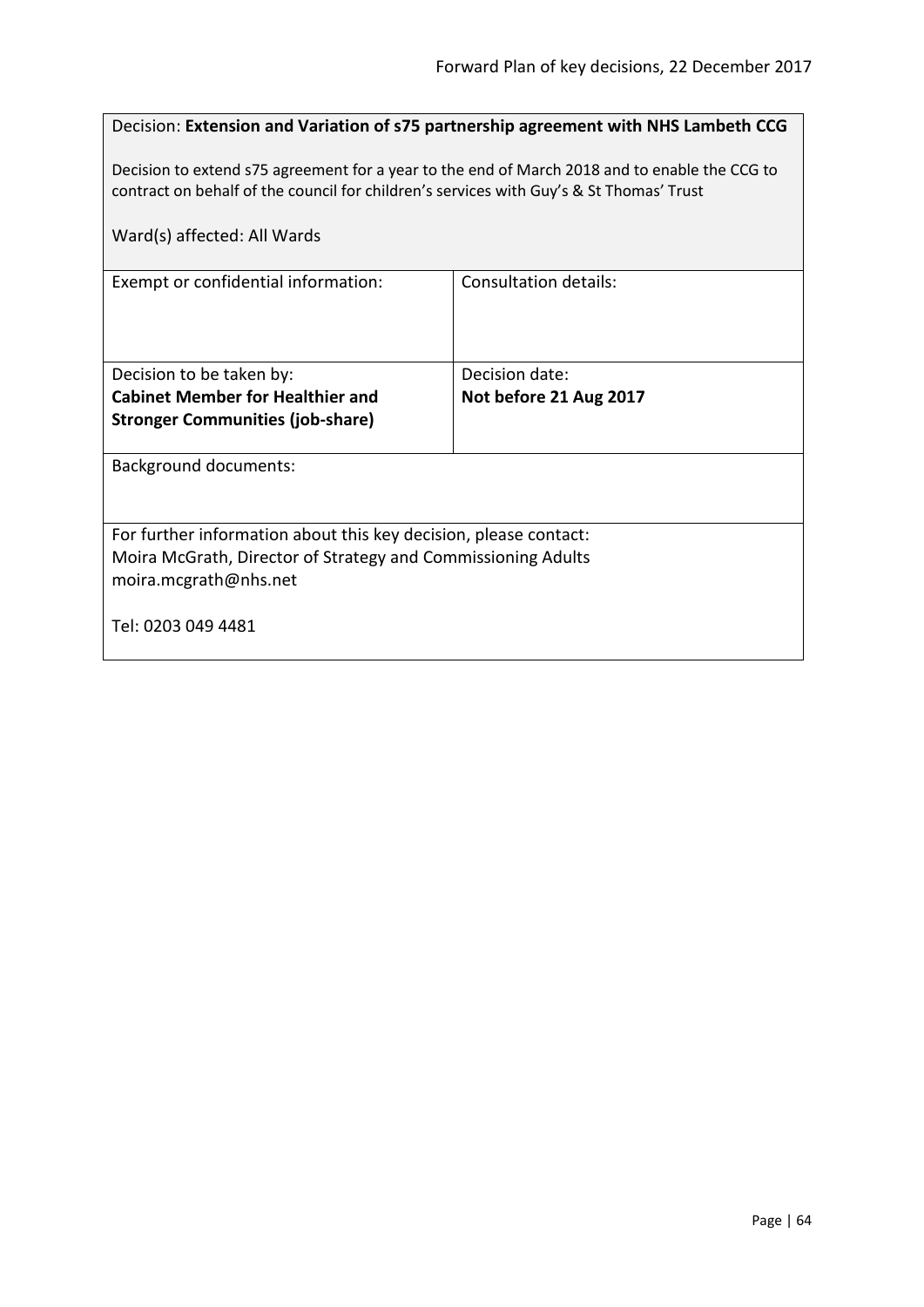#### Decision: **Contract Award Guy's and St Thomas's NHS Trust- Stop Smoking Service**

Approval of a waiver for direct award of contract for a revised specialist smoking cessation service to Guy's and St Thomas's NHS Trust which will ensure better service targeting and improved outcomes whilst maintaining specialist skill and knowledge, ensure integration of clinical pathways and deliver financial savings.

| Exempt or confidential information:                              | Consultation details: |
|------------------------------------------------------------------|-----------------------|
|                                                                  |                       |
| Decision to be taken by:                                         | Decision date:        |
| <b>Cabinet Member for Healthier and</b>                          | 21 Dec 2017           |
| <b>Stronger Communities (job-share)</b>                          |                       |
|                                                                  |                       |
| <b>Background documents:</b>                                     |                       |
|                                                                  |                       |
|                                                                  |                       |
| For further information about this key decision, please contact: |                       |
| David Orekoya, Lead Commissioner, Health Improvement             |                       |
| dorekoya@lambeth.gov.uk                                          |                       |
|                                                                  |                       |
|                                                                  |                       |
|                                                                  |                       |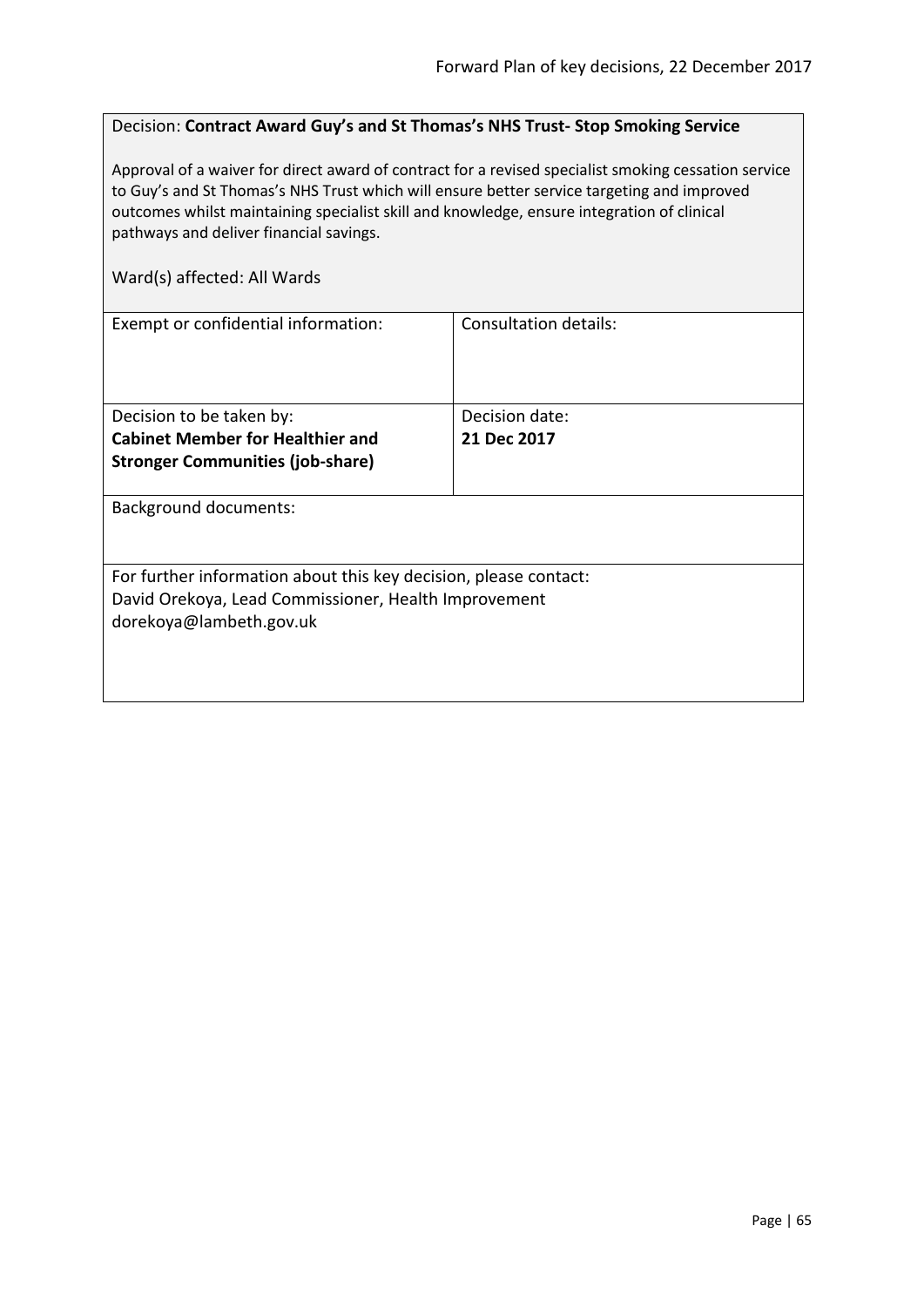## Decision: **Contract Extension for Guy's and St Thomas's NHS Trust- LEIPS**

Approval of a contract extension for Guy's and St Thomas's NHS Trust Lambeth Early Intervention and Prevention Service for a period of 1 year from 1st April 2018-31st March 2019, to enable further consideration and consultation regarding future service options.

|  | Ward(s) affected: All Wards |  |  |
|--|-----------------------------|--|--|
|--|-----------------------------|--|--|

| Exempt or confidential information:                                                                                                                 | Consultation details: |  |
|-----------------------------------------------------------------------------------------------------------------------------------------------------|-----------------------|--|
| Decision to be taken by:                                                                                                                            | Decision date:        |  |
| <b>Cabinet Member for Healthier and</b>                                                                                                             | 21 Dec 2017           |  |
| <b>Stronger Communities (job-share)</b>                                                                                                             |                       |  |
| <b>Background documents:</b>                                                                                                                        |                       |  |
| For further information about this key decision, please contact:<br>David Orekoya, Lead Commissioner, Health Improvement<br>dorekoya@lambeth.gov.uk |                       |  |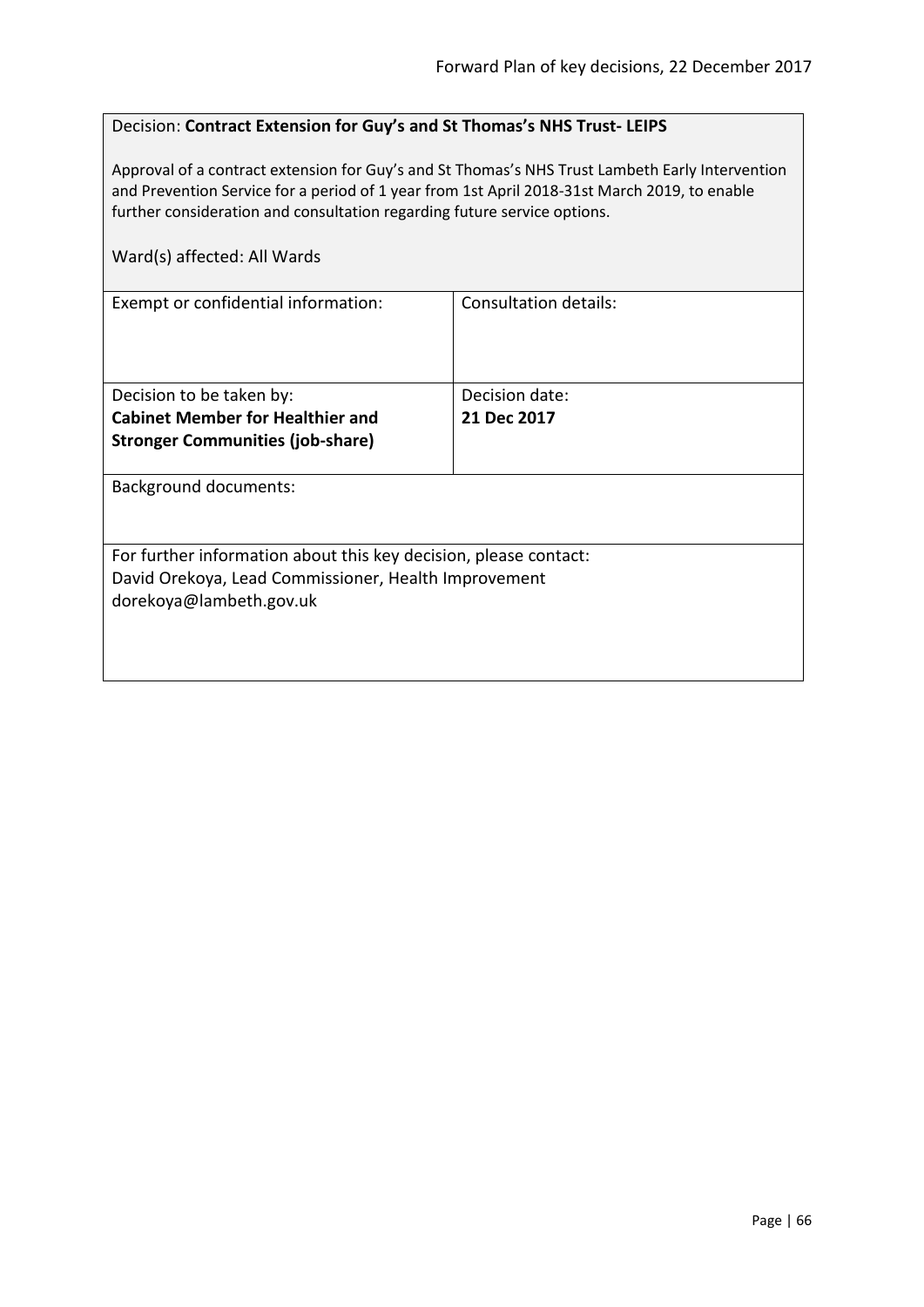## Decision: **Service to prevent and reduce offending**

Decision to procure a service to prevent and reduce offending by providing targeted support to prioritised offenders but also have a preventative focus by working with vulnerable young people at risk of gang involvement.

| Ward(s) affected: All Wards                                      |                        |
|------------------------------------------------------------------|------------------------|
| Exempt or confidential information:                              | Consultation details:  |
| Decision to be taken by:                                         | Decision date:         |
| <b>Cabinet Member for Healthier and</b>                          | Not before 18 Dec 2017 |
| <b>Stronger Communities (job-share)</b>                          |                        |
| <b>Background documents:</b>                                     |                        |
| For further information about this key decision, please contact: |                        |
| Jade Holvey, VAWG Programme Manager                              |                        |
| JHolvey@lambeth.gov.uk                                           |                        |
|                                                                  |                        |
|                                                                  |                        |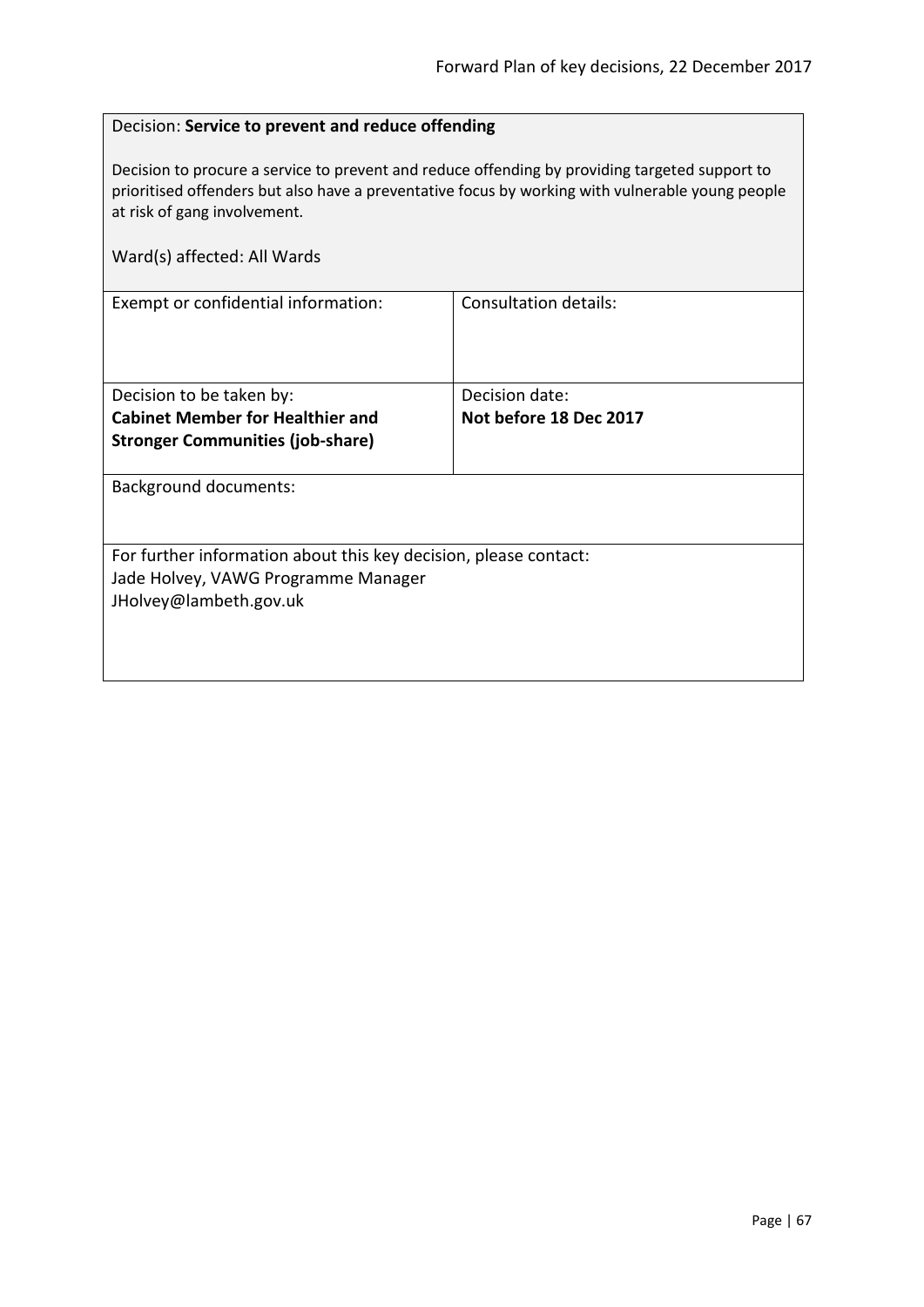| Decision: Welfare, Employment and Skills - S106 Budget Commitment 2017-20             |                              |  |
|---------------------------------------------------------------------------------------|------------------------------|--|
| To approve the allocation of employment and training and construction S106 funding to |                              |  |
| the Welfare, Employment and Skills budget for the next three financial years          |                              |  |
|                                                                                       |                              |  |
| Ward(s) affected: All Wards                                                           |                              |  |
| Exempt or confidential information:                                                   | <b>Consultation details:</b> |  |
|                                                                                       |                              |  |
|                                                                                       |                              |  |
| Decision to be taken by:                                                              | Decision date:               |  |
| <b>Cabinet Member for Planning,</b><br><b>Regeneration &amp; Jobs</b>                 | Not before 21 Nov 2016       |  |
|                                                                                       |                              |  |
| <b>Background documents:</b>                                                          |                              |  |
|                                                                                       |                              |  |
| For further information about this key decision, please contact:                      |                              |  |
| Helen Payne                                                                           |                              |  |
| hpayne@lambeth.gov.uk                                                                 |                              |  |
|                                                                                       |                              |  |
|                                                                                       |                              |  |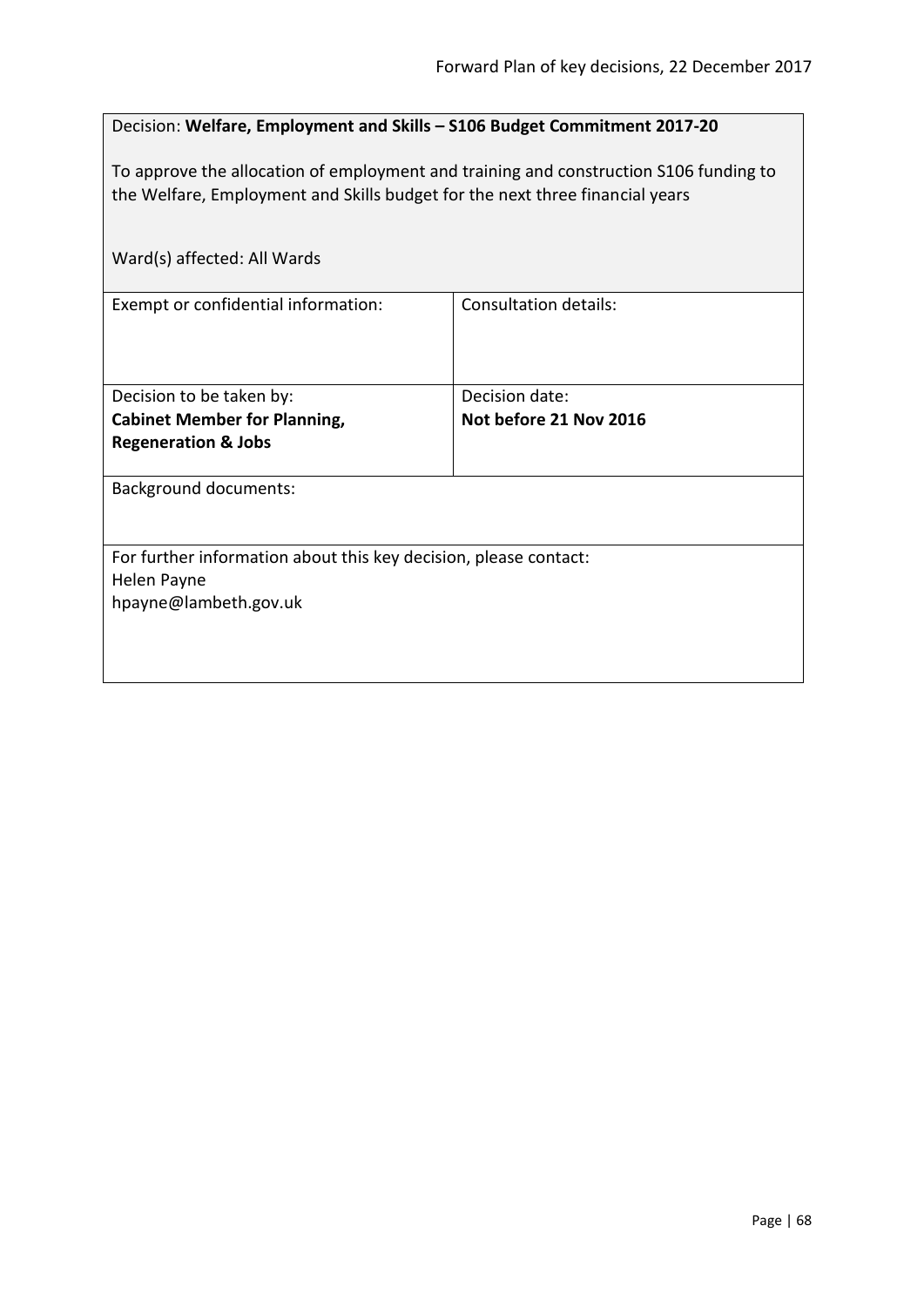Decision: **Recommended CIL Allocation for the Stockwell, Vassall, Larkhall Co-operative Local Investment Plan (CLIP)**

To agree allocation of the Community Infrastructure Levy (CIL) to support the delivery of priorities identified in the Co-operative Local Investment Plan (CLIP) for Stockwell, Vassall and Larkhall (SVL).

Priorities in the plan will delivered by relevant services leads subject to project and funding approval through the Council's usual decision making processes and schemes of delegation.

Ward(s) affected: Larkhall; Stockwell; Vassall

| Exempt or confidential information:                              | Consultation details:  |  |
|------------------------------------------------------------------|------------------------|--|
| Decision to be taken by:                                         | Decision date:         |  |
| <b>Cabinet Member for Planning,</b>                              | Not before 22 May 2017 |  |
| <b>Regeneration &amp; Jobs</b>                                   |                        |  |
| <b>Background documents:</b>                                     |                        |  |
| For further information about this key decision, please contact: |                        |  |
| Trisha Boland, Co-operative Council Implementation Lead          |                        |  |
| TBoland@lambeth.gov.uk                                           |                        |  |
| Hambrook House                                                   |                        |  |
| Tel: 020 7926 3481                                               |                        |  |
|                                                                  |                        |  |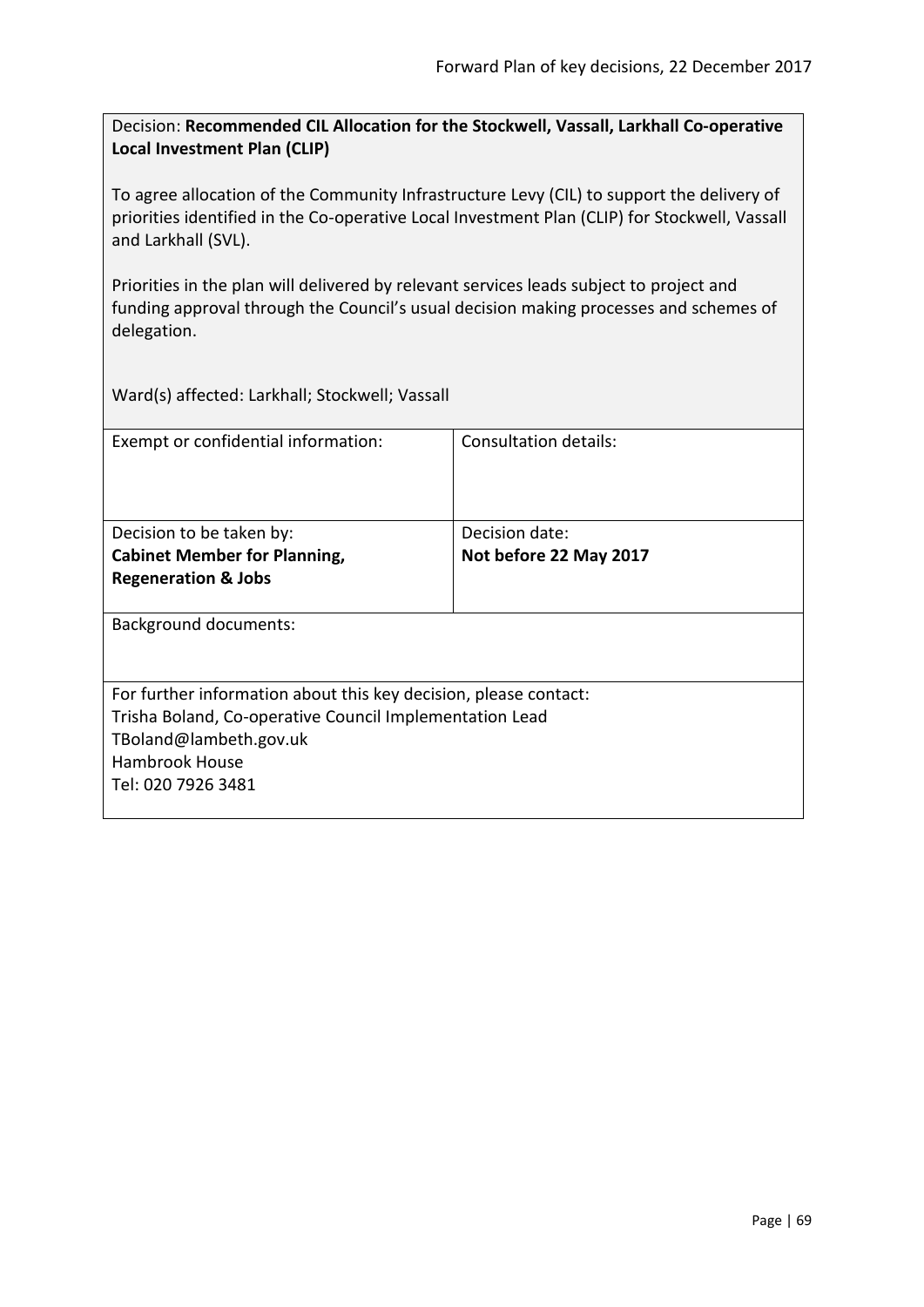| Decision: Transforming Waterloo - The Waterloo City Hub                                                                                                      |                        |  |
|--------------------------------------------------------------------------------------------------------------------------------------------------------------|------------------------|--|
| Approval of a contribution from the Council of £2.5 million from Section 106 and CIL collected in<br>Bishops Ward towards the Transforming Waterloo Project. |                        |  |
| Ward(s) affected: Bishop's                                                                                                                                   |                        |  |
| Exempt or confidential information:                                                                                                                          | Consultation details:  |  |
|                                                                                                                                                              |                        |  |
| Decision to be taken by:                                                                                                                                     | Decision date:         |  |
| <b>Cabinet Member for Planning,</b>                                                                                                                          | Not before 17 Jul 2017 |  |
| <b>Regeneration &amp; Jobs</b>                                                                                                                               |                        |  |
| <b>Background documents:</b>                                                                                                                                 |                        |  |
|                                                                                                                                                              |                        |  |
| For further information about this key decision, please contact:                                                                                             |                        |  |
| Sandra Roebuck, Director - Growth, Planning and Employment                                                                                                   |                        |  |
| SRoebuck@lambeth.gov.uk<br>Blue Star House, London Borough of Lambeth                                                                                        |                        |  |
| Tel: 020 7926 2594                                                                                                                                           |                        |  |
|                                                                                                                                                              |                        |  |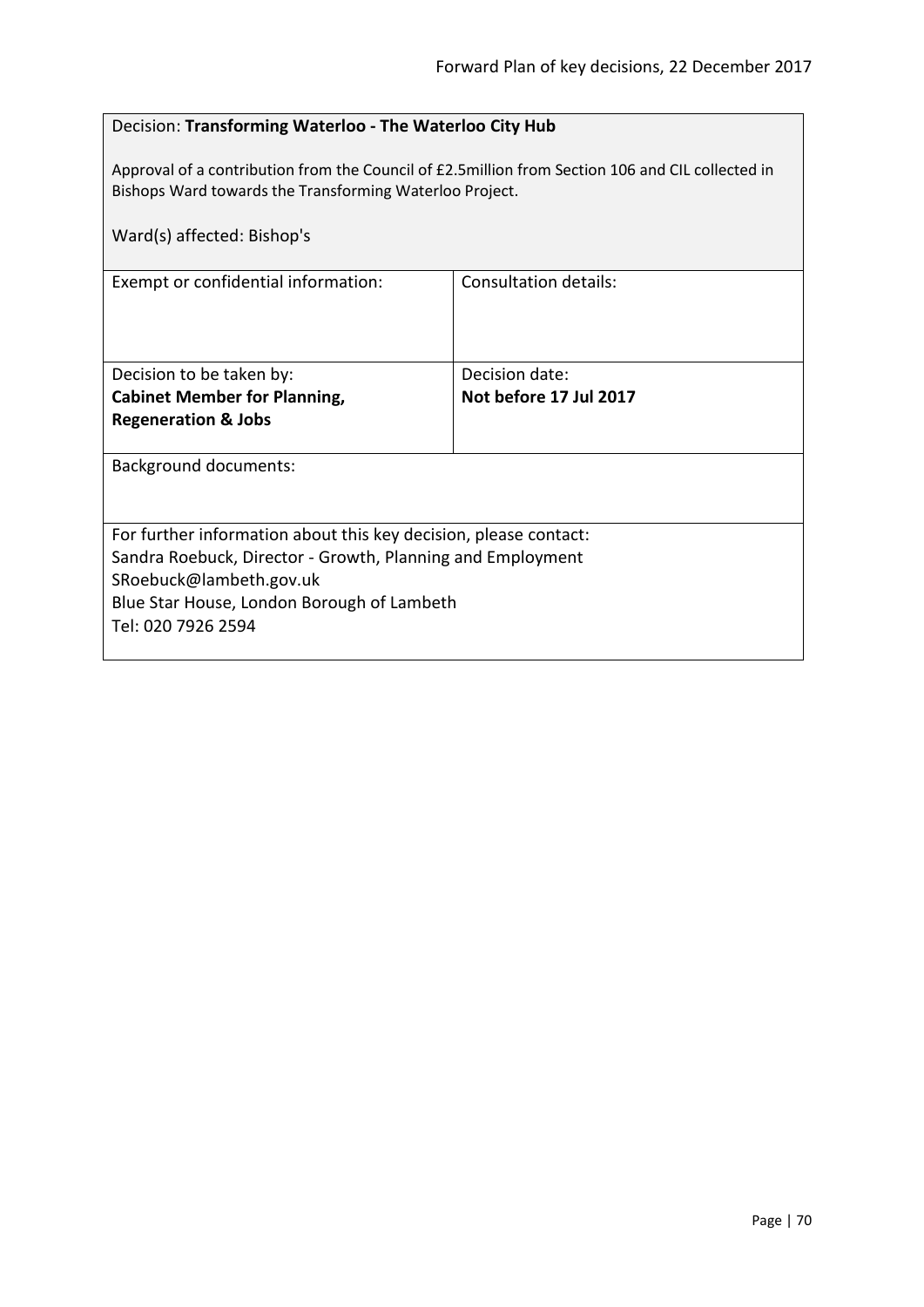| Decision: Amendment to Lambeth's Regulation 123 List                                                                                   |                       |  |
|----------------------------------------------------------------------------------------------------------------------------------------|-----------------------|--|
| Ward(s) affected: All Wards                                                                                                            |                       |  |
| Exempt or confidential information:                                                                                                    | Consultation details: |  |
| Decision to be taken by:                                                                                                               | Decision date:        |  |
| <b>Cabinet Member for Planning,</b>                                                                                                    | 14 Dec 2017           |  |
| <b>Regeneration &amp; Jobs</b>                                                                                                         |                       |  |
| <b>Background documents:</b>                                                                                                           |                       |  |
| For further information about this key decision, please contact:<br>Benny Clutario, S106 Programme Officer<br>bclutario@lambeth.gov.uk |                       |  |
|                                                                                                                                        |                       |  |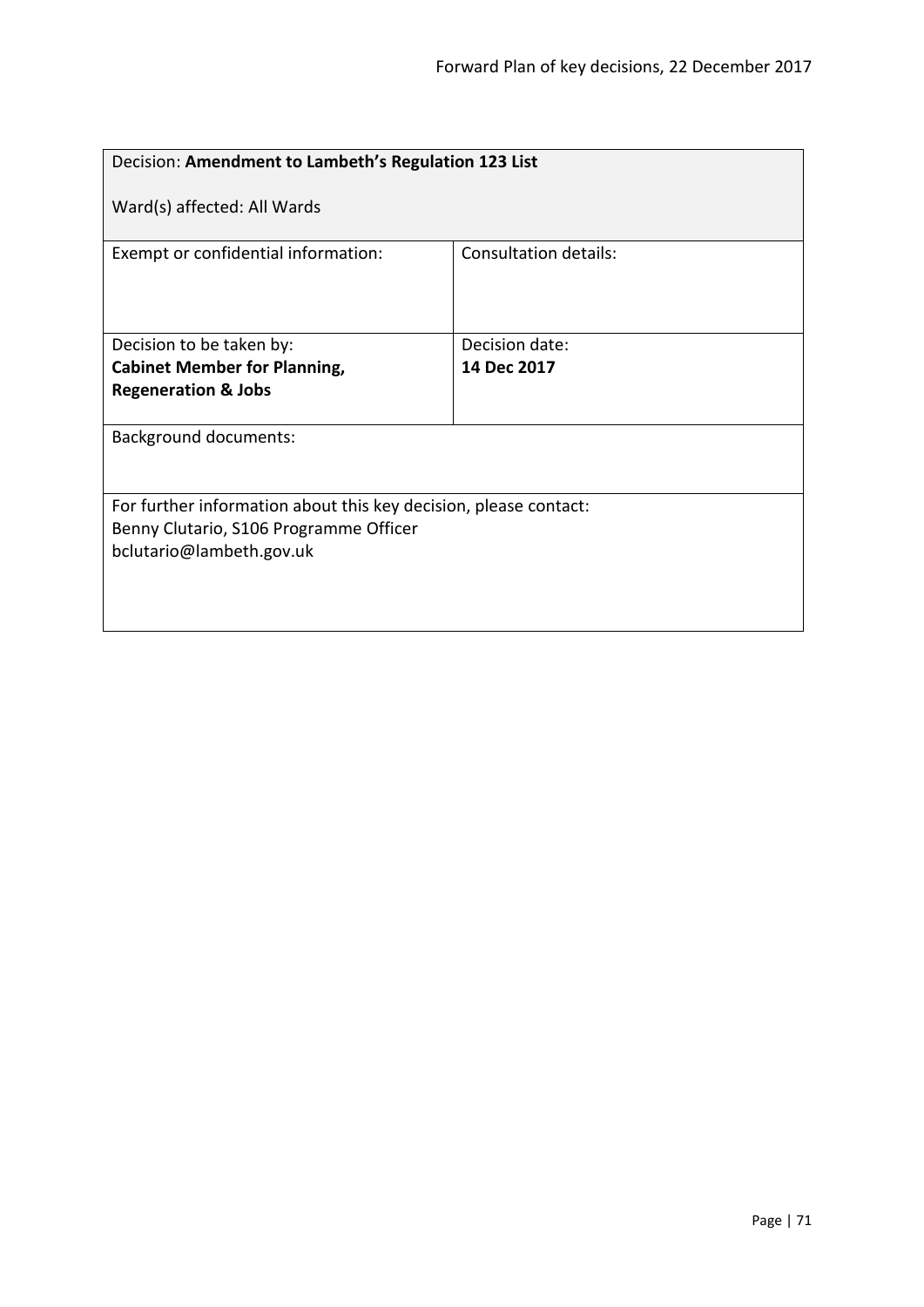| Decision: Redevelopment of 114 - 118 Lower Marsh                                                                                                                                                                              |                                          |  |
|-------------------------------------------------------------------------------------------------------------------------------------------------------------------------------------------------------------------------------|------------------------------------------|--|
| to agreed that the Council owned site at $114 - 118$ Lower Marsh be redeveloped as a<br>mixed use retail and office led scheme.                                                                                               |                                          |  |
| Ward(s) affected: Bishop's                                                                                                                                                                                                    |                                          |  |
| Exempt or confidential information:                                                                                                                                                                                           | <b>Consultation details:</b>             |  |
| Decision to be taken by:<br><b>Cabinet Member for Planning,</b><br><b>Regeneration &amp; Jobs</b>                                                                                                                             | Decision date:<br>Not before 26 Sep 2017 |  |
| <b>Background documents:</b>                                                                                                                                                                                                  |                                          |  |
| For further information about this key decision, please contact:<br>Sandra Roebuck, Director - Growth, Planning and Employment<br>SRoebuck@lambeth.gov.uk<br>Blue Star House, London Borough of Lambeth<br>Tel: 020 7926 2594 |                                          |  |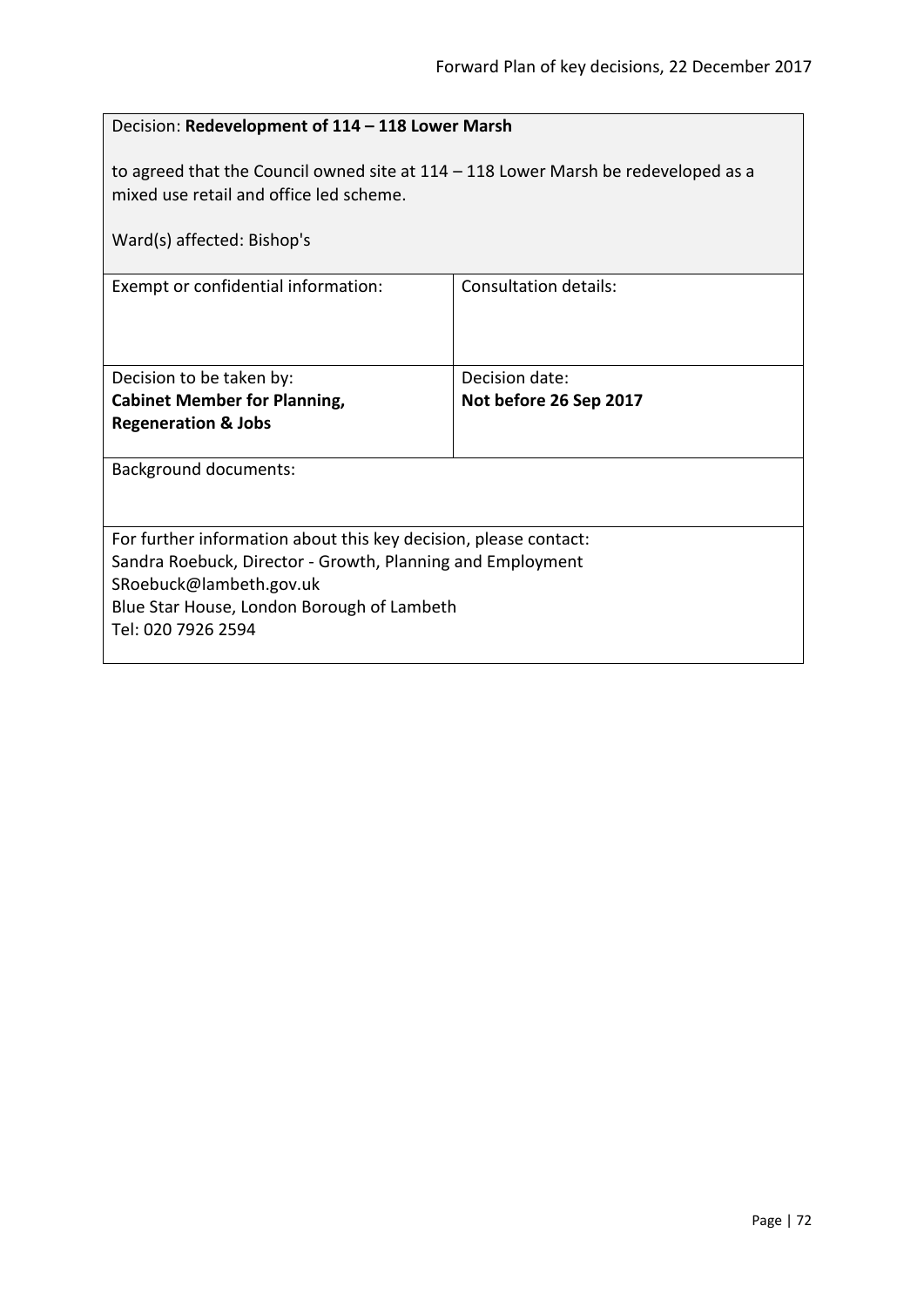#### Decision: **Conversion of Brixton Recreation Centre storage space to work space**

To approve the reuse and letting of the storage space at Brixton Recreation Centre (off Beehive Place) and delegate authority to the Head of Strategic Property & Valuation Services to enter into an Agreement to Lease in the best interest of the council, subject to planning and listed building being grant for change of use and physical alterations.

### Ward(s) affected: Coldharbour

| Exempt or confidential information:                              | Consultation details: |  |
|------------------------------------------------------------------|-----------------------|--|
|                                                                  |                       |  |
|                                                                  |                       |  |
|                                                                  |                       |  |
| Decision to be taken by:                                         | Decision date:        |  |
| <b>Cabinet Member for Planning,</b>                              | Not before 9 Oct 2017 |  |
| <b>Regeneration &amp; Jobs</b>                                   |                       |  |
|                                                                  |                       |  |
| <b>Background documents:</b>                                     |                       |  |
|                                                                  |                       |  |
|                                                                  |                       |  |
| For further information about this key decision, please contact: |                       |  |
| Tom Bridgman                                                     |                       |  |
| tbridgman@lambeth.gov.uk                                         |                       |  |
|                                                                  |                       |  |
|                                                                  |                       |  |
|                                                                  |                       |  |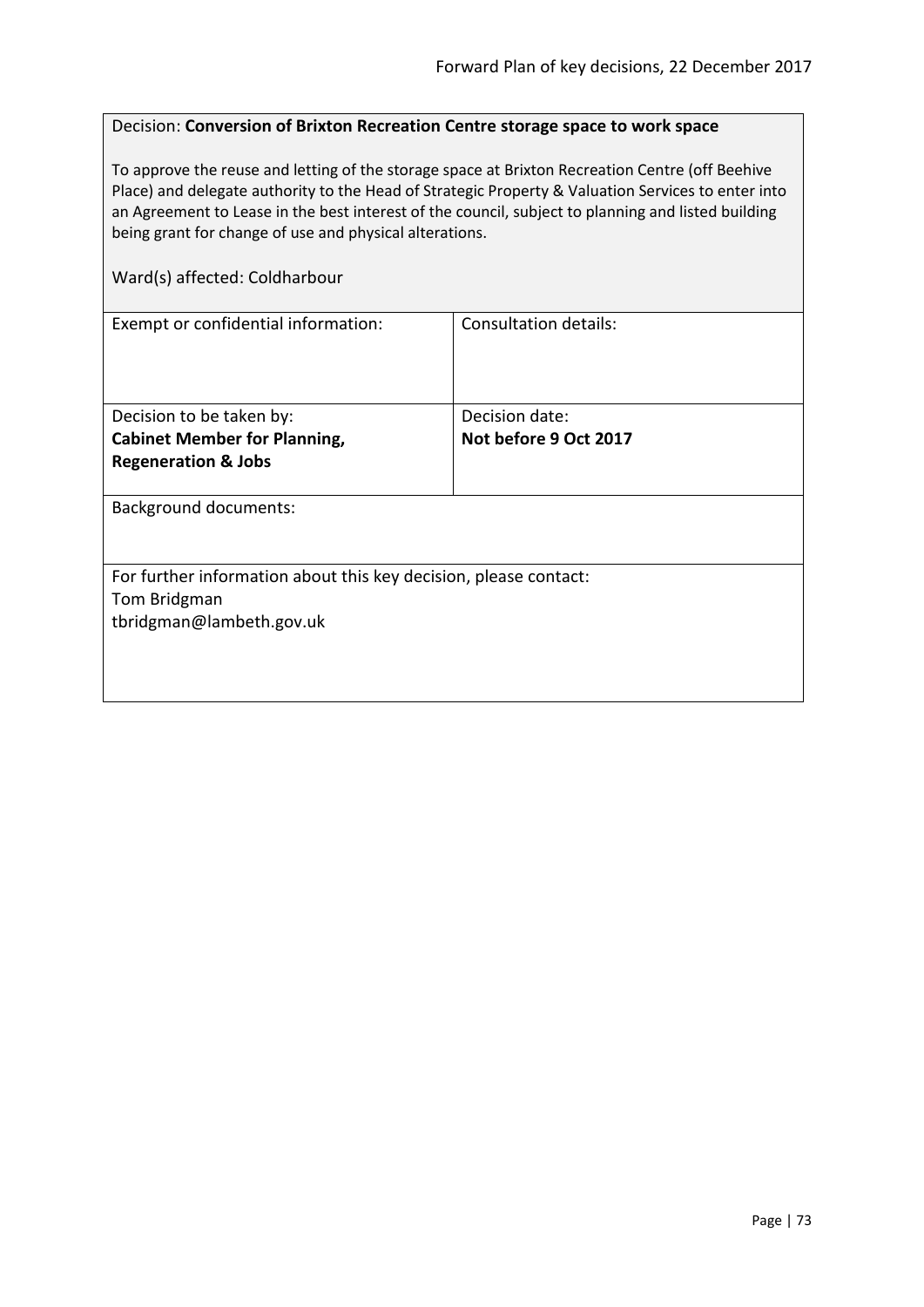| Decision: Oval and Prince's Co-operative Local Investment Plan                                                                                                                            |                       |  |
|-------------------------------------------------------------------------------------------------------------------------------------------------------------------------------------------|-----------------------|--|
| To agree priorities for infrastructure investment in Oval and Prince's wards for the next five years.<br>Priorities have been informed by public consultation from January to March 2017. |                       |  |
| Ward(s) affected: Oval; Prince's                                                                                                                                                          |                       |  |
| Exempt or confidential information:                                                                                                                                                       | Consultation details: |  |
|                                                                                                                                                                                           |                       |  |
|                                                                                                                                                                                           |                       |  |
| Decision to be taken by:                                                                                                                                                                  | Decision date:        |  |
| <b>Cabinet Member for Planning,</b>                                                                                                                                                       | Not before 9 Oct 2017 |  |
| <b>Regeneration &amp; Jobs</b>                                                                                                                                                            |                       |  |
| <b>Background documents:</b>                                                                                                                                                              |                       |  |
|                                                                                                                                                                                           |                       |  |
| For further information about this key decision, please contact:                                                                                                                          |                       |  |
| Trisha Boland, Co-operative Council Implementation Lead                                                                                                                                   |                       |  |
| TBoland@lambeth.gov.uk                                                                                                                                                                    |                       |  |
| Hambrook House                                                                                                                                                                            |                       |  |
| Tel: 020 7926 3481                                                                                                                                                                        |                       |  |
|                                                                                                                                                                                           |                       |  |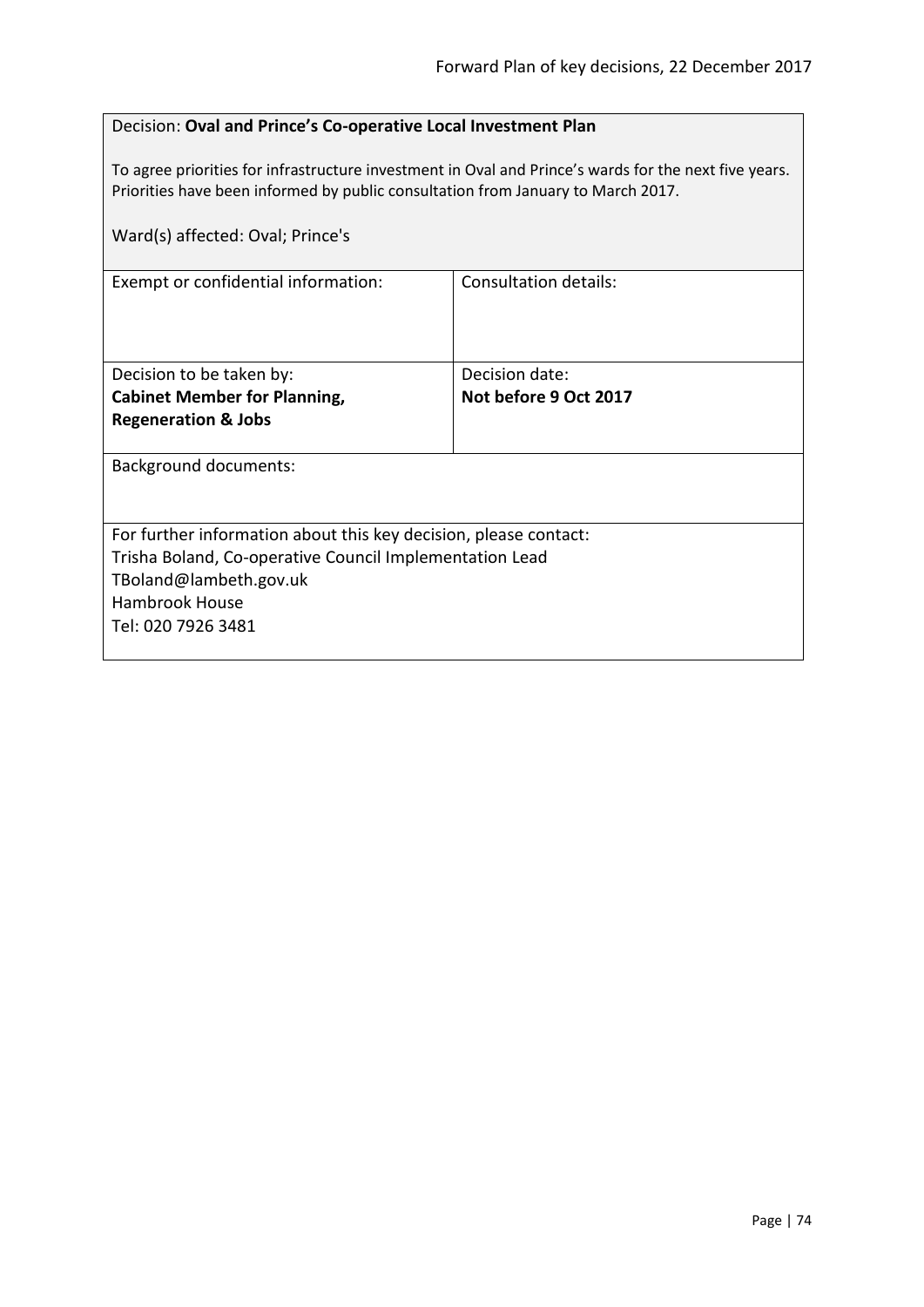Decision: **Gipsy Hill, Knight's Hill and Thurlow Park Co-operative Local Investment Plan**

To agree the priorities for infrastructure investment in Gipsy Hill, Knight's Hill and Thurlow Park wards for the next five years. Priorities have been informed by public consultation from November 2016 to February 2017.

Ward(s) affected: Gipsy Hill; Knight's Hill; Thurlow Park

| Exempt or confidential information:                              | Consultation details: |  |
|------------------------------------------------------------------|-----------------------|--|
|                                                                  |                       |  |
| Decision to be taken by:                                         | Decision date:        |  |
| <b>Cabinet Member for Planning,</b>                              | Not before 9 Oct 2017 |  |
| <b>Regeneration &amp; Jobs</b>                                   |                       |  |
| <b>Background documents:</b>                                     |                       |  |
| For further information about this key decision, please contact: |                       |  |
| Trisha Boland, Co-operative Council Implementation Lead          |                       |  |
| TBoland@lambeth.gov.uk                                           |                       |  |
| Hambrook House                                                   |                       |  |
| Tel: 020 7926 3481                                               |                       |  |
|                                                                  |                       |  |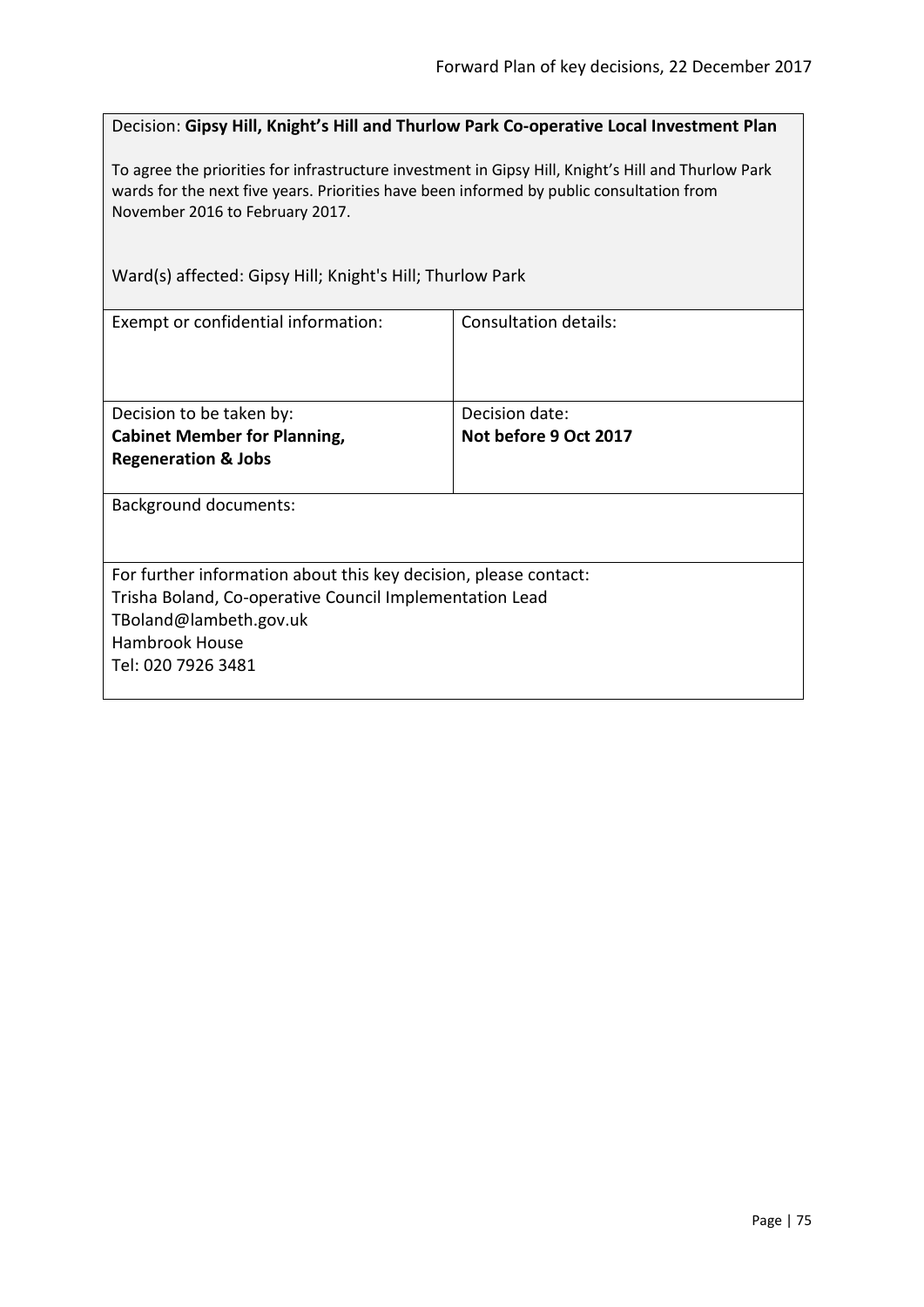| Decision: Oval and Kennington Development Area (OAKDA) Masterplan                  |                               |  |
|------------------------------------------------------------------------------------|-------------------------------|--|
| To consider the final OAKDA Masterplan (plus Addendum) prepared by Berkeley Group. |                               |  |
| Ward(s) affected: Oval; Prince's                                                   |                               |  |
| Exempt or confidential information:                                                | Consultation details:         |  |
|                                                                                    |                               |  |
| Decision to be taken by:<br><b>Cabinet Member for Planning,</b>                    | Decision date:<br>27 Dec 2017 |  |
| <b>Regeneration &amp; Jobs</b>                                                     |                               |  |
| <b>Background documents:</b>                                                       |                               |  |
|                                                                                    |                               |  |
| For further information about this key decision, please contact:                   |                               |  |
| Sandra Roebuck, Director - Growth, Planning and Employment                         |                               |  |
| SRoebuck@lambeth.gov.uk<br>Blue Star House, London Borough of Lambeth              |                               |  |
| Tel: 020 7926 2594                                                                 |                               |  |
|                                                                                    |                               |  |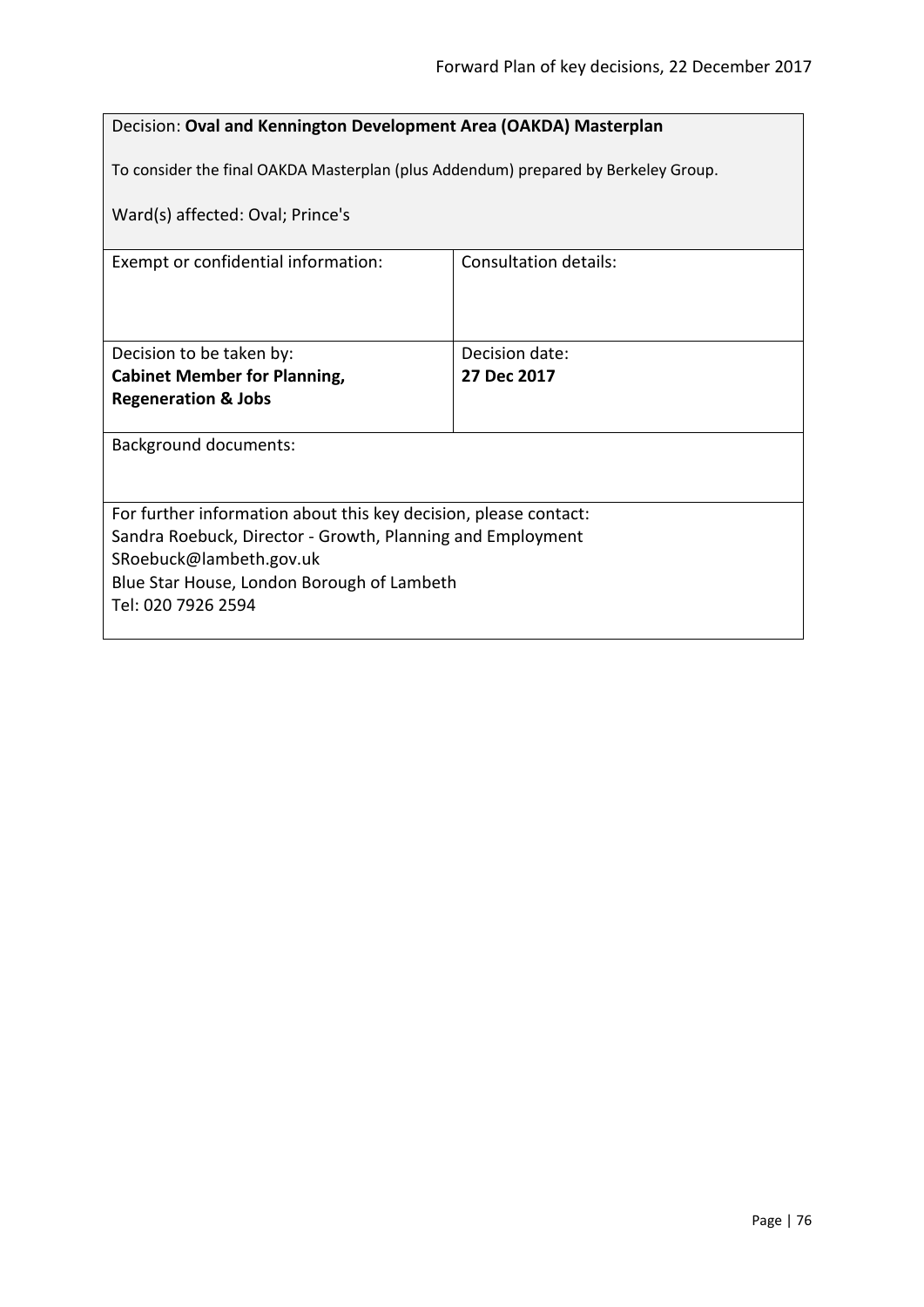| Decision: Future Use of International House                                                                  |                              |  |
|--------------------------------------------------------------------------------------------------------------|------------------------------|--|
| To consider the options and approve an approach to the future use of International House, SW9<br><b>7QE.</b> |                              |  |
| Ward(s) affected: Coldharbour                                                                                |                              |  |
| Exempt or confidential information:                                                                          | <b>Consultation details:</b> |  |
| Decision to be taken by:                                                                                     | Decision date:               |  |
| <b>Cabinet Member for Planning,</b>                                                                          | Not before 18 Dec 2017       |  |
| <b>Regeneration &amp; Jobs</b>                                                                               |                              |  |
| <b>Background documents:</b>                                                                                 |                              |  |
| For further information about this key decision, please contact:<br>Tom Bridgman<br>tbridgman@lambeth.gov.uk |                              |  |
|                                                                                                              |                              |  |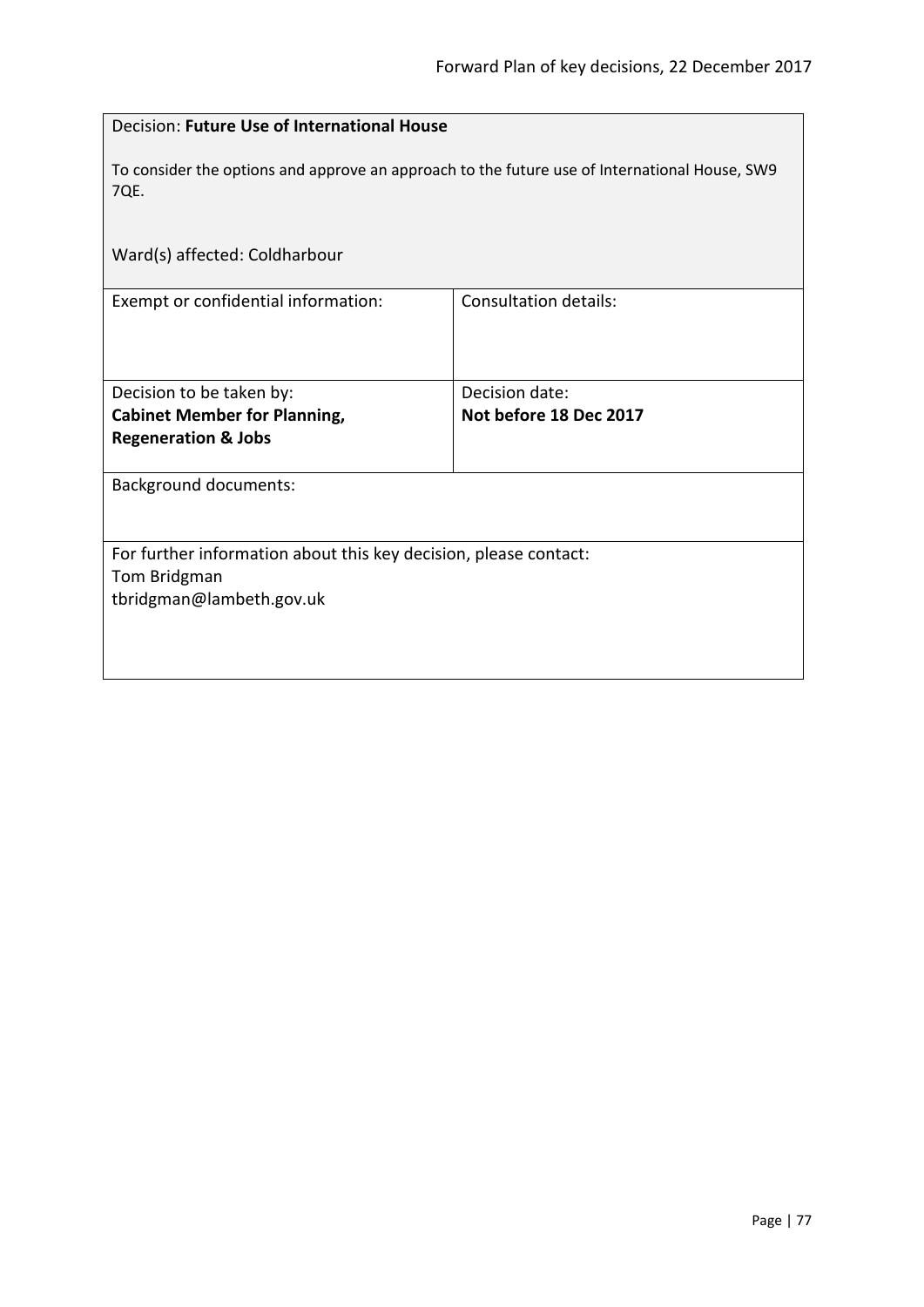| Decision: Article 4 Direction for change of use from office to residential - Central |  |
|--------------------------------------------------------------------------------------|--|
| <b>Activities Zone</b>                                                               |  |

To make a non-immediate Article 4 direction to remove permitted development rights for change of use from office to residential in the Central Activities Zone (as it relates to Lambeth).

|  | Ward(s) affected: All Wards |  |  |
|--|-----------------------------|--|--|
|--|-----------------------------|--|--|

| Exempt or confidential information:                               | Consultation details:  |  |
|-------------------------------------------------------------------|------------------------|--|
|                                                                   |                        |  |
|                                                                   |                        |  |
| Decision to be taken by:                                          | Decision date:         |  |
| <b>Cabinet Member for Planning,</b>                               | Not before 15 Jan 2018 |  |
| <b>Regeneration &amp; Jobs</b>                                    |                        |  |
|                                                                   |                        |  |
| Background documents:                                             |                        |  |
|                                                                   |                        |  |
|                                                                   |                        |  |
| For further information about this key decision, please contact:  |                        |  |
| Catherine Carpenter, Delivery Lead - Planning Strategy and Policy |                        |  |
| ccarpenter@lambeth.gov.uk                                         |                        |  |
| 1st Floor, Phoenix House, 10 Wandsworth Road                      |                        |  |
| Tel: 020 7926 1251                                                |                        |  |
|                                                                   |                        |  |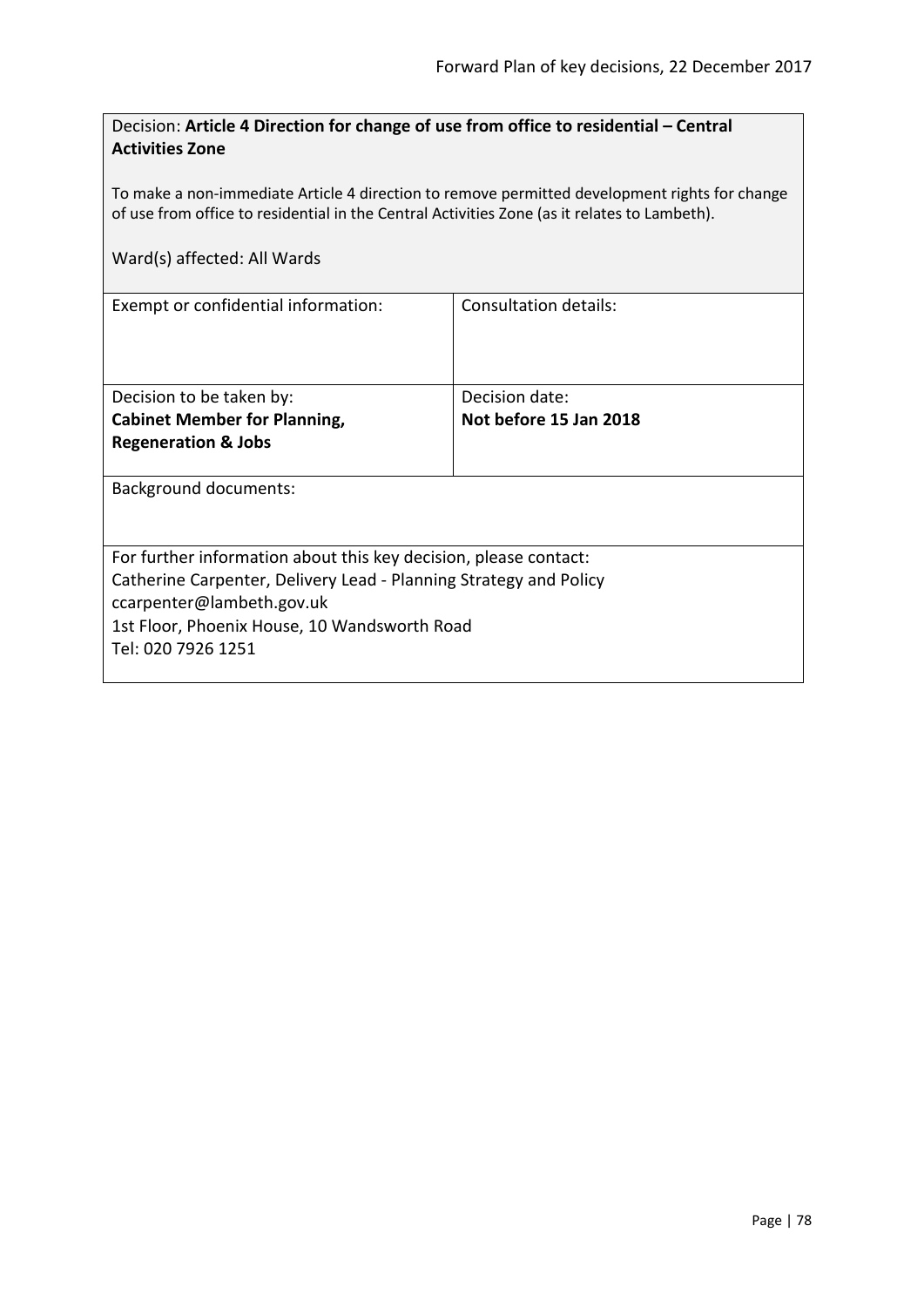### Decision: **Contract for Mortuary Provision**

To approve the commencement of a full OJEU tender process for Lambeth's mortuary provision.

Local authorities are required to make provision for post-mortems and mortuary storage for bodies subject to investigation by the Coroner. On average 270 deaths in Lambeth per year are referred to the Coroner, at a cost of approximately £245,000.

Lambeth has used the Royal Borough of Greenwich's mortuary for several years, however there is no contract in place and a formal tendering exercise is necessary to ensure compliance with financial regulations and that best value is being obtained.

Ward(s) affected: All Wards

| Exempt or confidential information:                              | Consultation details:  |
|------------------------------------------------------------------|------------------------|
|                                                                  |                        |
|                                                                  |                        |
| Decision to be taken by:                                         | Decision date:         |
| <b>Cabinet Member for Equalities and Culture</b>                 | Not before 19 Jun 2017 |
|                                                                  |                        |
|                                                                  |                        |
| <b>Background documents:</b>                                     |                        |
|                                                                  |                        |
|                                                                  |                        |
| For further information about this key decision, please contact: |                        |
| Kevin Crook, Head of Neighbourhoods                              |                        |
| kcrook@lambeth.gov.uk                                            |                        |
| Blue Star House - 4th Floor                                      |                        |
| Tel: 020 7926 8973                                               |                        |
|                                                                  |                        |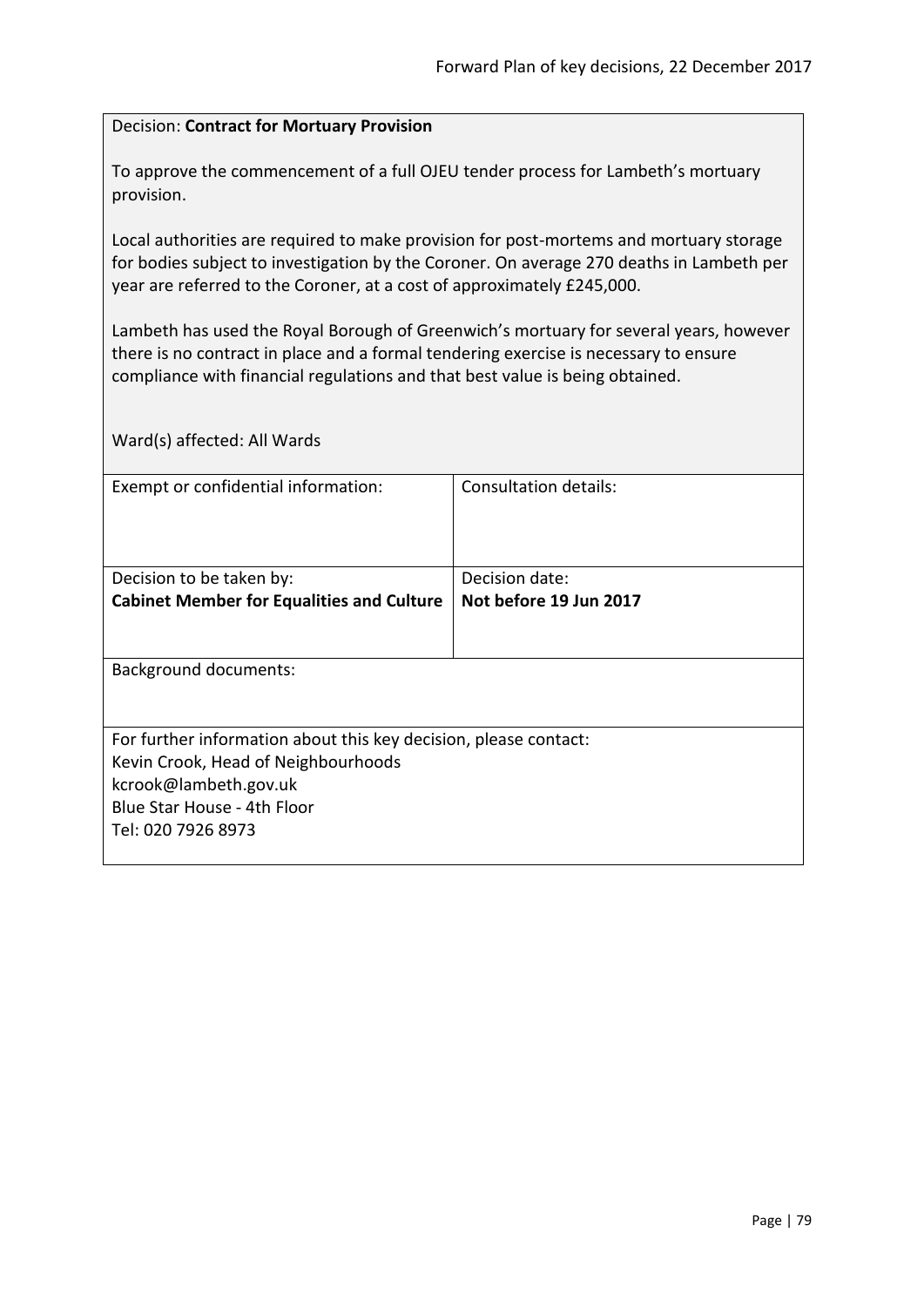# Decision: **Advertising / Sponsorship Trial** This report seeks approval for the Council to allow Community Partners to develop a concession agreement to explore income generation opportunities for the council from sponsorship of sites and structures in the borough. Ward(s) affected: All Wards Exempt or confidential information: Consultation details: Decision to be taken by: **Cabinet Member for Equalities and Culture** Decision date: **Not before 16 Jan 2017** Background documents: For further information about this key decision, please contact: Jo Phillips, Head of Strategic Business Development JPhillips@lambeth.gov.uk Olive Morris House Tel: 020 7926 0473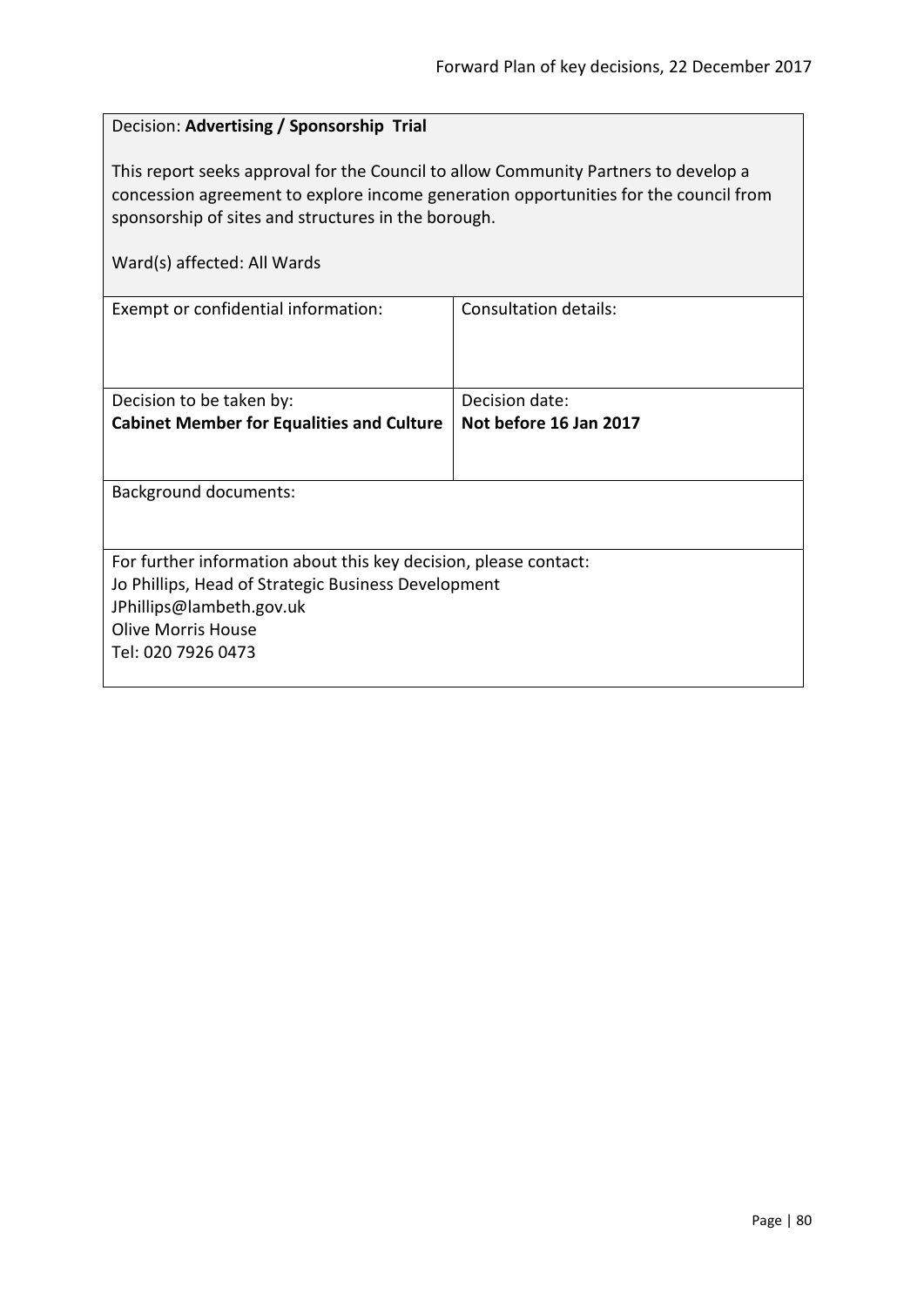## Decision: **Contract Award – Carnegie Building**

Provision of fit-out works at Carnegie building to create a library, healthy living centre and gym.

Ward(s) affected: Herne Hill

| Exempt or confidential information:                                       | Consultation details:  |  |
|---------------------------------------------------------------------------|------------------------|--|
|                                                                           |                        |  |
|                                                                           |                        |  |
|                                                                           |                        |  |
| Decision to be taken by:                                                  | Decision date:         |  |
| <b>Cabinet Member for Equalities and Culture</b>                          | Not before 11 Dec 2017 |  |
|                                                                           |                        |  |
|                                                                           |                        |  |
| <b>Background documents:</b>                                              |                        |  |
|                                                                           |                        |  |
|                                                                           |                        |  |
| For further information about this key decision, please contact:          |                        |  |
| Michael Munnelly                                                          |                        |  |
| MMunnelly@lambeth.gov.uk                                                  |                        |  |
| 1st Floor, Service Team House, 185-205 Shakespeare Road, London, SE24 0PZ |                        |  |
|                                                                           |                        |  |
|                                                                           |                        |  |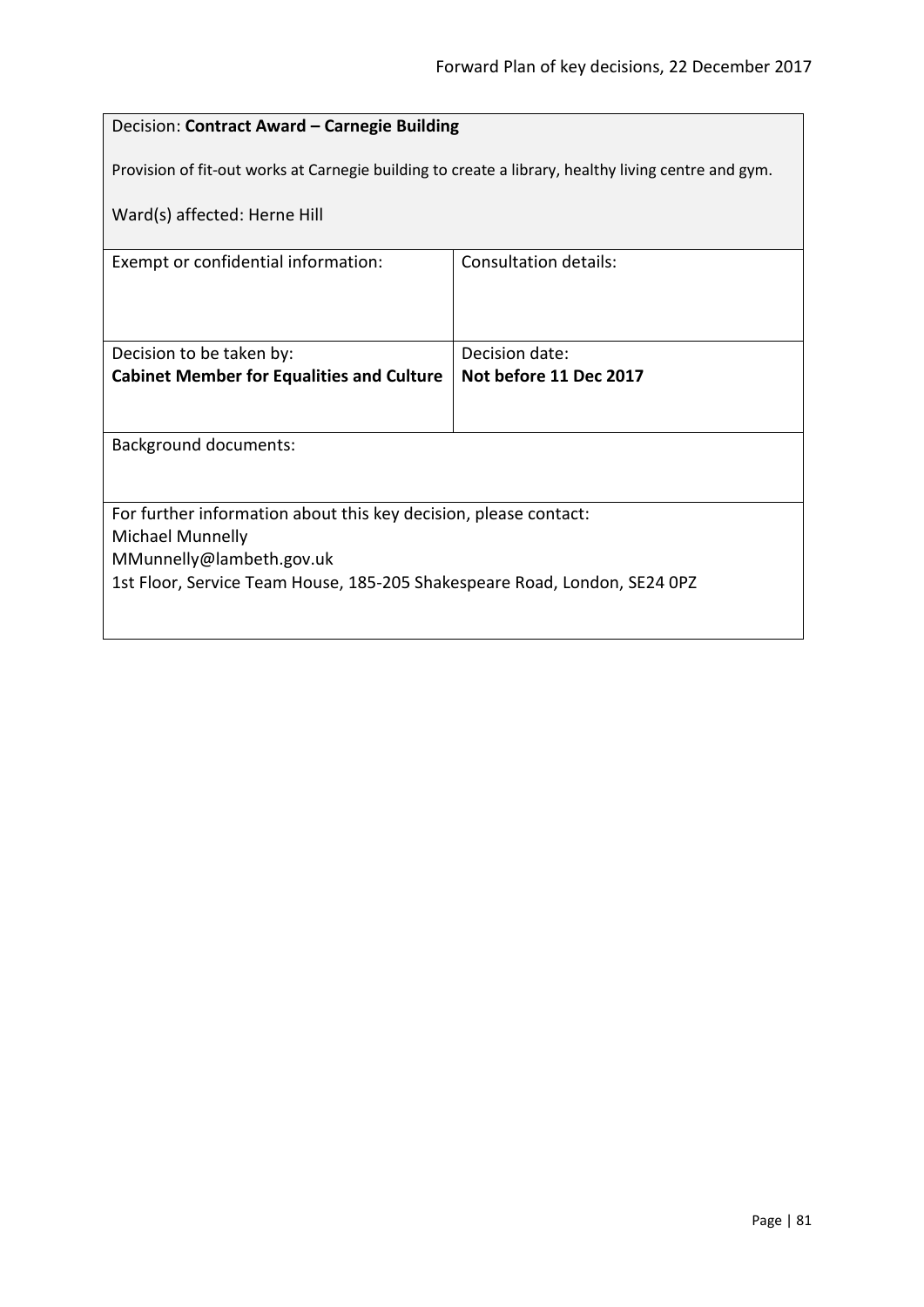### Decision: **London Eye S106 Agreement**

Under the terms of a S106 agreement, the South Bank Employers Group (SBEG) provides specified operational and community initiatives in the South Bank area. These are financed by payments that the Council receives annually from the operator of the Coca-Cola London Eye. The Council makes payment to SBEG in arrears on the basis of goods provided and services rendered according to an agreed programme of work.

To approve the total budget of £847,998.00 and the remaining Q3 and Q4 payment of £388,380.00.

Ward(s) affected: Bishop's

| Exempt or confidential information:                                                                                        | Consultation details:  |  |
|----------------------------------------------------------------------------------------------------------------------------|------------------------|--|
| Decision to be taken by:                                                                                                   | Decision date:         |  |
| <b>Cabinet Member for Equalities and Culture</b>                                                                           | Not before 15 Jan 2018 |  |
|                                                                                                                            |                        |  |
| Background documents:                                                                                                      |                        |  |
|                                                                                                                            |                        |  |
| For further information about this key decision, please contact:<br>Andrew Burton, Head of Capital Programmes and Highways |                        |  |
| ABurton@lambeth.gov.uk                                                                                                     |                        |  |
| 5th Floor Blue Star House, 234-244 Stockwell Road, London, SW9 9SP                                                         |                        |  |
| Tel: 0207 926 6221                                                                                                         |                        |  |
|                                                                                                                            |                        |  |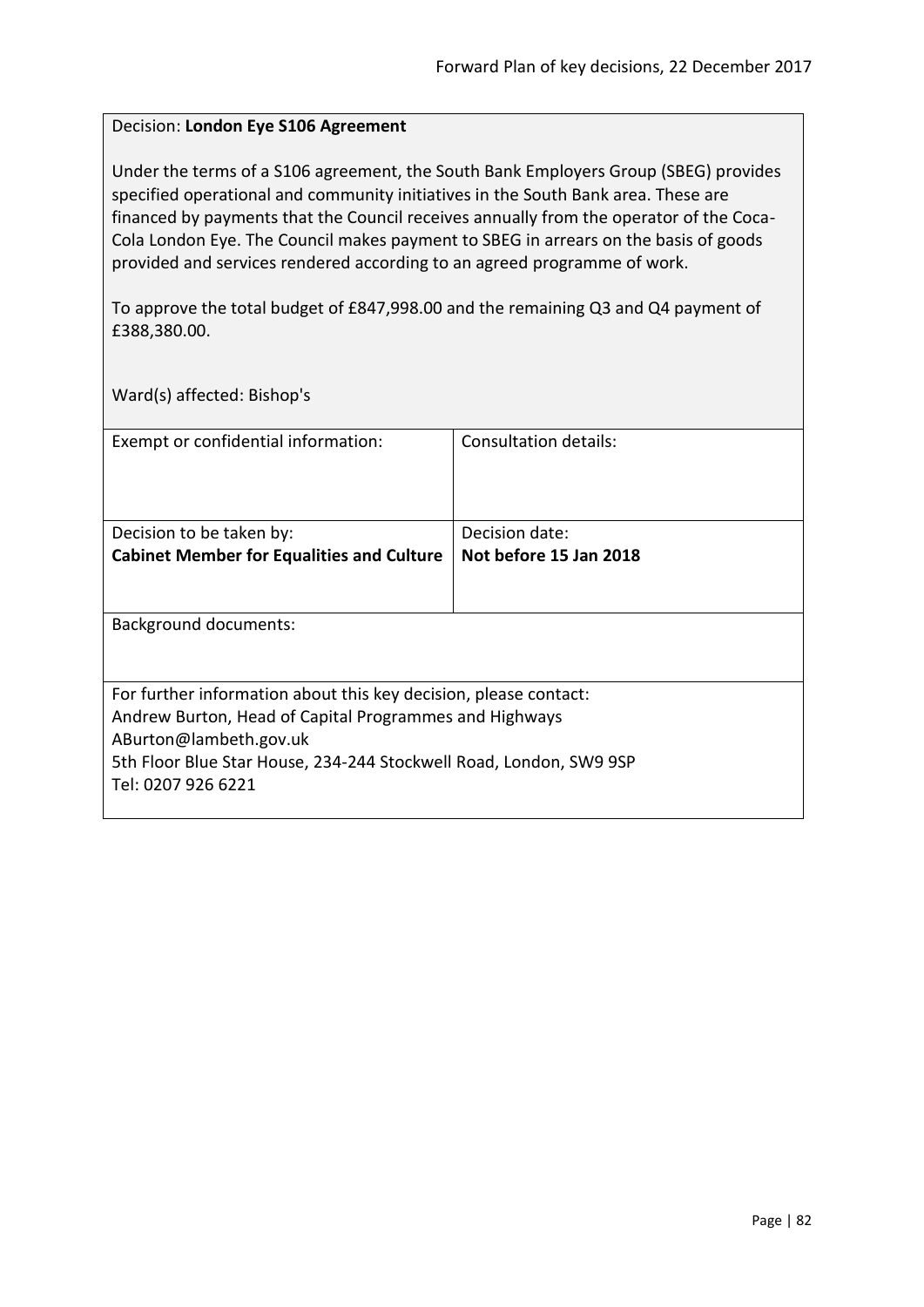| Decision: Contract award - Fleet replacement for Lambeth Landscapes |  |  |
|---------------------------------------------------------------------|--|--|
| Ward(s) affected: All Wards                                         |  |  |
| <b>Consultation details:</b>                                        |  |  |
| Decision date:                                                      |  |  |
| 3 Jan 2018                                                          |  |  |
|                                                                     |  |  |
|                                                                     |  |  |
|                                                                     |  |  |
| For further information about this key decision, please contact:    |  |  |
| Kevin Crook, Head of Neighbourhoods                                 |  |  |
| kcrook@lambeth.gov.uk                                               |  |  |
| Blue Star House - 4th Floor<br>Tel: 020 7926 8973                   |  |  |
|                                                                     |  |  |
| <b>Cabinet Member for Equalities and Culture</b>                    |  |  |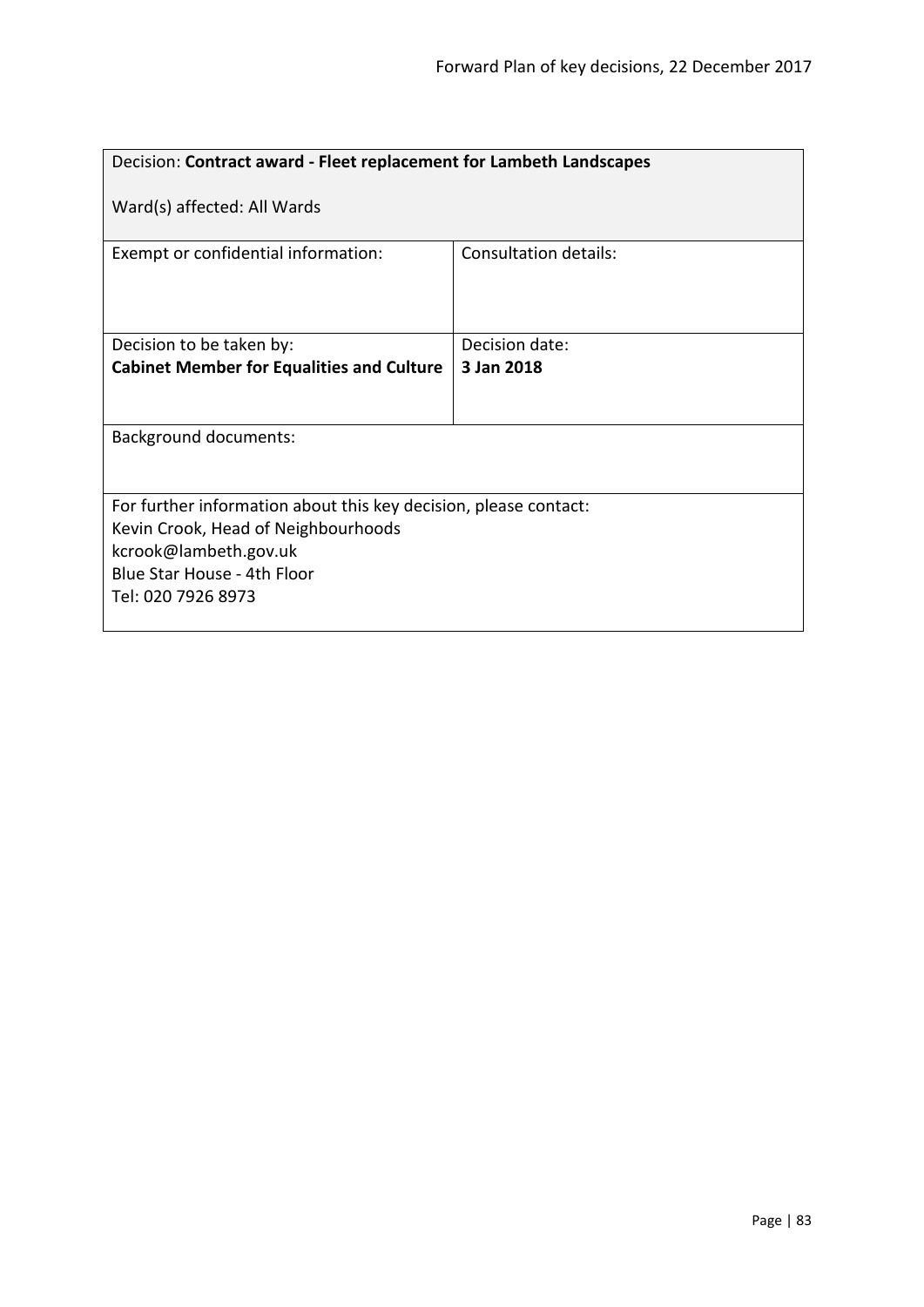| Decision: Establishing an integrated gateway for homeless 16-21 year-olds |
|---------------------------------------------------------------------------|
|---------------------------------------------------------------------------|

This decision will enable the Council to implement an integrated gateway and assessment process for all young people aged 16-21 that are homeless or at risk of homelessness, run jointly by Housing and Children's Services.

| Ward(s) affected: All Wards                                                                                                                                                                                                      |                                          |  |
|----------------------------------------------------------------------------------------------------------------------------------------------------------------------------------------------------------------------------------|------------------------------------------|--|
| Exempt or confidential information:                                                                                                                                                                                              | Consultation details:                    |  |
| Decision to be taken by:<br><b>Cabinet Member for Children and Schools</b>                                                                                                                                                       | Decision date:<br>Not before 10 Jul 2016 |  |
| Background documents:                                                                                                                                                                                                            |                                          |  |
| For further information about this key decision, please contact:<br>Emily Newell, Commissioning Officer, Strategy & Commissioning: Housing & Communities<br>ENewell@lambeth.gov.uk<br><b>Phoenix House</b><br>Tel: 0207 926 0973 |                                          |  |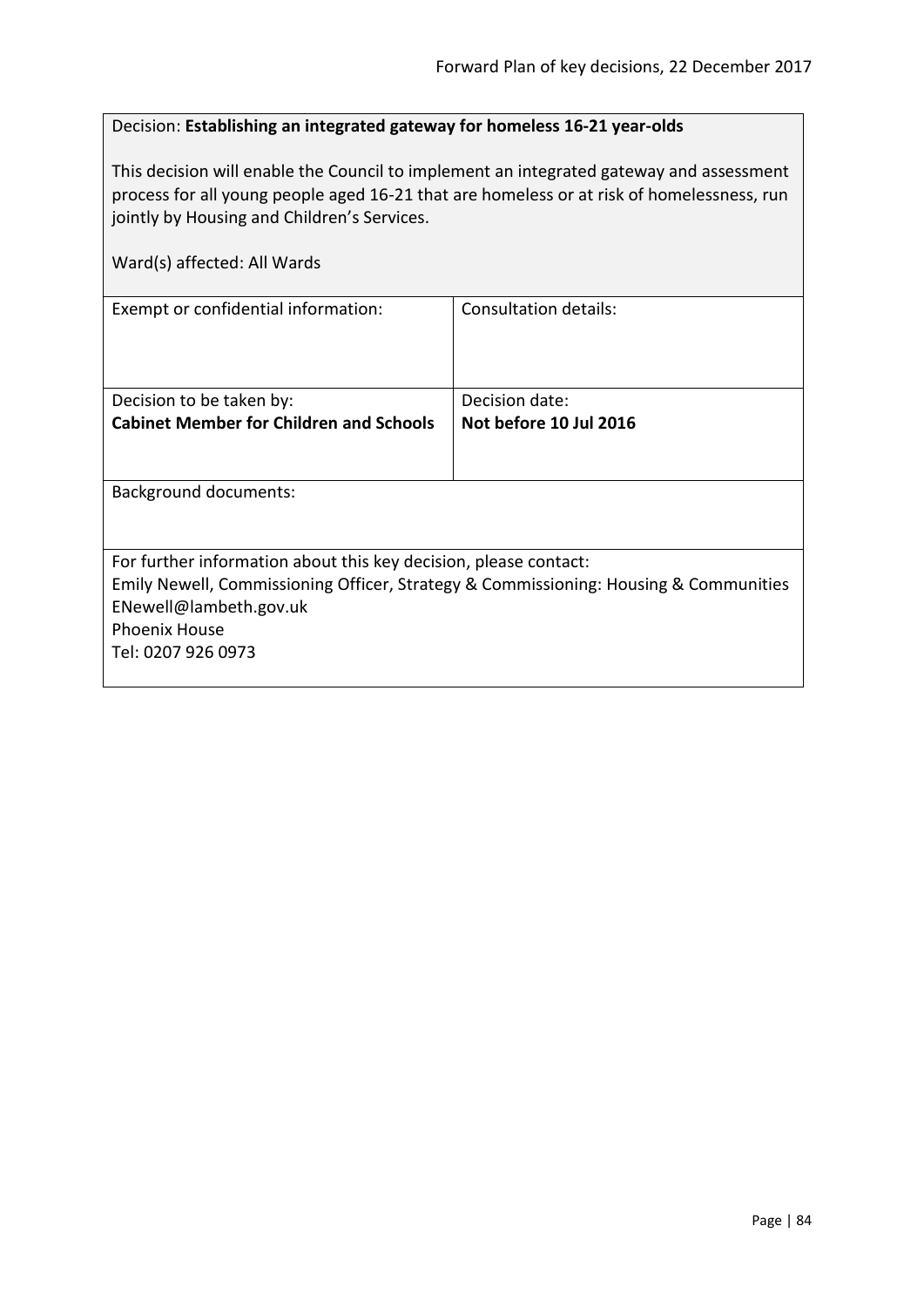| Decision: Supported housing for young people aged 16-21                                                                                                                                                                          |                        |  |
|----------------------------------------------------------------------------------------------------------------------------------------------------------------------------------------------------------------------------------|------------------------|--|
| Ward(s) affected: All Wards                                                                                                                                                                                                      |                        |  |
| Exempt or confidential information:                                                                                                                                                                                              | Consultation details:  |  |
| Decision to be taken by:                                                                                                                                                                                                         | Decision date:         |  |
| <b>Cabinet Member for Children and Schools</b>                                                                                                                                                                                   | Not before 17 Oct 2017 |  |
|                                                                                                                                                                                                                                  |                        |  |
| <b>Background documents:</b>                                                                                                                                                                                                     |                        |  |
|                                                                                                                                                                                                                                  |                        |  |
| For further information about this key decision, please contact:<br>Emily Newell, Commissioning Officer, Strategy & Commissioning: Housing & Communities<br>ENewell@lambeth.gov.uk<br><b>Phoenix House</b><br>Tel: 0207 926 0973 |                        |  |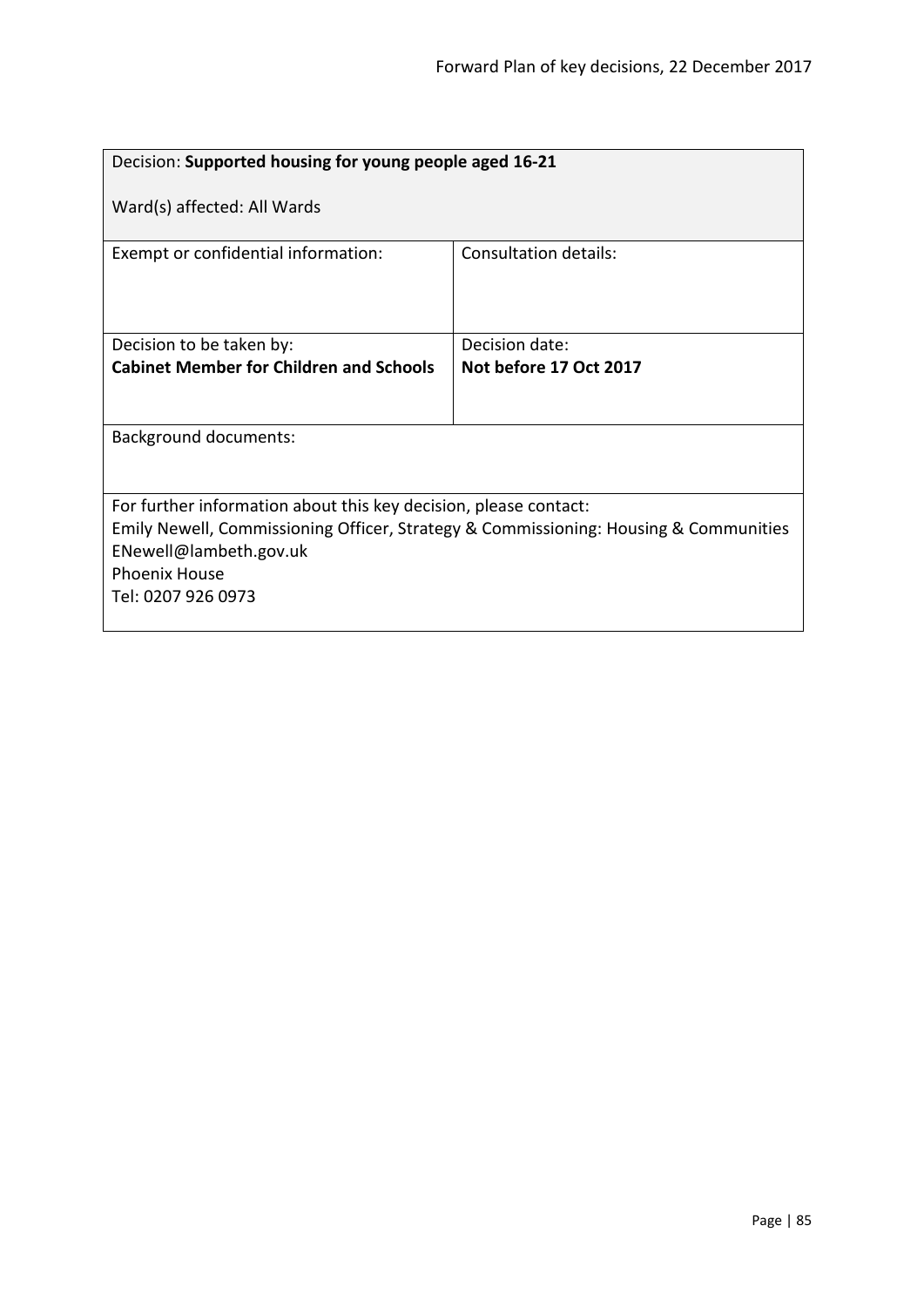### Decision: **Schools Broadband 1st Sept 2017 – 31st August 2020**

As part of Education, Learning and Skills traded services, the schools broadband and a range of online services are aggregated on behalf of schools and this has provided an annual income stream to Lambeth. The current agreement with the service provider London Grid for Learning (LGfL) and Lambeth expires on 31st August 2017.

Ward(s) affected: All Wards

| Exempt or confidential information:                                  | Consultation details:  |
|----------------------------------------------------------------------|------------------------|
| Decision to be taken by:                                             | Decision date:         |
| <b>Cabinet Member for Children and Schools</b>                       | Not before 23 Jan 2017 |
|                                                                      |                        |
| <b>Background documents:</b>                                         |                        |
|                                                                      |                        |
| For further information about this key decision, please contact:     |                        |
| Richard Charlton, Technical Manager, Building Schools for the Future |                        |
| rcharlton@lambeth.gov.uk                                             |                        |
| <b>International House</b>                                           |                        |
| Tel: 020 7926 9543                                                   |                        |
|                                                                      |                        |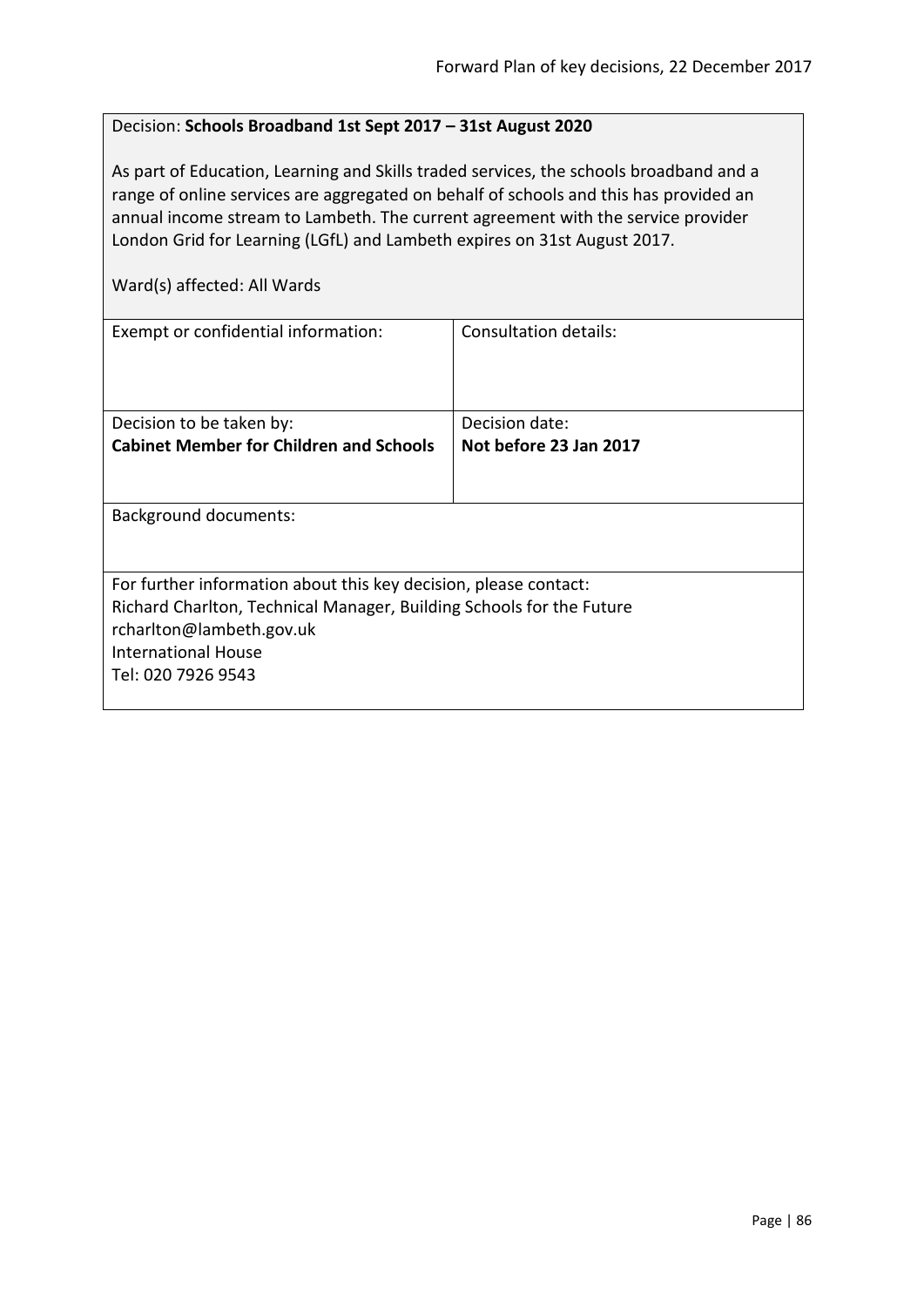| Decision: Construction of a SEND resource base at Archbishop Sumner Primary School                                                                                               |                        |  |
|----------------------------------------------------------------------------------------------------------------------------------------------------------------------------------|------------------------|--|
| To award the sum of £800,000 to the Southwark Diocese Board of Education so that a SEND<br>resource base can be constructed for the benefit of the school and support 30 pupils. |                        |  |
| Ward(s) affected: Prince's                                                                                                                                                       |                        |  |
| Exempt or confidential information:                                                                                                                                              | Consultation details:  |  |
|                                                                                                                                                                                  |                        |  |
| Decision to be taken by:                                                                                                                                                         | Decision date:         |  |
| <b>Cabinet Member for Children and Schools</b>                                                                                                                                   | Not before 20 Mar 2017 |  |
| <b>Background documents:</b>                                                                                                                                                     |                        |  |
|                                                                                                                                                                                  |                        |  |
| For further information about this key decision, please contact:<br>Alan Westlake                                                                                                |                        |  |
| AWestlake@lambeth.gov.uk                                                                                                                                                         |                        |  |
|                                                                                                                                                                                  |                        |  |
|                                                                                                                                                                                  |                        |  |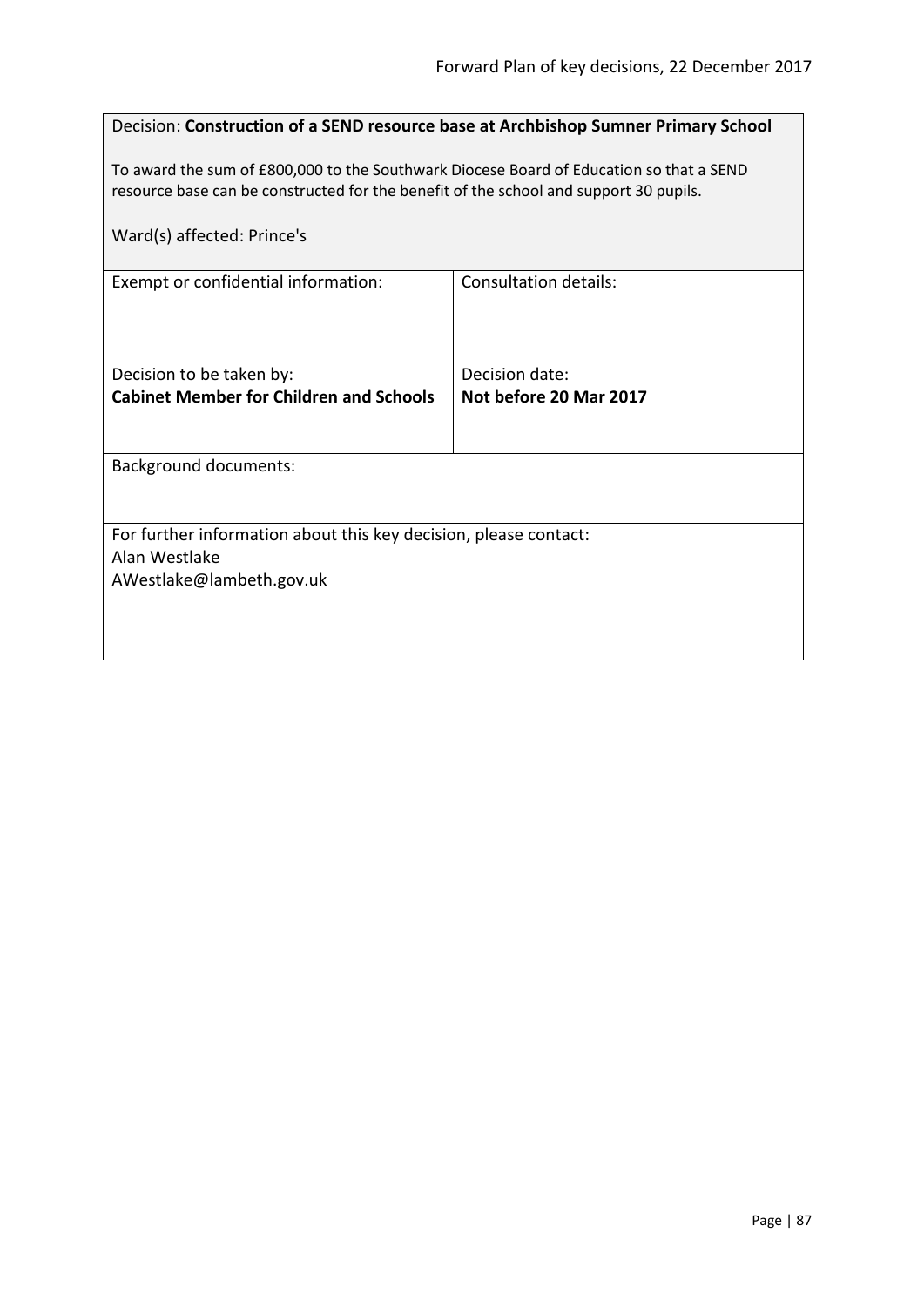Decision: **Woodmansterne Secondary Enabling Works and Minor Modifications to the Primary School.**

Willmott Dixon has been procured as the preferred bidder for the delivery of the new 5FE Secondary Department and 150 place Sixth From at Woodmansterne School.

The programme to deliver the new school is very challenging and in order to mitigate some of the delay, it is proposed to engage Willmott Dixon early in the process to undertake some enabling works, works deferred from the primary school project and to complete some of the external works and drainage.

Its also proposed to engage with Willmott Dixon earlier in the design process including progressing with surveys and detailed design development. This will enable an early start of the construction works in parallel with the Pre-Contract Agreement being signed and the award of the main contract to Willmott Dixon.

Willmott Dixon will be asked to provide 3 quotes for each package of works to be awarded (as per the terms of the SCF Framework Agreement).

Ward(s) affected: Streatham South

| Exempt or confidential information:                                                                      | Consultation details:                    |
|----------------------------------------------------------------------------------------------------------|------------------------------------------|
| Decision to be taken by:<br><b>Cabinet Member for Children and Schools</b>                               | Decision date:<br>Not before 20 Mar 2017 |
| <b>Background documents:</b>                                                                             |                                          |
| For further information about this key decision, please contact:<br>Peter Dawes<br>PDawes@lambeth.gov.uk |                                          |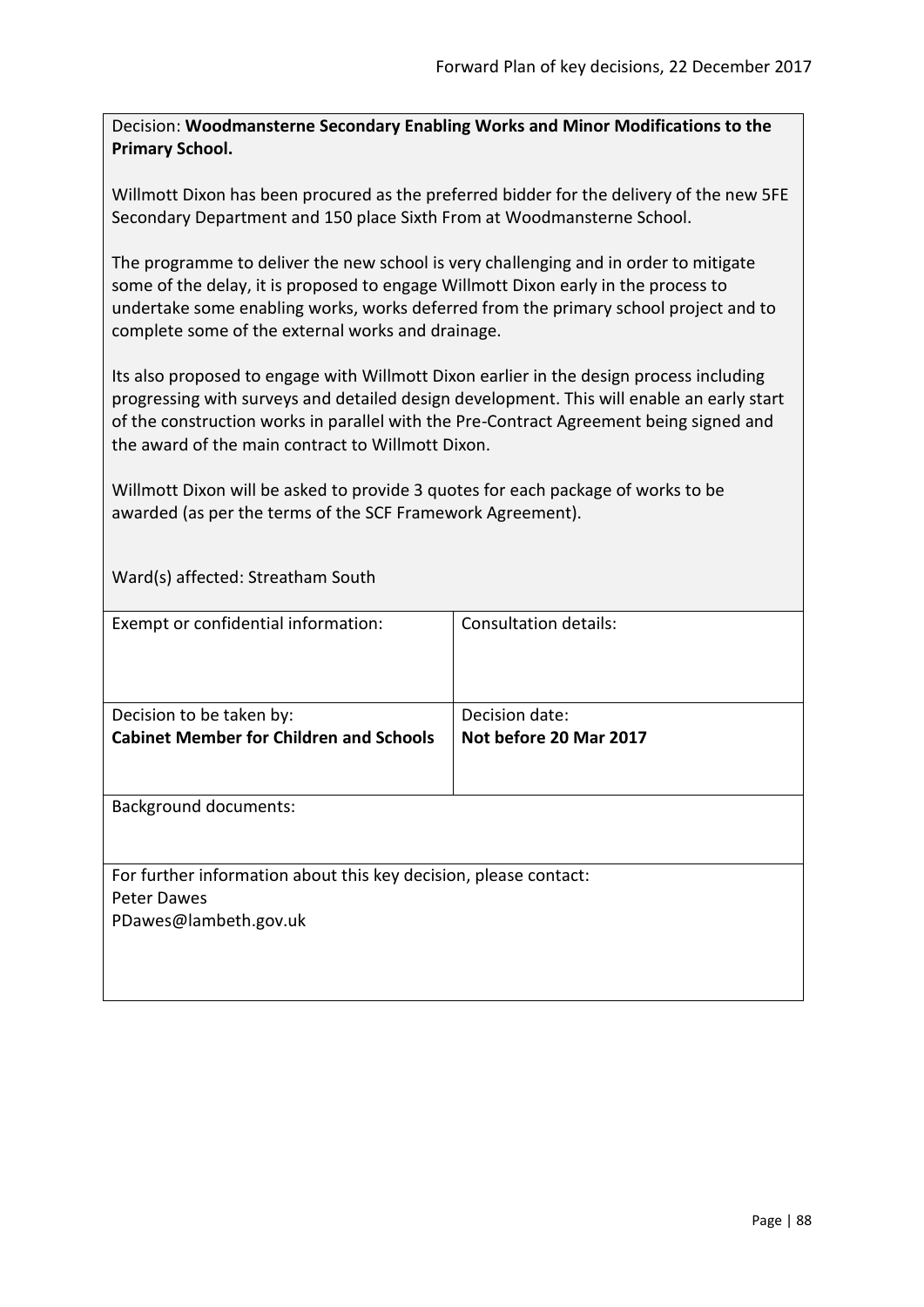| Decision: Telferscot SEN Resource Base works                                                                                                                             |                                          |  |
|--------------------------------------------------------------------------------------------------------------------------------------------------------------------------|------------------------------------------|--|
| To appoint a construction contractor to undertake construction work on the for the<br>Telferscot SEN Resource base.                                                      |                                          |  |
| Ward(s) affected: Thornton                                                                                                                                               |                                          |  |
| Exempt or confidential information:                                                                                                                                      | <b>Consultation details:</b>             |  |
| Decision to be taken by:<br><b>Cabinet Member for Children and Schools</b>                                                                                               | Decision date:<br>Not before 13 Mar 2017 |  |
| <b>Background documents:</b>                                                                                                                                             |                                          |  |
| For further information about this key decision, please contact:<br><b>Rosemary Mann</b><br>rmann1@lambeth.gov.uk<br>6th Floor International House<br>Tel: 020 7926 3221 |                                          |  |